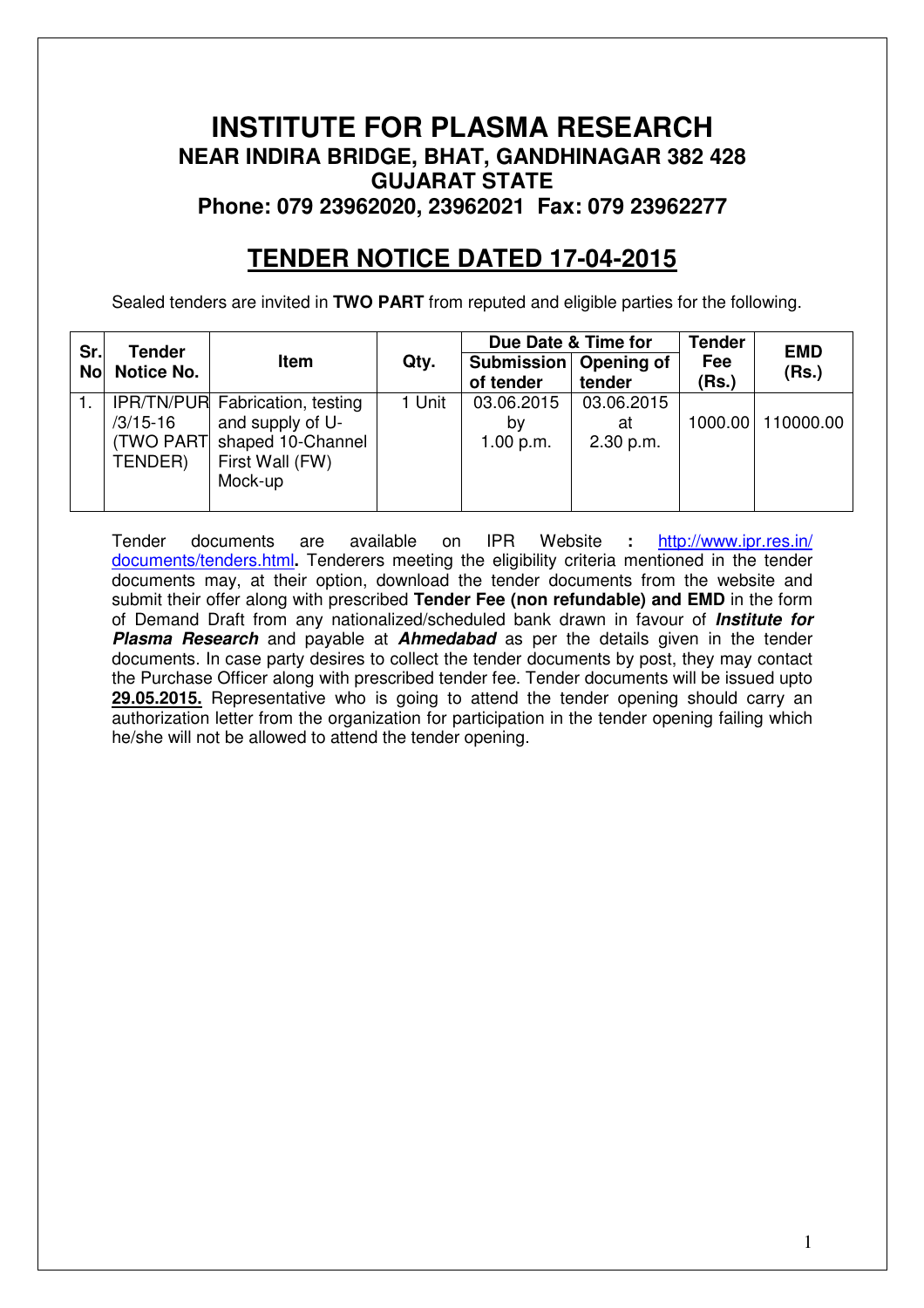# **TENDER NOTICE No.IPR/TN/PUR/3/15-16 DATED 17/04/2015 (TWO PART)**

# **For Fabrication, testing and supply of U-shaped 10- Channel First Wall (FW) Mock-up – 1 Unit**

**NOTE: THIS IS A TWO PART TENDER. KINDLY SUBMIT TECHNO-COMMERCIAL BID (PART-A) AND PRICE BID (PART-B) SEPARATELY IN TWO DIFFERENT ENVELOPES SUPERSCRIBING TECHNICAL BID AND PRICE BID IN ONE SINGLE ENVELOPE** 

## **NOTE:**

- 1. Full details and specifications of the items and general instructions to be followed regarding submission of tenders are indicated in the tender documents.
- **2. Proof for fulfillment of eligibility criteria mentioned hereunder should be submitted along with the tender. If the tender is submitted without valid documents, we shall not consider your offer. Tenders received without proof of eligibility criteria will be rejected.**
- 3. Tender documents can also be obtained by submitting a written request to the Purchase Officer together with prescribed tender fee, provided that the eligibility criteria is fulfilled. Last date for issue of Tender documents is 29/05/2015.
- **4.** While requesting for Tender Documents, such request shall indicate **the "REQUEST FOR TENDER DOCUMENTS AGAINST TENDER NOTICE NO.IPR/TN/PUR/3/15-16 DATED 17/04/2015".**
- **5. The tender fee of Rs.1,000/- (non refundable) should be made in the form of DEMAND DRAFT issued by SBI/nationalized banks or any one of the scheduled banks mentioned in the bracket (Axis Bank, HDFC Bank, ICICI Bank and IDBI Bank) drawn in favour of Institute for Plasma Research and payable at Ahmedabad. Vendor's name and tender number shall be indicated on the reverse side of the Demand Draft.**
- **6. The scheduled banks approved by IPR are Axis Bank, HDFC Bank, ICICI Bank and IDBI Bank. No other scheduled banks except above are acceptable to IPR.**
- **7. DD should not be prior dated to the date of advertisement. Separate request letter and separate Demand Draft shall be sent for each tender.**
- **8. Those who use the downloaded tender documents from IPR Website may submit the prescribed Tender Fee keeping in a separate envelope along with the tender.**
- **9. Tenders received without the prescribed tender fee will be rejected.**
- 10. No request for the extension of due date will be considered.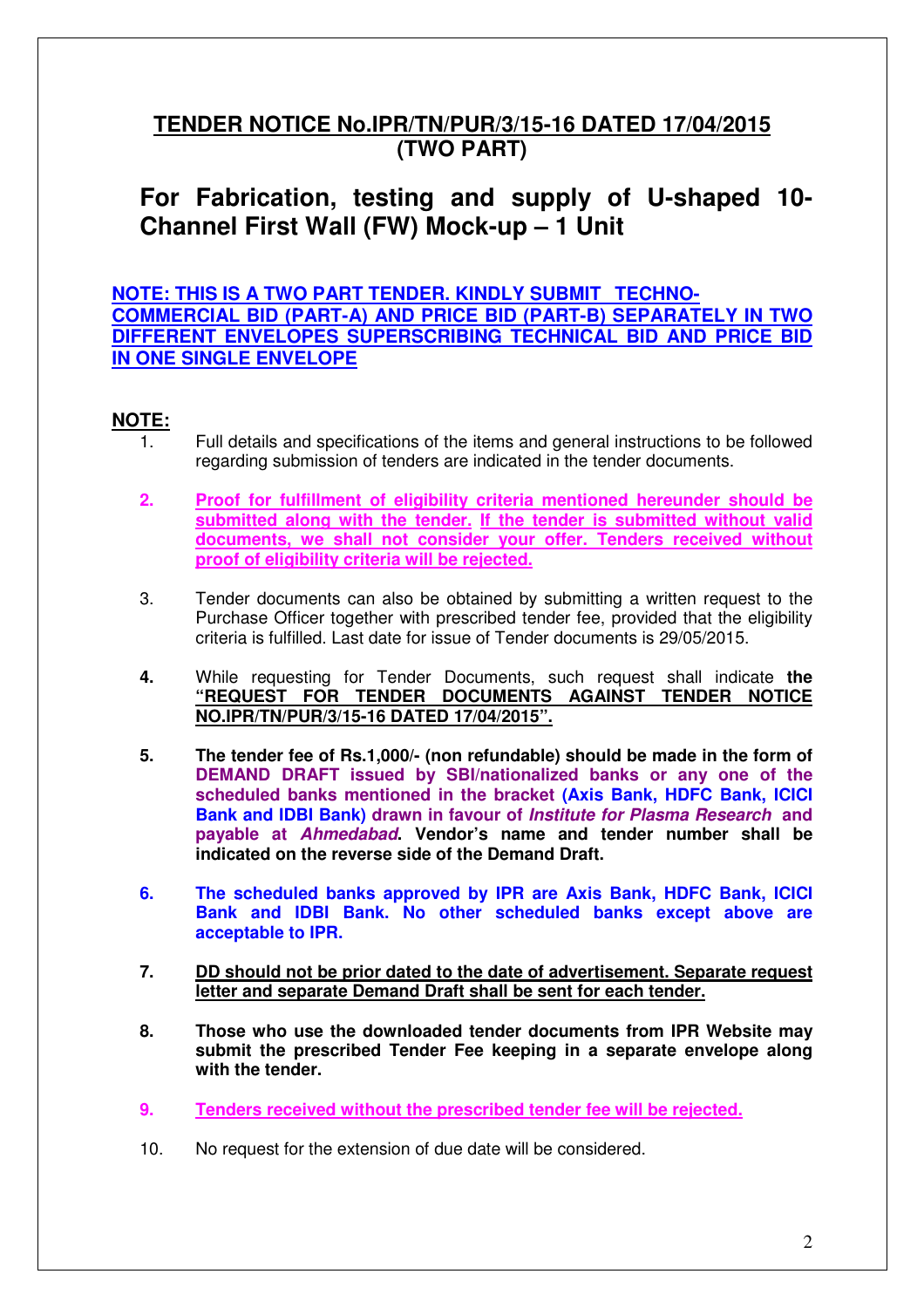- 11. Late/Delayed offers will not be accepted.
- 12. **Tender in a sealed envelope (Technical Bid, Commercial terms and conditions and EMD [Part-A] in one envelope and Price Bid [Part-B] in another envelope) superscribing the envelope with the above tender no., date, due date and brief description of tendered item should be submitted to the Purchase Officer at the above address by 1.00 p.m. on 3rd June, 2015. Part-A (Technical Bid along with Tender Fee of Rs.1,000/-, commercial terms and conditions and EMD for Rs.1,10,000/-) received upto 1.00 p.m. on 03/06/2015 will be opened on the same day at 2.30 p.m. in the presence of attending tenderers.**
- 13. In the event of any date indicated above is a declared Holiday, the next working day shall become operative for the respective purpose mentioned herein.
- 14. IPR will not be responsible for any delay/loss of documents in transit.
- 15. Tenders received without the details asked for including proof of eligibility for participating in the tender may not be considered.
- 16. Tenderers should furnish/enclose full technical details/literature, delivery period and confirm the terms and conditions attached with the tender.
- **17. Those who do not meet with the eligibility criteria need not submit Tender.**
- 18. The Director, IPR reserves the right to accept or reject any offer in full or part thereof without assigning any reason thereof.
- **19. Quotations received without EMD will not be considered.**

#### **20. AUTHORITY LETTER**

- **a) Tenderers who wish to attend the tender opening should invariably carry an authorization letter from their company, failing which they will not be allowed to participate in the tender opening process. However a single participation is only allowed from each company**
- **b) The tenderers representative, who reaches the venue of the tender opening late, i.e. after the starting time specified for opening of the tenders, may not be allowed to take part in the tender opening. It should be noted that only one representative of each tenderer will be permitted to participate in the tender opening.**

#### **ELIGIBILITY CRITERIA:**

- 1. The vendor must have past experience in machining and fabrication related activities on Cr-Mo Alloy Steels (preferably, Grade 91 steel). (**Submit Purchase Order copies for documentary evidence along with technical details**.)
- 2. The vendor must have EDM cutting facility to cut the square channels of at least 1500mm length as well as hot bending facility at its disposal. (**Submit details regarding**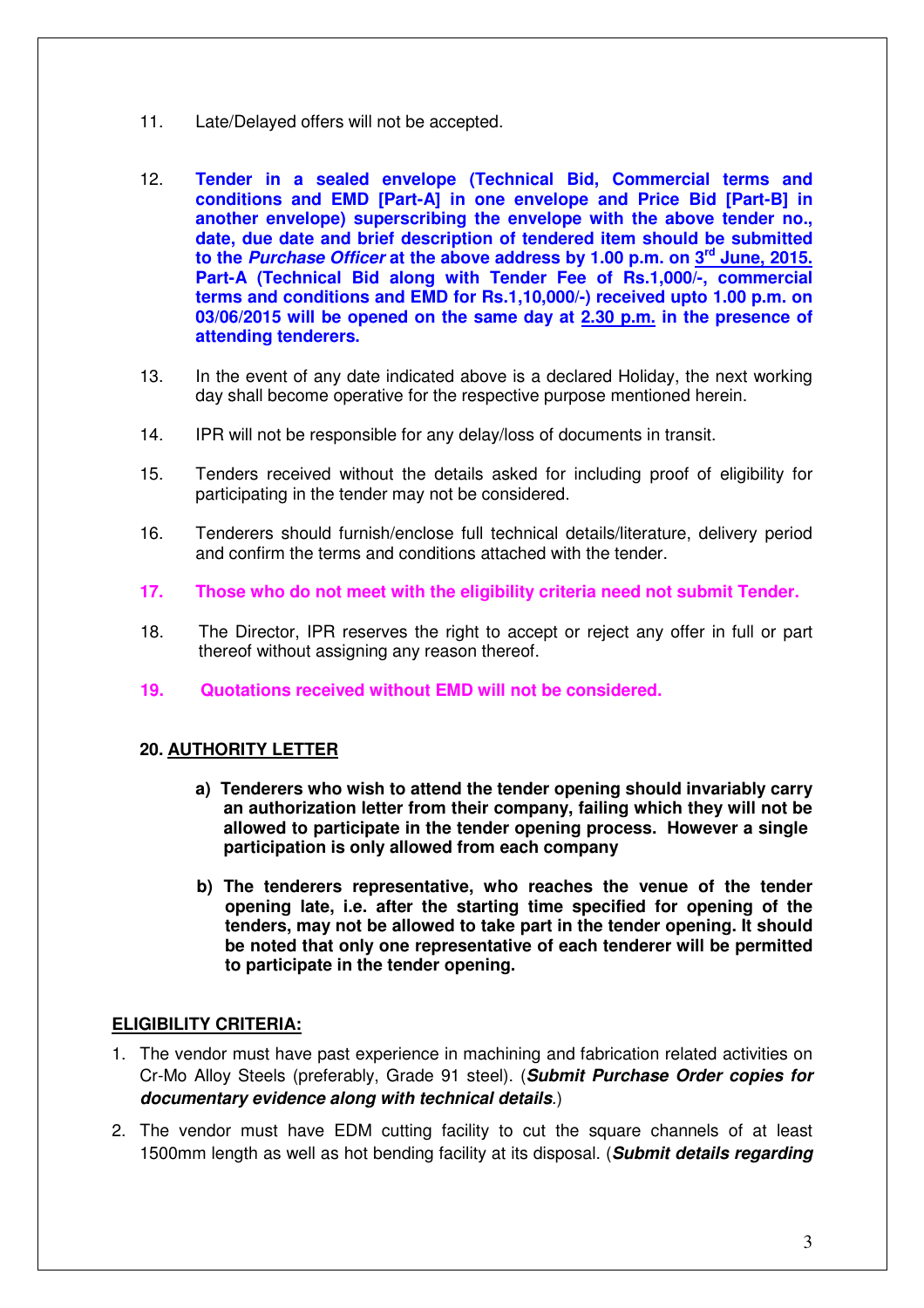**the capacity of these equipment for handling this particular job as documentary evidence)**.

3. The vendor should have average annual turn over of at least Rs.2.5 Crore for last 3 financial years (2010-2011 to 2012-2013). Audited financial statement of accounts for the above financial years to be submitted

The response to tender without submission of proof of above points will summarily be rejected without further communication.

**NOTE: Issue of tender documents does not mean that a vendor is qualified to submit tenders. IPR's decision to consider as to whether a vendor has met with the eligibility criteria is final.**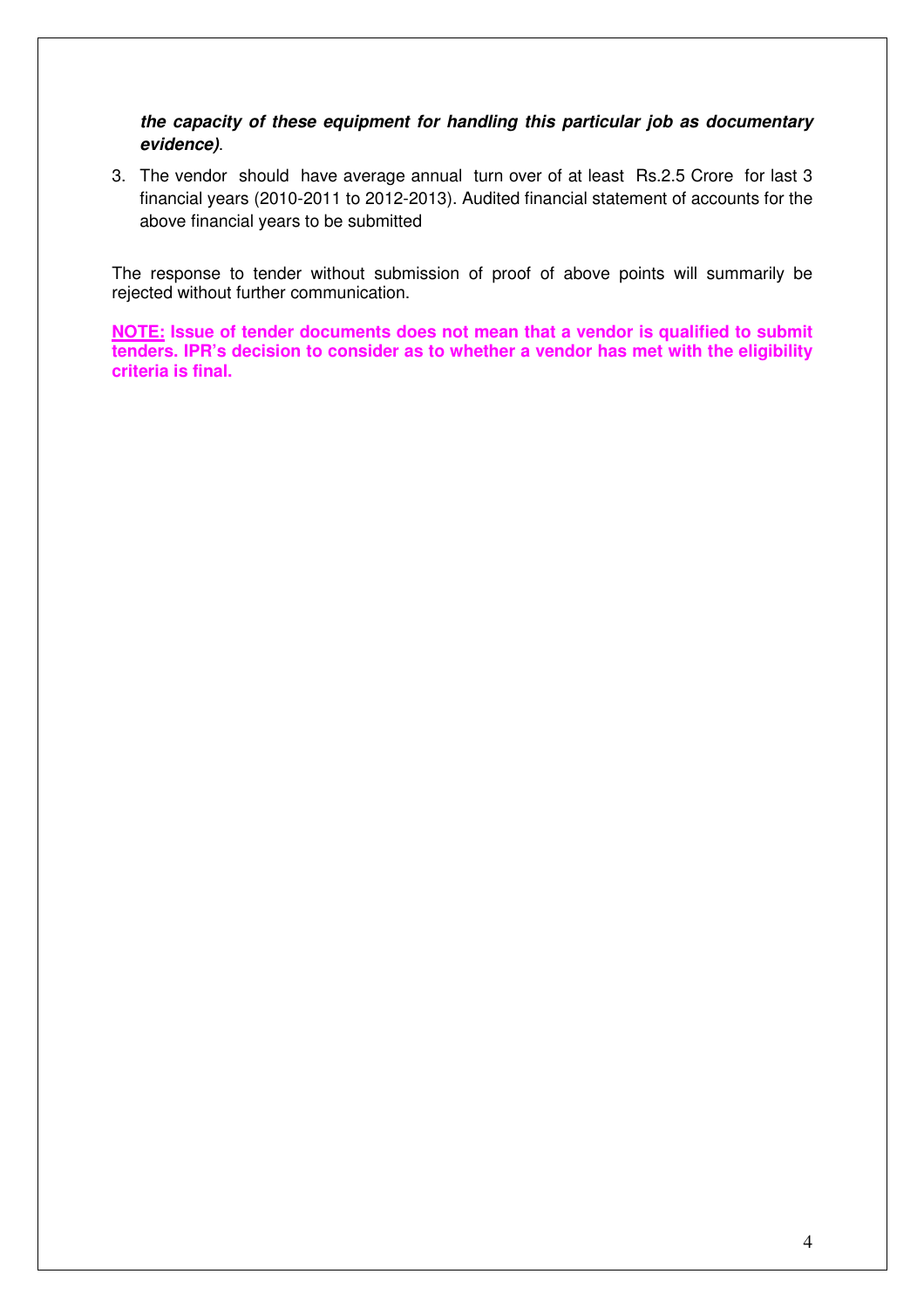# **PART-A(i)**

## *Technical specification*

## **Fabrication, Testing & Supply of U-shaped 10-Channel First Wall (FW) Mock-up**

## **1. INTRODUCTION**

First Wall (FW) is an integral component of the Blanket Module of Fusion Reactor. The plasma facing FW is required to be free of weld joints. This FW is a single U-shaped component of dimensions (1.66m in poloidal direction, 0.484m in toroidal direction and 0.536m in radial direction) with hollow square channels of 20mm x 20mm (65 channels) running along the toroidal and radial direction. There are 13 circuits; each circuits consisting of 5 channels with inlet on the 1st channel of one side and the outlet on the  $5<sup>th</sup>$  channel of other side of each circuit in the U-shaped FW. High pressure helium gas shall flow through this channels at 8 MPa pressure and at 300°C.

Therefore, it is essential to develop the technology to fabricate this component and to qualify the developed technology. One such technology involves the use of Gun drilling and EDM Wire Cutting to make such long square channels followed by Hot Bending of this entire component into U-shape. To validate the fabrication feasibility and to qualify this technology, a scaled down mock-up of FW component needs to be fabricated. Therefore, it is proposed to fabricate a scaled down U-shaped FW mock-up of ASTM A387 Grade 91 steel by gun drilling and Wire EDM cutting technology with 10 channels and consisting of 2 circuits in this particular project (see Figure - 1). The dimensions of this mock-up has been chosen in such a way that functional requirements of full-sized Blanket Module shall be fulfilled. The 10-channel U-shaped mock-up fabricated by this technology shall help in establishing and qualifying the technology for machining of such long channels in a single plate and the hot bending of the 10-channels component) along with inspection for even larger mock-ups of FW and 1:1 FW.



**Figure – 1: Isometric View of 10-channels U-shaped First Wall Mock-up & Crosssectional view of the channels**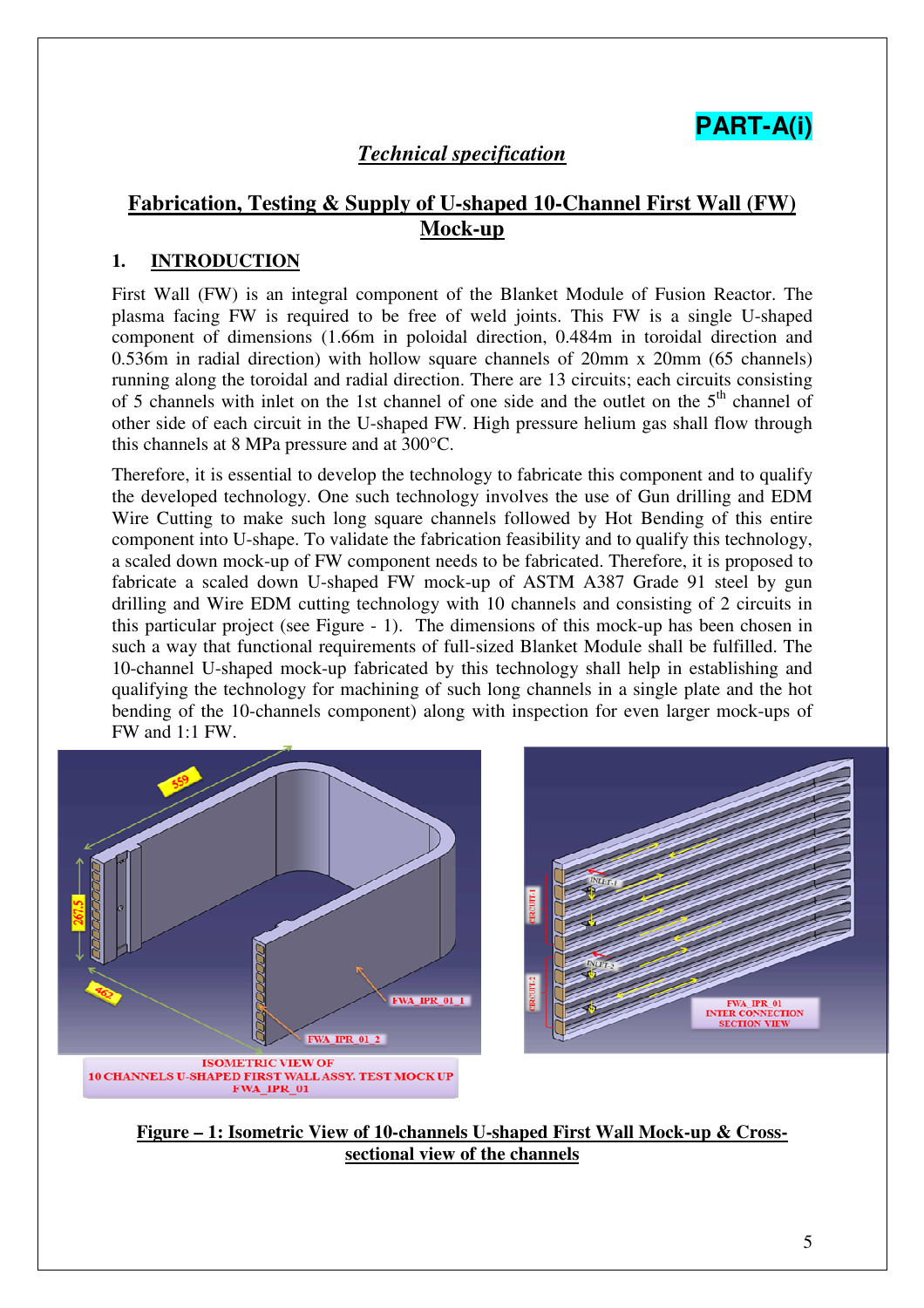## **2. SCOPE**

*2.1. The item of supply constitutes:* 

| Sr.<br>No. | <i>Items</i>                                                                    | <b>Drawing</b> | Qty |
|------------|---------------------------------------------------------------------------------|----------------|-----|
|            | U-shaped 10-channel FW and plug   $FWA$ $IPR_01$   1 unit  <br>assembly mock-up |                |     |

#### *2.2. Scope of work:*

- **2.2.1.** Preparation of detailed fabrication/manufacturing drawings based on the engineering drawings provided by IPR.
- **2.2.2.** Preparation of manufacturing documents such as procedures for fabrication (machining, hot bending, welding etc), examination, testing, cleaning, quality control for various stages of work, etc.
- **2.2.3.** Procurement (including inspection, and evaluation) of plates, weld consumables and other needed raw materials. Chemical composition analysis, mechanical tests & ultrasonic examination to be carried out at an NABL approved Laboratory for the procured plates.
- **2.2.4.** Evaluation and development of fabrication methods, if any
- **2.2.5.** Cutting & pre-machining of plates by suitable processes.
- **2.2.6.** Gun drilling of holes and Wire/Spark Erosion EDM cutting to make square channels throughout the plate.
- **2.2.7.** Detailing of gauges, special tools, test set-up etc & Dimensional Inspection.
- **2.2.8.** Hot bending of the 10-channel FW mock-up to form "U" shape component. Development of any required special purpose tooling or bending equipment is in the scope of the vendor.
- **2.2.9.** Closing of the ends of channels by welding plugs/stop-plugs on the openings.
- **2.2.10.** Quality assurance & control testing, examination, and inspection on all stages of manufacturing.
- **2.2.11.** Non-Destructive Examination, Leak testing & Hydro-test at manufacturer's shop. Fabrication of fixtures for Helium leak test and hydro-test.
- **2.2.12.** Cleaning by Chemical/electro polishing of the complete component.
- **2.2.13.** Packing, Transportation and safe delivery at site.
- **2.2.14.** Complete documentation including photographs and videographs, if any.
- **2.2.15.** Any item/service, which may not have been specifically mentioned herein but are needed for satisfactory operation of the component, shall also be treated as included and the same shall also form part of supply, unless otherwise specifically excluded.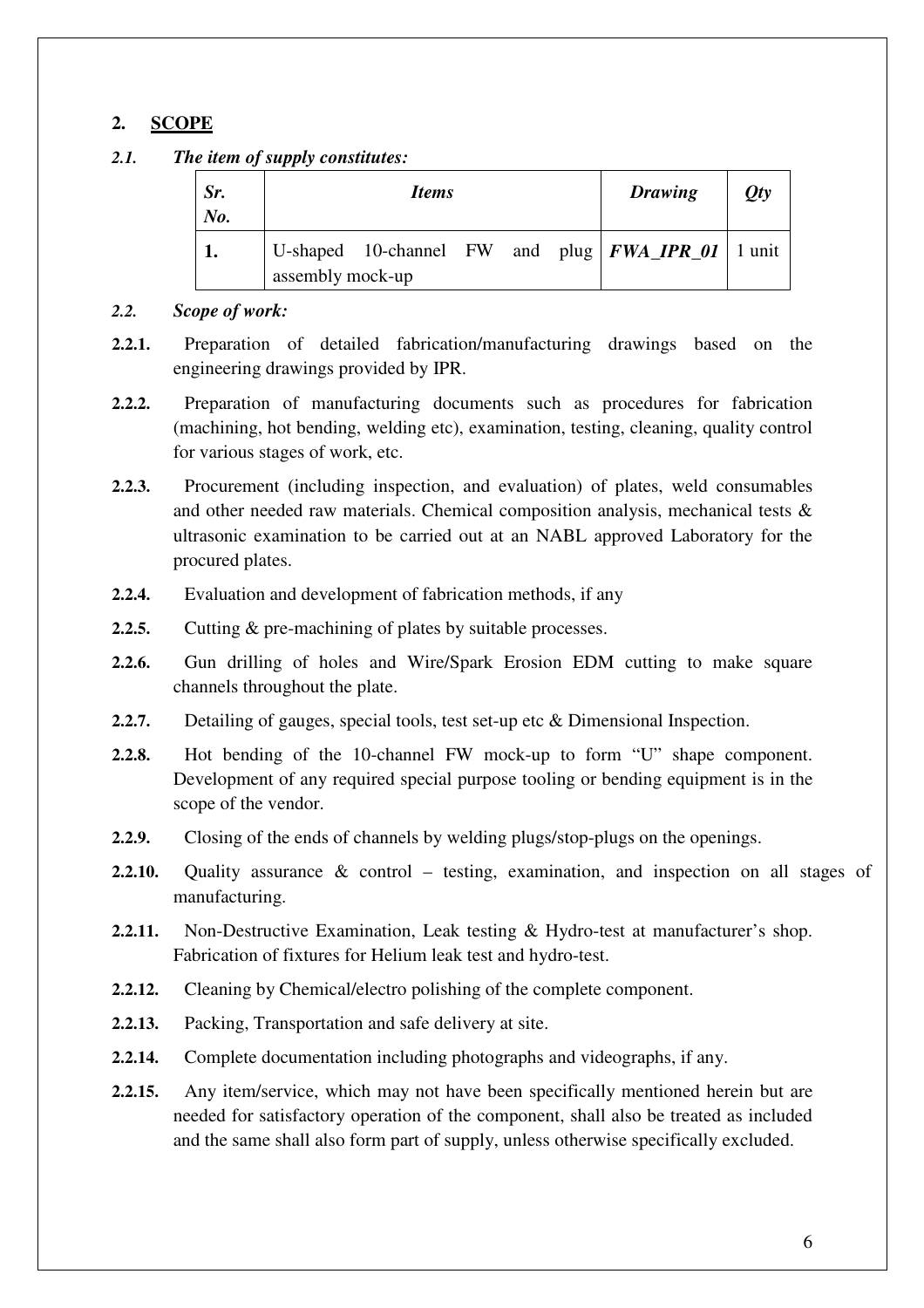- **2.2.16.** The vendor must have welding facilities for Gas Tungsten Arc Welding/Electron Beam welding/Laser Welding with qualified welder/operator as well as facilities for heat treatment and hot bending and must have carried out hot bending of steel components. In addition to these, the vendor shall have facilities for Ultrasonic Testing, Radiography Testing, Liquid Penetrant Test, Helium Leak Test & Hydrotesting. In case these facilities are not available with vendor, all suitable outside facilities for the above work shall be identified and the vendor must have access to these facilities.
- **2.2.17.** The list of all the outside facilities shall be submitted to IPR at the time of technical bid.

## **3. APPLICABLE DRAWINGS:**

| Sr.<br>No. | Drawing No.           | <b>Description</b>                                          |
|------------|-----------------------|-------------------------------------------------------------|
| 1.         | <b>FWA_IPR_01</b>     | U-shaped 10-channel First Wall and Plug Assembly<br>Mock-up |
| 2.         |                       | FWA_IPR_01_1   U-shaped 10-channel First Wall               |
| 3.         | $FWA$ IPR $01_2$ Plug |                                                             |

**3.1. Tender drawings:** The list of tender drawings is identified below:

## **3.2. Manufacturing drawings:**

- **3.2.1.** The Vendor shall submit (two sets of hard copy and two sets of soft copy in Compact Disc/DVD) the detailed manufacturing drawings to obtain approval from IPR.
- **3.2.2.** The manufacturing drawings shall give details of manufacture such as different stages of machining with machining margin, weld edge preparation, chamfer and counter sink dimensions, surface finishes, dimensions with numerical value of tolerances (shall be sufficiently bold for ease in reading), geometrical tolerances of form and positions, accuracy of built-in dimensions, attachments weld joint details, method of Inspection/Testing, bill of materials, surface treatment instructions, besides other relevant information and details.
- **3.2.3.** The drawings shall be prepared in accordance with ISO standards. (Viz. ISO 128: "Technical drawings-General principles of presentation; parts 1, 20, 21 etc.", ISO 406: "Technical drawings-Tolerancing of linear and angular dimensions, ISO 5459 "Technical Drawings-Geometrical tolerancing- Datums and datum-systems for geometrical tolerances", ISO 2692 "Technical Drawings-Geometrical tolerancing-Maximum material principle", ISO 2553 "Welded, brazed and soldered joints-Geometric representation on drawings", ISO 6410 "Technical drawings- Screw threads and threaded parts; parts 1,2,3 etc.", ISO 10578 "Technical drawings-Tolerancing of orientation and location- Projected tolerance zone" etc.) .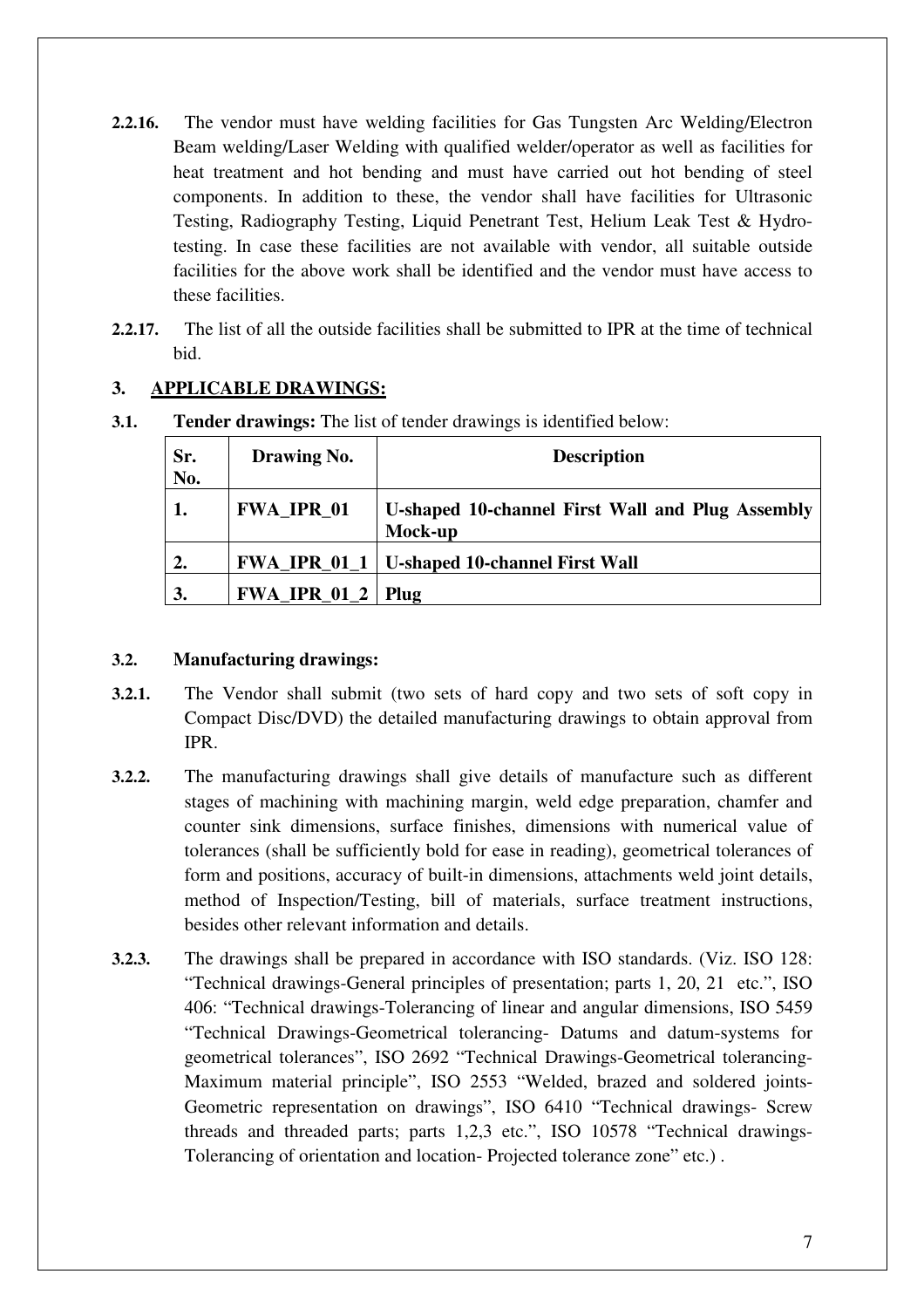- **3.2.4.** The manufacturing drawings shall be inclusive of but not limited to the following:
	- a) General Assembly and Subassembly drawings shall identify the inter-stage checks/inspections to be performed at sub assembly levels.
	- b) Detailed fabrication drawings for all components.
	- c) All drawings for the design of fixtures/connections for inspection & testing.
- **3.2.5.** The Vendor shall also carry out preparation/revision of drawings in order to incorporate any subsequent modifications required in the drawings before and during the manufacture.
- **3.2.6.** Any deviation/revision in the fabrication drawings from the tender drawings will need the approval from IPR. IPR reserves the right to ask for frurther revision based on deviations in manufacturing processes and/or use of improved technology without any extra cost to the IPR.
- **3.2.7.** The checking and approval of all fabrication documents by the IPR shall not relieve the Vendor from full responsibility for ensuring correct interpretation of tender drawings and specifications and for the completeness and accuracy of the fabrication drawings and relevant specifications / documents.
- **3.3. As-Built drawings:** Prior to shipment of the equipment, the Vendor shall prepare 'As-Built' drawings which will show actual dimensions achieved on the component. IPR is free to ask additional dimensional/geometrical measurements to be performed, and incorporated in the as-built drawings. The deviations occurred during the manufacture (regularised through Non-Conformance Requests (NCR)) shall also be reflected.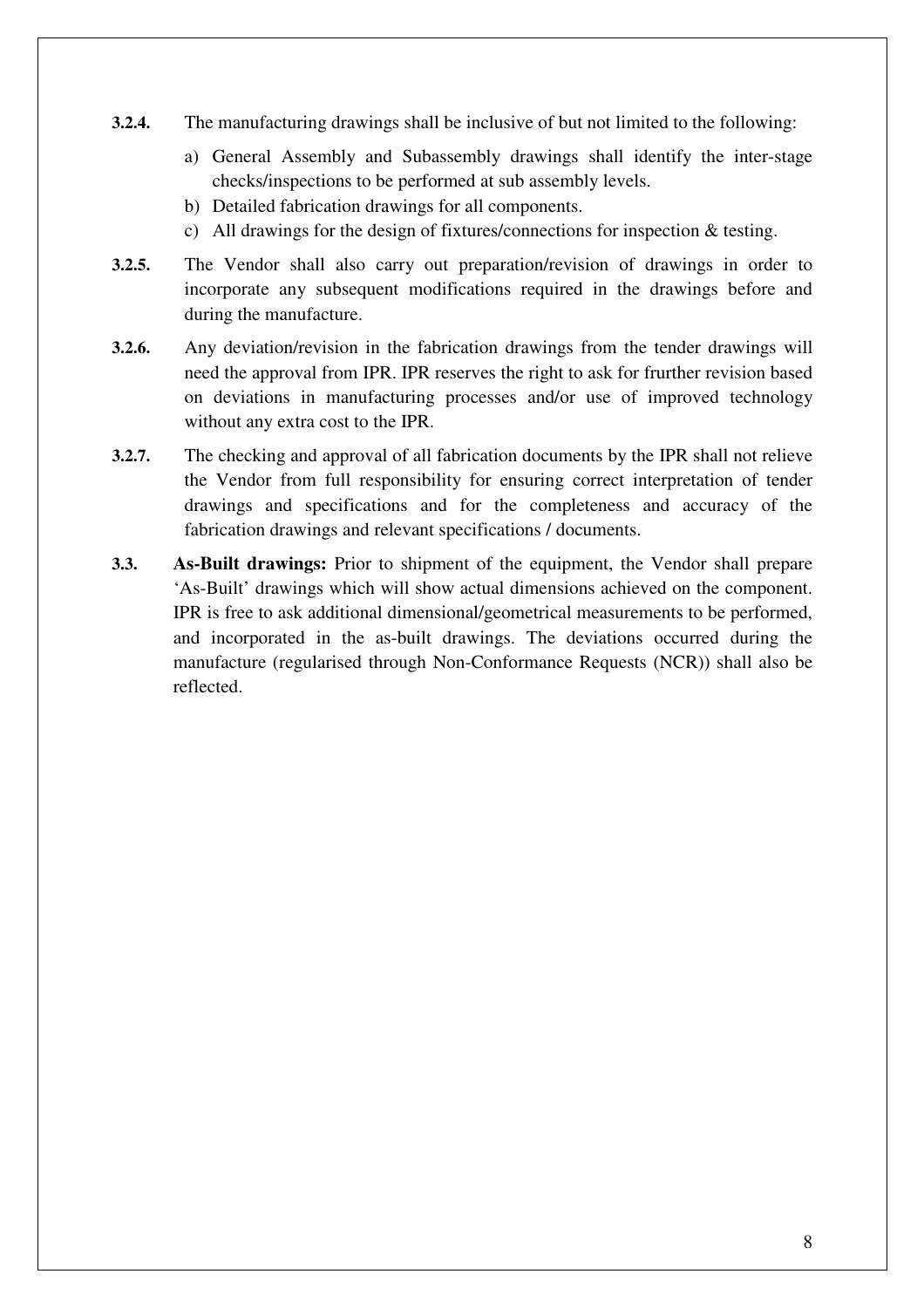## **4. APPLICABLE CODES & STANDARDS:**

- **4.1.** All aspects of the raw-material and manufacture (i.e. fabrication, welding, heat treatment, inspection, etc.) shall be governed by ASME Section VIII Div-1 requirements. The additional requirements identified in this document, and requirements of other standards like IS/ASTM/ISO referred in this document, shall also be met with.
- **4.2.** ASTM/ASME Section II A shall be followed for ferrous raw material in plate form. For welding consumables, ASME Section II C shall be followed.
- **4.3.** Non-Destructive Examination shall be carried out as per ASME Section V.
- **4.4.** Welding Qualification shall be as per ASME Section IX.
- **4.5. Relevant standards to be followed during various stages of manufacture shall be brought out clearly during technical part of the bid**.
- **4.6.** The latest editions of the standards shall be applicable. In the event of any conflict between the codes/standards and the requirements of this specification, the more stringent of the requirements shall govern.

## **5. GENERAL REQUIREMENTS:**

- **5.1.** The specification establishes the technical requirements for the procurement of Grade 91 steel plates and machining of 10 nos. of square channels from one single plate. Dimensions of the channels and pitch distance required are shown in Drawing No: *FWA\_IPR\_01* & *FWA\_IPR\_01\_1*
- **5.2.** Thickness tolerance after pre-machining of the plates shall be as per applicable drawings.
- **5.3.** The dimensions of the square channels (with tolerance) and surface finish of inside of all square channels shall be as per Drawing No.: *FWA\_IPR\_01* & *FWA\_IPR\_01\_1*
- **5.4.** The machined plate shall be bent under hot operation in "U" shape as per Drawing No.: **FWA\_IPR\_01** & **FWA\_IPR\_01\_1**. Bend radius should not be more than 3 times the plate thickness at the bend. The hot bending operation shall be carried out in a special purpose machine with specified strain rate.
- **5.5.** For closing the ends of channels using plugs/stop-plugs, either of Gas Tungsten Arc Welding (GTAW), Electron Beam Welding or Laser Welding shall be carried out by qualified welders and as per qualified Welding Procedure Specifications (WPS). The WPS and Welder Performance Qualification (WPQ) report shall be submitted to IPR for approval.

## **6. MATERIAL OF CONSTRUCTION:**

**6.1.** ASTM A387/ASME SA 387 Grade 91 Class 2 Steels shall be used in plate form.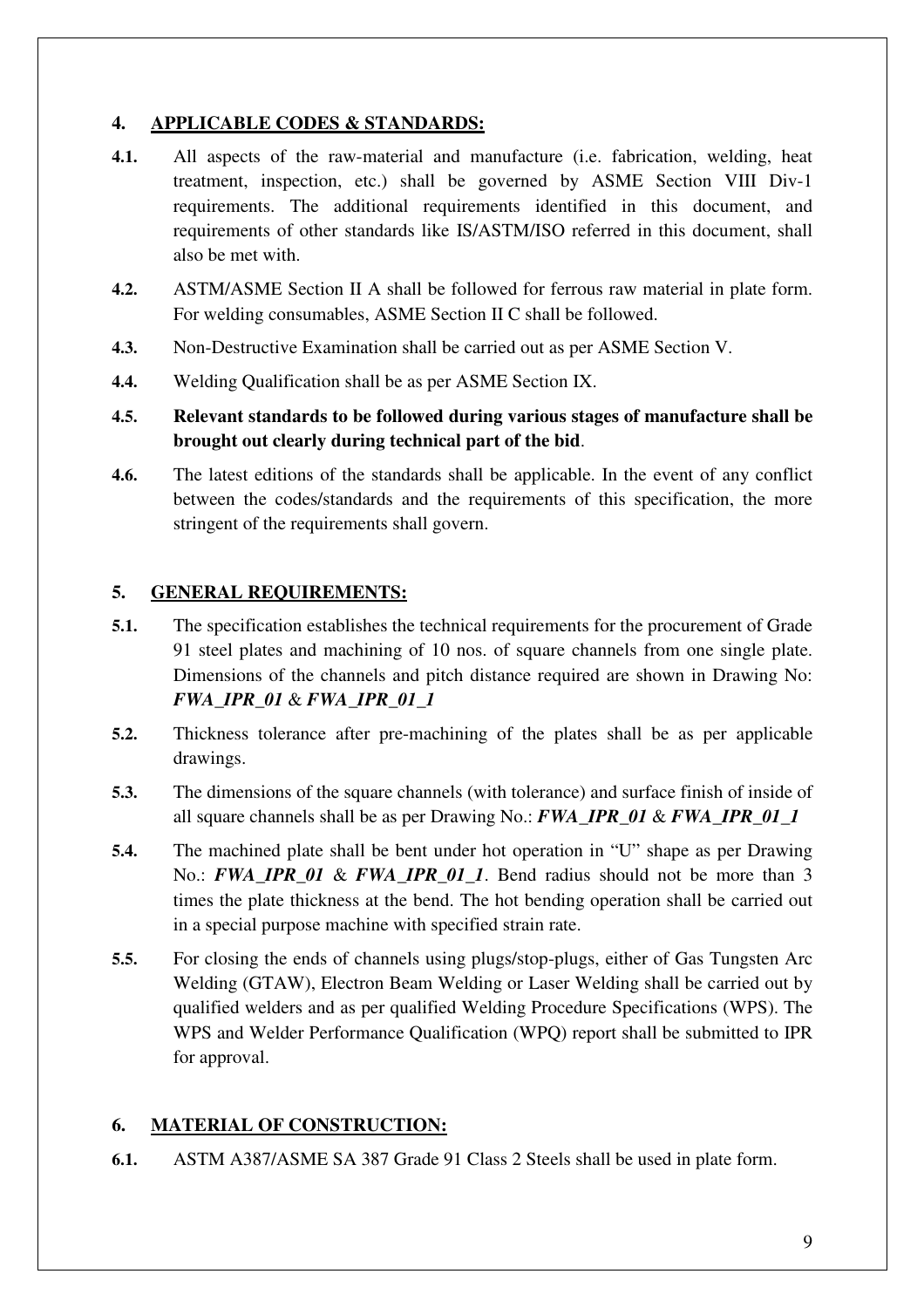- **6.2.** These steel plates in adequate number and of adequate thickness shall be procured by the vendor as per the above mentioned standards/specifications.
- **6.3.** Chemical composition & the mechanical properties of the procured steel plates shall be as per ASTM A387/ASME SA 387 Grade 91 Class 2 steels. The vendor shall carry out the chemical composition analysis, mechanical testing (tensile tests at Room temperature & Elevated Temperature) and ultrasonic inspection of the procured plates from an IPR referred Laboratory to ensure that the plates being procured are satisfactory.
- **6.3.1.** Chemical composition analysis shall meet the requirements of ASTM A387/ASME SA 387 Grade 91 steels.
- **6.3.2.** Tensile tests shall be carried out as per ASTM A370. The tensile test results should meet the following requirements:
	- a) Room temperature:

| Ultimate Tensile Strength: 585 MPa – 760 MPa |                               |  |  |  |
|----------------------------------------------|-------------------------------|--|--|--|
| <b>Yield Strength</b>                        | : $415$ MPa minimum           |  |  |  |
| Elongation                                   | : $18\%$ in 50mm gauge length |  |  |  |

b) Elevated Temperature (550°C):

Ultimate Tensile Strength : To be reported

Yield Strength : 270 MPa minimum

Elongation : To be reported

**6.4.** The Ultrasonic Examination shall be carried out as per ASME Section V, Article 5. The vendor shall submit the Material Test Certificates of the plates and Chemical Composition Analysis report, mechanical testing reports & Ultrasonic Inspection reports to IPR for approval.

## **7. MACHINING:**

- **7.1.** The plates shall be cut and machined to size as required in Drawing No.: *FWA\_IPR\_01* & *FWA\_IPR\_01\_1* (Approximate developed length of plate required for final fabricated FW mock-up as per design drawing is 1452mm; on adding 20mm extra on both sides for plugging, length may be taken as 1492mm. However, the vendor shall take extra length for the initial plate size to consider allowances for leak testing, hydro-test attachments etc)
- **7.2.** To achieve required surface finish, the entire plate shall be ground by surface grinder. Plate shall be first rough machined to 30mm thick (with 40mm thickness for 150mm length on both edges of the plate for machining projections). Ultrasonic testing of the ground and sized plate shall be carried out.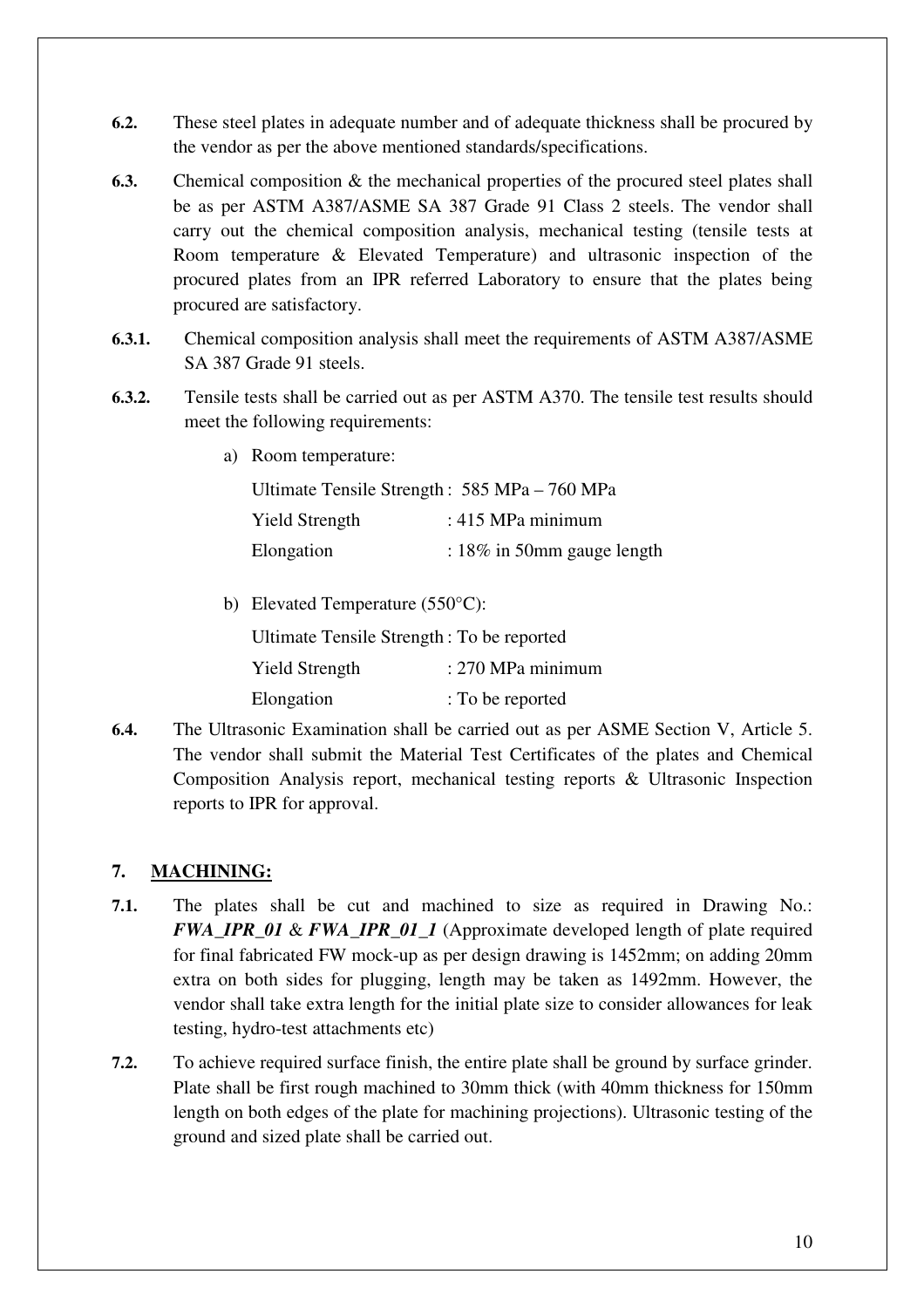- **7.3.** Both the faces of the plate shall be ground for reference and machining shall be done with 1mm extra material on both side.
- **7.4.** Further machining operation by drilling and EDM wire cutting/spark erosion to make the square channels shall be done after this.
- **7.5.** Final machining of the plate will be done after 20mm x 20mm square channels are cut. Projections shall be machined after bending the plate to U-shape, helium leak (section 11.7.1 ii), and hydro testing (section 11.8.1 a).
- **7.6.** Inter-connections between successive channels shall be machined as shown in Drawing No.: *FWA\_IPR\_01* & *FWA\_IPR\_01\_1* using suitable techniques after the hot bending of the plate in U-shape is carried out.
- **7.7.** Plugs/Stop-plugs of dimensions as shown in Drawing No.: *FWA\_IPR\_01\_2* shall also be prepared from the procured Grade 91 steel plate.
- **7.8.** The vendor shall make suitable fixture/gauges for checking the hole-center distance and drift.
- **7.9.** Suitable go/no go gauge shall be made for checking the square channels.
- **7.10.** During machining and related operations, the vendor shall consider the thickness reduction that may take place during bending operation.
- **7.11.** No repair by welding is allowed on the machined surfaces. If at any stage, defect is observed in the channels' internal or external walls, the job shall be rejected and fresh component shall be made. The cost of re-machining shall be borne by the vendor. The vendor shall conduct ultrasonic test in the raw material (plate) stage to rule out defect arising due to the procured material
- **7.12.** The vendor may propose any other alternative for machining provided the requirements of the drawing are fulfilled. The proposed plan may be submitted to IPR for consideration and approval.
- **7.13.** The time required for this job shall be estimated by the vendor and indicated in the tender bid.

## **8. BENDING:**

- **8.1.** The entire plate shall be kept heated at 700°C-750°C for 30-40 minutes or less during bending operation followed by slow cooling in air.
- **8.2.** Suitable thermocouples shall be employed to measure the temperature during this bending process. Only calibrated thermocouples shall be used for this purpose.
- **8.3.** Extreme care shall be taken by the vendor regarding the temperatures during the bending process so that the temperature anytime during bending doesn't exceed 800°C.
- **8.4.** The bending operation shall be carried out in presence of IPR representatives.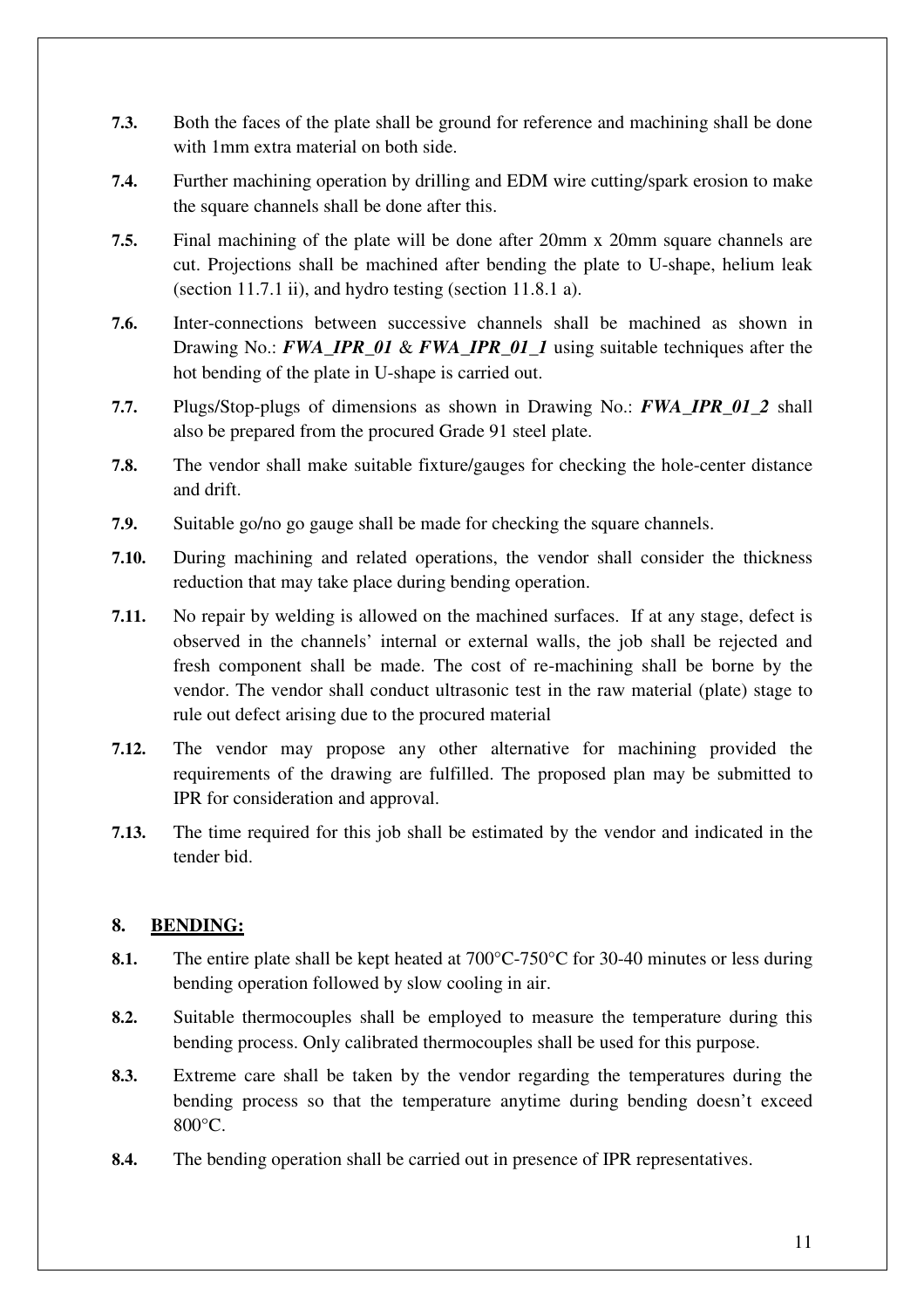- **8.5.** The route carried out for the bending operation shall ensure that bending of the plate with square channels inside shall give a "U" shape and as per dimensions specified in Drawing No.: *FWA\_IPR\_01* & *FWA\_IPR\_01\_1.*
- **8.6.** The ovality of the square channel shall not exceed 4-5%.
- **8.7.** If needed, the vendor shall develop special purpose machine for carrying out this job and shall consider the charges for the SPM Development and trials.
- **8.8.** The hydraulic ram movement shall commensurate with the permitted strain rate of the material at elevated temperature.
- **8.9.** The vendor shall establish the suitable bending temperature from the hot tensile test data and the dilation curve provided in *Figure – 2* below.
- **8.10.** The % elongation at bend location shall be kept well below the room temperature test (approximately 18%) while bending so that stress-rupture does not take place at the extrados.
- **8.11.** The vendor shall consider 5-6% spring back of the material. The spring back property may be established experimentally or theoretically by the vendor.
- **8.12.** The normalizing of bend plate, if carried out, shall be done as per **Section 8** of this specification and shall be done in suitable fixture so that unwanted deformation doesn't take place.
- **8.13.** The bend radius at center line shall not be more than 3 times the machined thickness of the plate at the bend region.
- **8.14.** Vendor shall take adequate margins in thickness for the oxidation scale formation on surface and thinning in bend location (extrados) of the square channel.
- **8.15.** The vendor shall submit the detailed procedure to IPR for approval.
- **8.16.** Any inability to achieve the dimensions specified in the drawings shall be conveyed by the vendor to IPR clearly during the technical discussions.

## **9. HEAT TREATMENT:**

- **9.1.** If, because of any reasons, the hot bending temperature exceeds 800<sup>o</sup>C, the plate material shall be normalized at  $1075 \pm 10^{\circ}$ C for 50-60 minutes followed by forced air cooling to 650°C and slow air cooling to 300°C afterwards. After normalizing, the plate shall be tempered at  $780 \pm 10$  °C for 90 minutes.
- **9.2.** During heat treatment, the job shall be held in suitable fixture so that changes in grain structure morphology and residual stresses do no change overall dimensions. The fixtures to be used will require to be approved by IPR.
- **9.3.** However, before deciding on the heat treatment, two samples undergoing hot bending (one without tempering and other one with normalizing and tempering) shall be submitted to IPR for material characterization and confirmation of heat treatment procedure.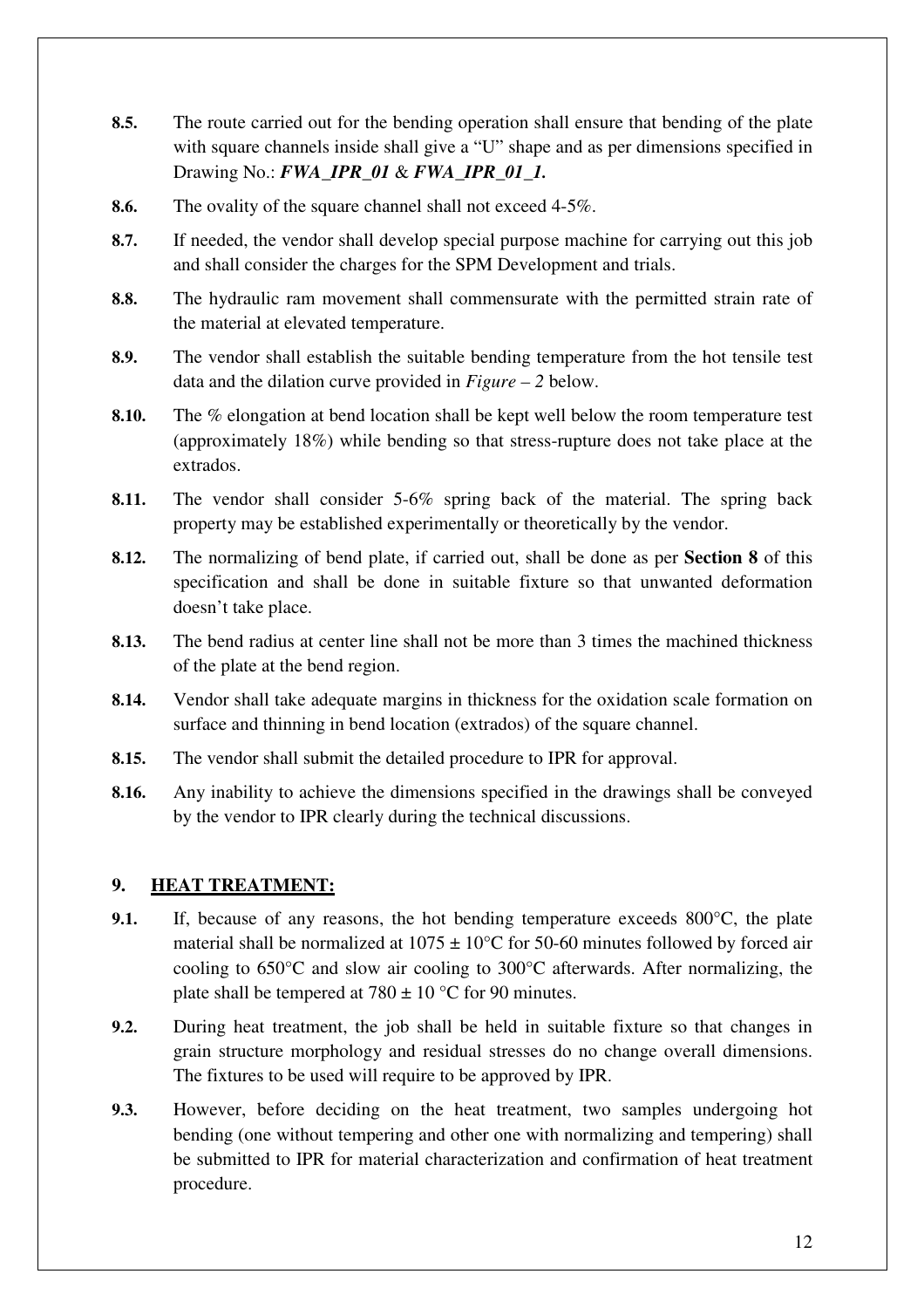**9.4.** Figure - 1 gives the material structure at various temperatures. The vendor shall judge the hot workability from this.



**Figure – 2: Dilation vs Temperature Phase Transformation Diagram**

#### **10. CHEMICAL CLEANING:**

- **10.1.** After machining is complete, the vendor shall perform vapor degreasing and chemical cleaning.
- **10.2.** During technical discussions, the vendor shall inform about the cleaning procedure and chemical agents to be used for these process.
- **10.3.** Finally electro polishing may be performed so that inside surface of all channels are clean from any oxide and machining chips.
- **10.4.** ASTM A380 may be referred. Detail procedure shall be submitted to IPR.

#### **11. WELDING:**

#### **11.1. General:**

- **11.1.1.** After the helium leak test is carried out for each individual channels after the hot bending process, the channel openings on both the ends shall be cut to achieve dimensions as per that required in Drawing No.: *FWA\_IPR\_01* & *FWA\_IPR\_01\_1*.
- **11.1.2.** The channel openings shall be closed by welding using plugs/stop plugs shown in Drawing No.: **FWA\_IPR\_01\_2**. After welding, the outer surface of the plugs shall be ground to match it with the surface of the ligaments between the channels and final dimensions shall be as per Drawing No.: *FWA\_IPR\_01*.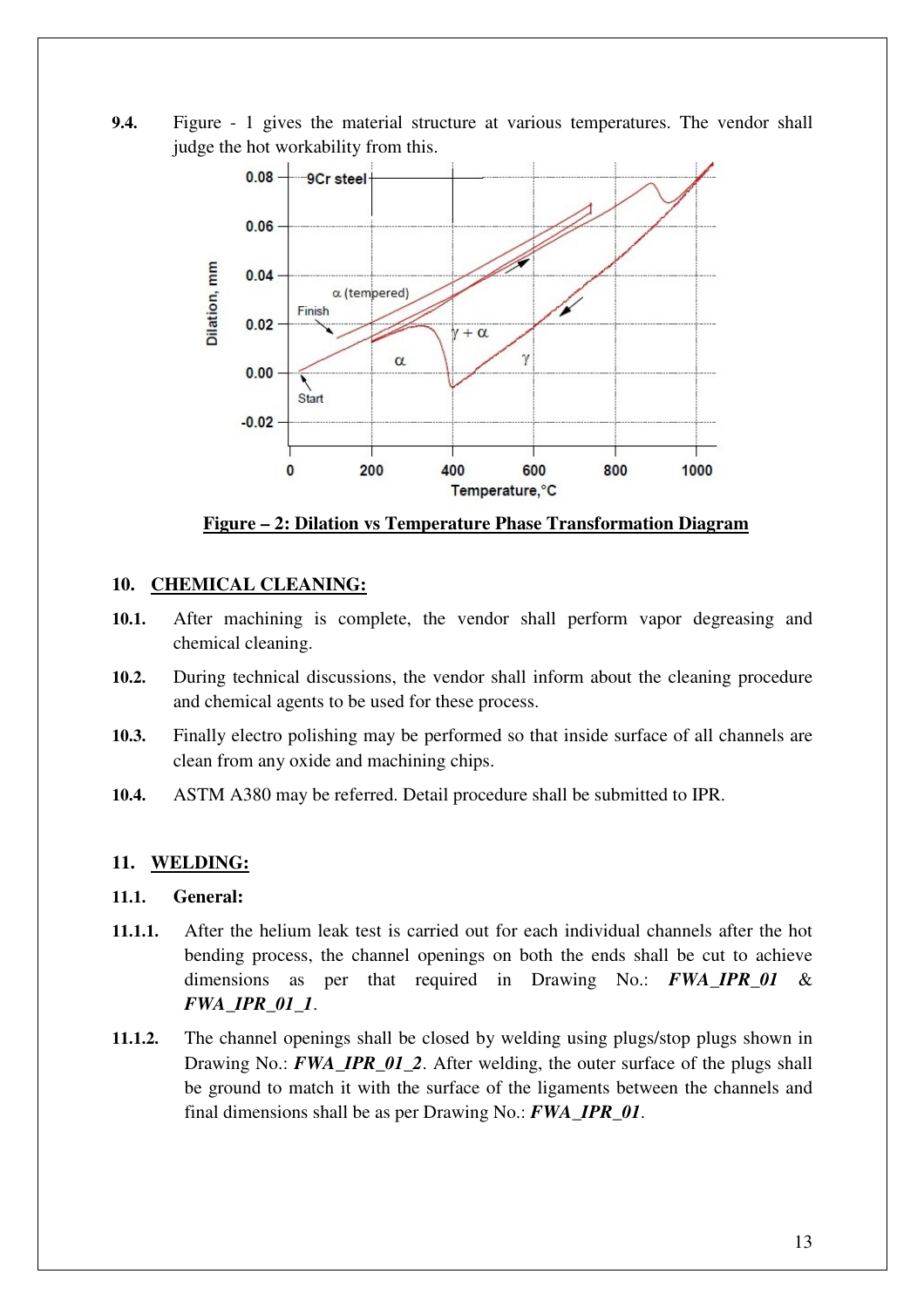- **11.1.3.** The welding shall be carried out by Gas Tungsten Arc Welding (GTAW)/EB welding/Laser Welding and shall be performed by qualified welder, procedure and filler wire.
- **11.1.4.** All tack welds shall be performed only by GTAW process.
- **11.1.5.** The welding shall be carried out as per the requirements of ASME Section VIII Division 1 and ASME Section IX.
- **11.1.6.** In case of GTAW, Welding Consumable (Filler wires) manufactured by reputed firms duly approved by IPR shall only be used. **The make/grade of filler wires envisaged shall be identified in the technical Bid itself as per ASME Section II, Part – C.** The welding consumables shall be stored in a dehumidified space in their original packing. They shall remain identified throughout the period of manufacture and the issue of filler wire has to be so regulated that only the required quantity of filler wires that can be consumed for the day are issued.
- **11.1.7.** Necessary precautions and measures shall be taken to ensure preheating, maintain inter-pass temperature, post-heating to slower the cooling rate of the weld.
- **11.1.8.** The welds shall be subjected to post-weld heat treatment (PWHT). PWHT shall be carried out for the welds at  $750^{\circ}$ C ( $\pm$  5°C) for 2 hours and cooled within the furnace.
- **11.1.9.** All butt welds and groove welds shall be full penetration welds unless otherwise specially exempted on a case-to-case basis through Design Concession Request (DCR) subject to approval by IPR.
- **11.1.10.** Any grinding adjacent to the weld seam or on the base material shall be carried out only with the concurrence of IPR.

## **11.2. Welding Procedure Qualifications:**

- **11.2.1.** Qualification of the welding procedures to be used shall conform to the requirements of the ASME Code, Section-IX, Welding procedure qualification to cover supplementary requirements like microstructure, impact toughness, hardness, heat treatment (in case of welds on heat treated parts) applicable to corresponding parent materials.
- **11.2.2.** The Vendor shall be responsible for qualifying any welding procedure; welders under him would use. The Vendor shall submit the welding procedure specification (WPS) for approval by IPR. After approval by IPR, the procedure qualification test shall be carried out by the Vendor, at his own expense, duly witnessed by IPR. A complete set of test results shall be submitted to the IPR for approval immediately after successful completion of procedure qualification test. All tests as required by the ASME Code Section-IX shall be carried out. The Welding Procedure Specification (WPS) shall require re-qualification if any of the essential variables or supplementary variables is altered.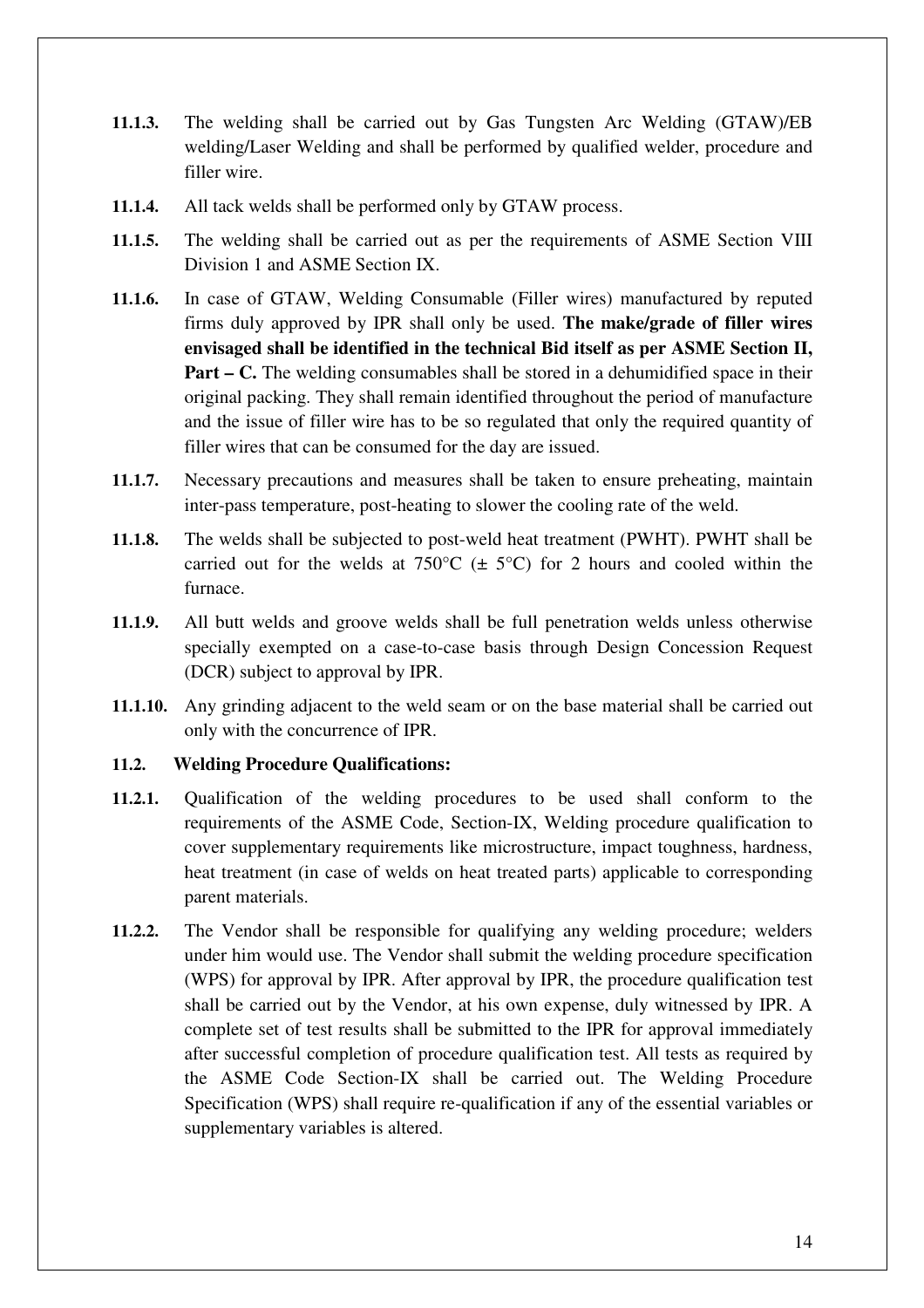- **11.2.3.** All welding procedures shall be approved by IPR prior to start of any welding activity covered under those procedures.
- **11.2.4.** Welding Procedure Specifications (WPS) shall conform to ASME Section-IX, form QW-482.
- **11.2.5.** Procedure Qualification Records (PQR) shall conform to ASME Section-IX, form QW-483 or equivalent.
- **11.2.6.** A weld map with weld descriptions and a table and fabrication drawing (sketch) that specifies where each procedure will be used, shall be submitted to the IPR along with the Welding Procedure Specification (WPS) and Procedure Qualification Record (PQR) documents for each component. All welds in a component shall be identified by serial nos. indicated on a weld reference sketch and a Weld data sheet (WDS) shall be filled for each of these welds. The WDS shall be signed by the all Inspection agencies as specified by WPS & QAP.

#### **11.3. Welder Qualifications:**

**11.3.1.** All welders shall be qualified in accordance with the applicable code and this specification and this applies to all welding, including tack, temporary and repair welds.

#### **11.3.2.** *Qualification Of Welders Shall Meet The Following Requirements*:

- a) The Vendor shall be responsible for the qualification and certification of his own welders as well as those of sub-vendors or welding operators in accordance with the applicable code and standards.
- b) The Vendor shall establish and maintain a welder identification system that is acceptable to IPR.

## **11.4 Tack Welds**

- **11.4.1** All tack welds shall be made by qualified welders.
- **11.4.2** The required preheat temperature, wherever applicable, shall be attained prior to tack welding.
- **11.4.3** Tack welds shall be of sufficient size to maintain joint alignment.
- **11.4.4** Tack welds, which are to be incorporated into the final weld, shall be thoroughly cleaned, prepared at each end and inspected for cracks. Any cracked tacks shall be removed before welding the joint.
- **11.4.5** Any temporarily welded attachments or temporary tack welds shall be ground off. Attachments may be cut off no closer than 3 mm to the base metal surface, prior to the required grinding. Arc strikes, gouges and other indications of careless workmanship (such as porosity, uneven weld profiles and undercut) shall be removed by grinding.
- **11.4.6** If any grinding reduces the base metal less than the design minimum, the ground area may be welded and ground flush with the original base metal surface. This shall be done only by a repair procedure with the prior approval of IPR.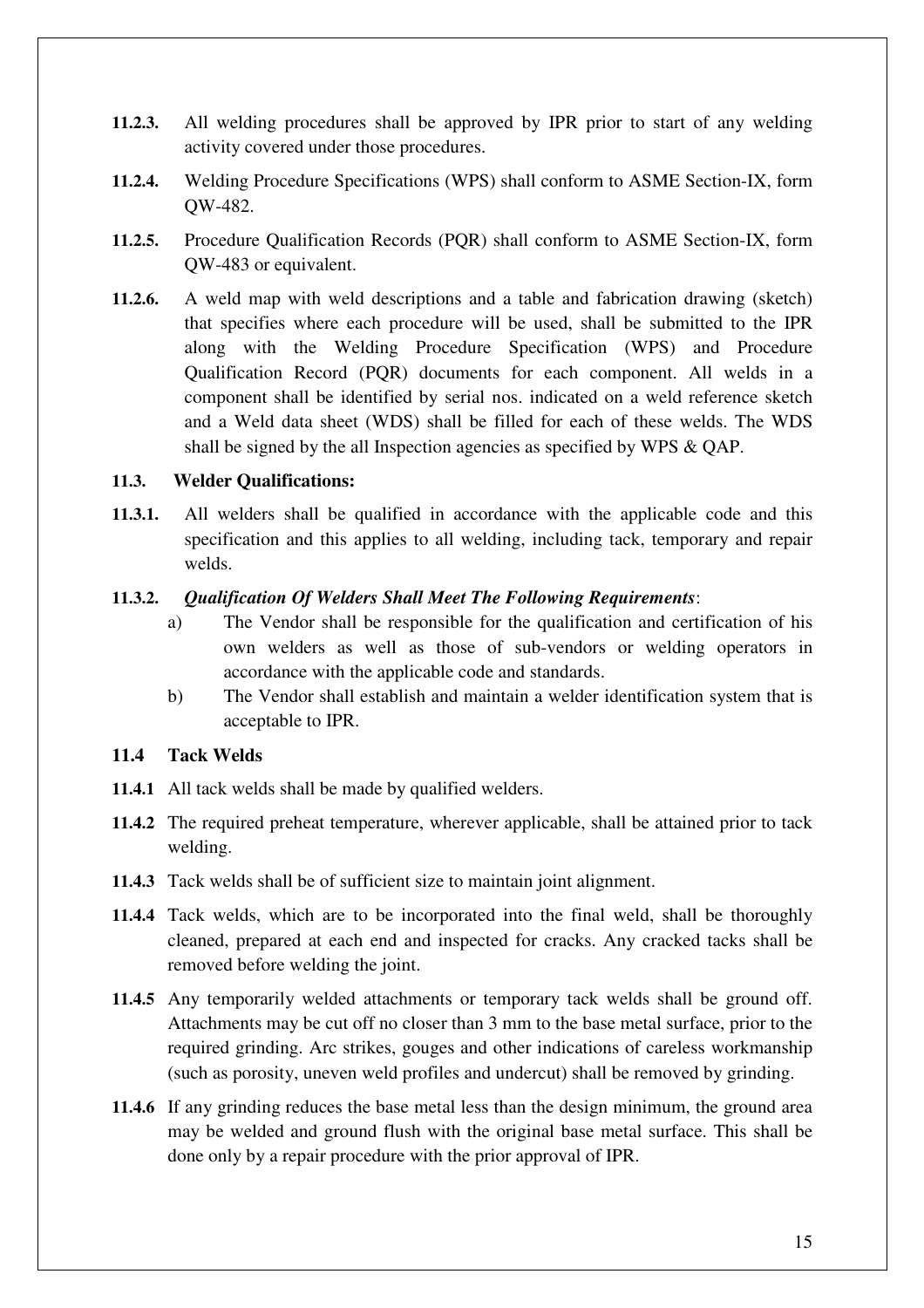**11.4.7** Inspection, by liquid penetrant methods shall be made on areas where temporary welds have been removed or weld repairs to ground areas of the base material have been made and radiographed as per requirements of applicable code.

## **11.5 Weld Repair**

- **11.5.1** Welds may be repaired maximum once. If the weld is still not acceptable after the first repair, IPR shall have the sole authority to permit additional repair attempt or to require the entire weld be cut out.
- **11.5.2** Repair welding shall be performed using a properly qualified and approved procedure. In-process repairs (i.e. repairs performed prior to completion of the joint, using the same welding procedures as for the original fabrication) during production do not require a separate procedure.
- **11.5.3** All repaired welds shall, as a minimum, be inspected using the original testing method. Additional test methods may also be required, if deemed necessary by IPR.
- **11.5.4** Damage to the base metal or welds, including dimensional changes caused by external forces, requires special repair and inspection procedures be submitted to IPR for review and approval prior to undertaking the repairs.
- **11.5.5** Any weld not meeting the acceptance criteria of the applicable code or standard shall be cut out or repaired.
- **11.5.6** Repair of surface defects in welds by grinding is permitted provided the minimum required wall thickness plus corrosion allowance is maintained without abrupt changes in section thickness.
- **11.5.7** Repair welding of minor defects, as defined below, shall be done by qualified welders using a qualified welding procedure.

Minor defects:

Base Metal - Repair cavities or edge defects smaller than 10 % of thickness, excluding crack.

Weld Metal - Porosity, Undercut, Crater cracks

**11.5.8** Defects in welds and base materials shall be repaired only after a written procedure for each individual repair has been approved by IPR. The written procedure shall include a sketch detailing extent and location of the defect, how defects will be removed, how removal will be verified, qualified welding procedure to be used, subsequent heat treatment and non-destructive examination.

## **12. INSPECTION & TESTING (FACTORY ACCEPTANCE TESTS (FAT)):**

## **12.1. General:**

- **12.1.1.** The vendor shall be responsible to perform all the inspection and testing specified in their scope herein both in-stage and final stage.
- **12.1.2.** The vendor shall also provide all the inspection procedures and quality assurance plan to IPR for approval before starting the job.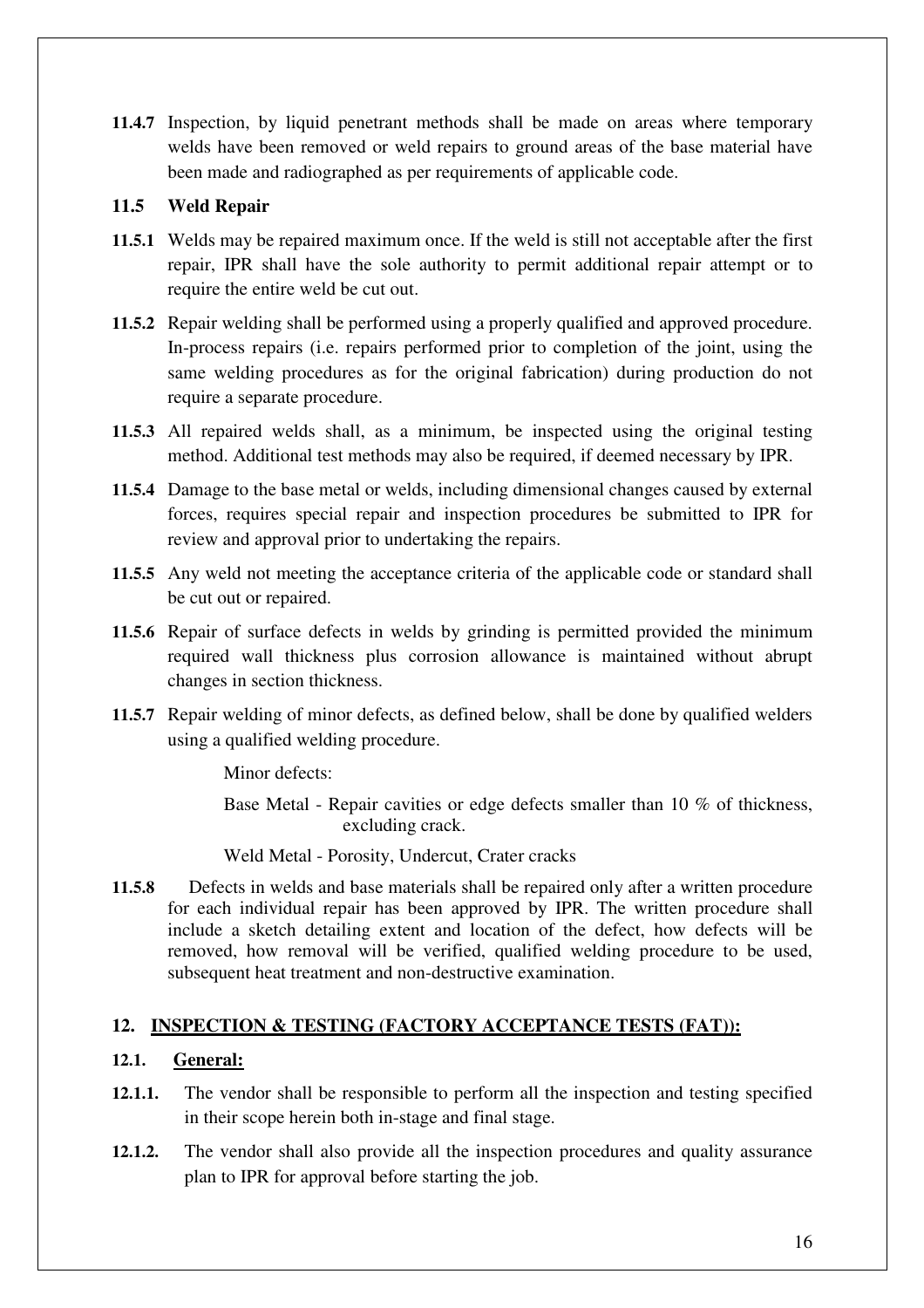- **12.1.3.** All inspection and testing shall be carried out in presence of IPR Scientist/Engineer. In case, IPR feels that additional tests are required, the same shall be carried out without any extra charge.
- **12.1.4.** Vendor shall submit all UT, RT, LPT, Hydro-test, other inspection and dimensional test procedure to IPR for approval.

## **12.2. Liquid Penetrant Test (LPT)**:

- **12.2.1.** All machined external surfaces shall be tested by Liquid Penetrant Test as per ASME Section III, Division I; Sub-section **NB-5350** by the vendor**.**
- **12.2.2.** Acceptance:
	- a) Any indication which is believed to be non-relevant shall be re-examined to verify whether or not actual defects are present.
	- b) Surface conditioning may precede the re-examination.
	- c) Non-relevant indications and broad areas of pigmentation which would mask defects are unacceptable.
	- d) Relevant indications are indications which result from imperfections.
	- e) Linear indications are indications in which the length is more than three times the width.
	- f) Rounded indications are indications which are circular or elliptical with the length equal to or less than three times the width.
	- g) Only imperfections producing indications with major dimensions greater than 1/16 in. (1.6 mm) shall be considered relevant imperfections. Imperfections producing the following indications are unacceptable:
		- i. any cracks or linear indications with length three times greater than the width;
		- ii. rounded indications with dimensions greater than  $3/16$  in.  $(4.8 \text{ mm})$ ;
	- iii. four or more rounded indications in a line separated by  $1/16$  in. (1.6 mm) or less edge to edge;
	- iv. Ten or more rounded indications in any 6 sq in.  $(3\ 871\ \text{mm}^2)$  of surface with the major dimension of this area not to exceed 6 in. (152 mm) with the Area taken in the most unfavorable location relative to the indications being evaluated.
- **12.2.3.** The Liquid Penetrant tested areas shall be cleaned by hot detergent wash. The water temperature shall be kept 60°C and then the plate shall be dried using clean air. In case, vendor finds unacceptable defect, the same shall be notified to IPR.
- **12.2.4.** After Liquid Penetrant test, the item shall be cleaned by procedure referred in ASTM A380.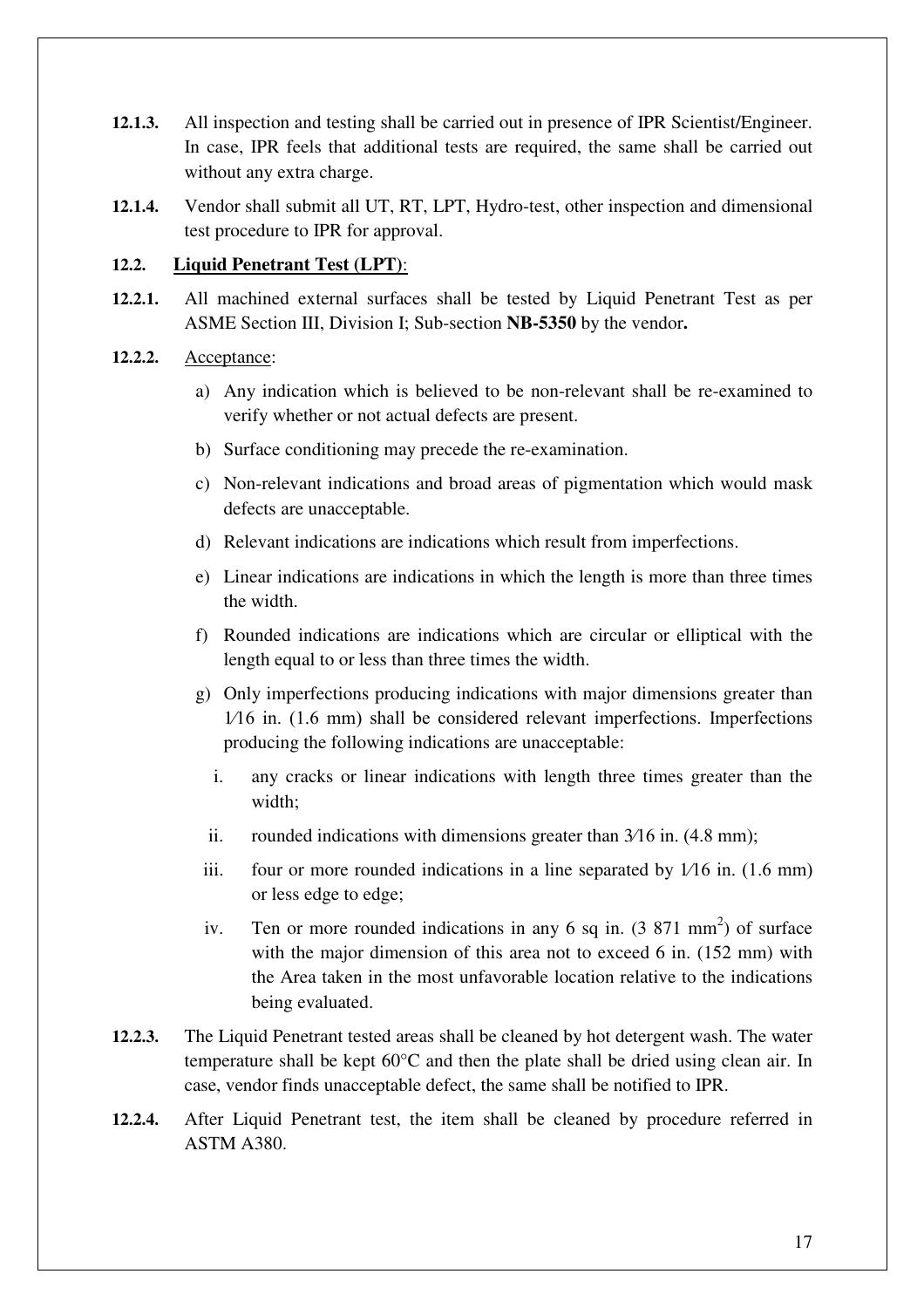## **12.3. Dimensional Inspection:**

**12.3.1.** The vendor shall make suitable Go/No Go gauge and fixture to measure the dimensions as shown in Drawing No. *FWA\_IPR\_01* & *FWA\_IPR\_01\_1.* (Go and No-go gauges shall be sufficiently long, maybe full length, to prevent negotiation of bends in machined area).

## **12.4. Radiography Testing for Bend Region:**

- **12.4.1.** X-ray radiography testing shall be carried out at the bend location after hot bending is done as per ASME Section V Article  $-2$  and NB  $-5300$ . The procedure shall be submitted to IPR for approval.
- **12.4.2.** Gamma ray radiography is not permitted.
- **12.4.3.** The film and the X-ray report shall be submitted to IPR.
- **12.4.4.** The X-ray examination shall be in accordance with ASTM E-94. Suitable IQI or ASME penetrameters (2-2T) as per ASME Section III Division 1 shall be place on film side.
- **12.4.5.** The density of film after exposure shall be 2 or more. Suitable high contrast slow speed film shall be selected.
- **12.4.6.** The SFD shall be so adjusted that 5.5mm ligament is seen clearly. For inner and outer 4mm thickness cover may be done with double wall single image technique.
- **12.4.7.** Acceptance:
	- a) Any defects interpreted more than the IQI visible on film shall be recorded. However, x-ray defect shall be checked by UT for confirmation and acceptance.
	- b) Since, no welding is involved, interpretation of defect (as per ASME Section III Division 1 Sub-section NB – 5420) shall be modified and read as indications shown on the radiographs characterized as crack, hot tears, laminations and laps or any other elongated indication which has a length greater than the 20% of square channel thickness.
	- c) Final acceptance is based on He Leak Test.

## **12.5. Radiography Testing for Plug/Stop-plug Welds:**

- **12.5.1.** Radiographic testing of welds shall conform to the applicable code. For all thickness X-rays shall be used as source of radiation. Gamma rays shall be employed only when X-rays is not feasible and with IPR's approval.
- **12.5.2.** Image Quality Indicator (IQI) as per ASME Sec. III (ND) shall be used and location of the IQI shall be placed transversely over the weld at extreme ends of a spot and face the radiation source.
- **12.5.3.** If otherwise, this shall be clearly indicated on the radiographic film.
- **12.5.4.** The IQI image and essential hole (2T) visibility shall conform to the applicable code.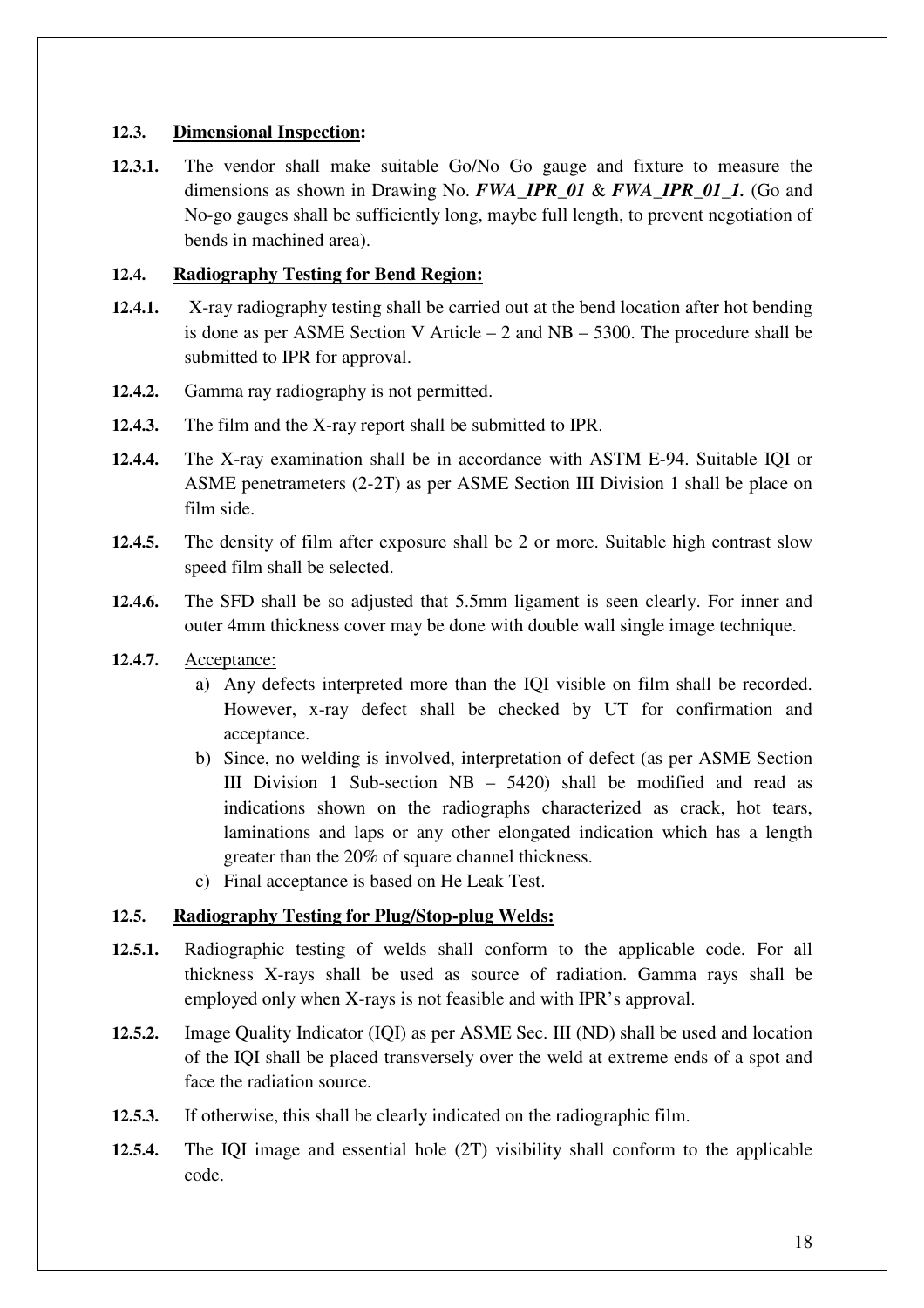- **12.5.5.** Acceptance criteria shall conform to ASME Section-III ND paragraph 5320 together with other requirements as mentioned here in.
- **12.5.6.** Acceptance:

Following defects / discontinuities as revealed by radiography shall not be acceptable.

- a) Cracks, Lack of Penetration (LOP), Lack of Fusion (LOF), Oxidation, Undercuts, Linear and angular defects of any type, surface defects in the region of weld and HAZ involving either stress raisers or loss of wall thickness, root concavities.
- b) Porosity and spherical inclusions in excess of limits stated below:
	- i. Plate thickness 3mm & less: Defect free weld is required. In case of appearance of any defect each case shall be considered on a case by case basis by the IPR.
	- ii. Plate thickness >3mm upto and including 6mm: Isolated globular inclusions / porosity permitted provided they are not larger than 0.8 mm diameter in any portion of the weld and do not exceed 4 in number in any length of 300 mm and are separated from each other by at least 4 times their diameter
	- iii. Plate thickness >6mm upto and including 16mm: Isolated globular inclusions / porosity permitted provided they are not larger than 1.5 mm diameter in any portion of the weld and do not exceed 4 in number in any length of 300 mm and are separated from each other by at least 4 times their diameter
- **12.5.7.** Radiographic film interpretation shall be done by personnel certified to ASNT level II, film interpreter or approved equivalent. In the case of radiography is not practical due to space constraint or any other reason, IPR reserves the right to opt for LPT of all passes.
- **12.5.8.** Radiography shall be carried out employing the procedure approved by IPR

## **12.6. Ultrasonic Examination for the machined & bend areas**:

- **12.6.1.** In addition to test in a) & c) above, Ultrasonic examination shall be carried as per *ASME section V, Article 5 & 23 and* **ASME Section III, Division I; Sub-section NB - 5300**. This shall be carried out in presence of IPR representative.
- **12.6.2.** The Ultrasonic Examination procedure shall be submitted to IPR for approval. The UT report shall be submitted to IPR.
- **12.6.3.** Acceptance:

Any indications characterized as crack, hot tears, laminations and laps or any other elongated indication which has a length greater than the 20% of the square channel thickness shall not be acceptable. Final acceptance is based on Helium leak test.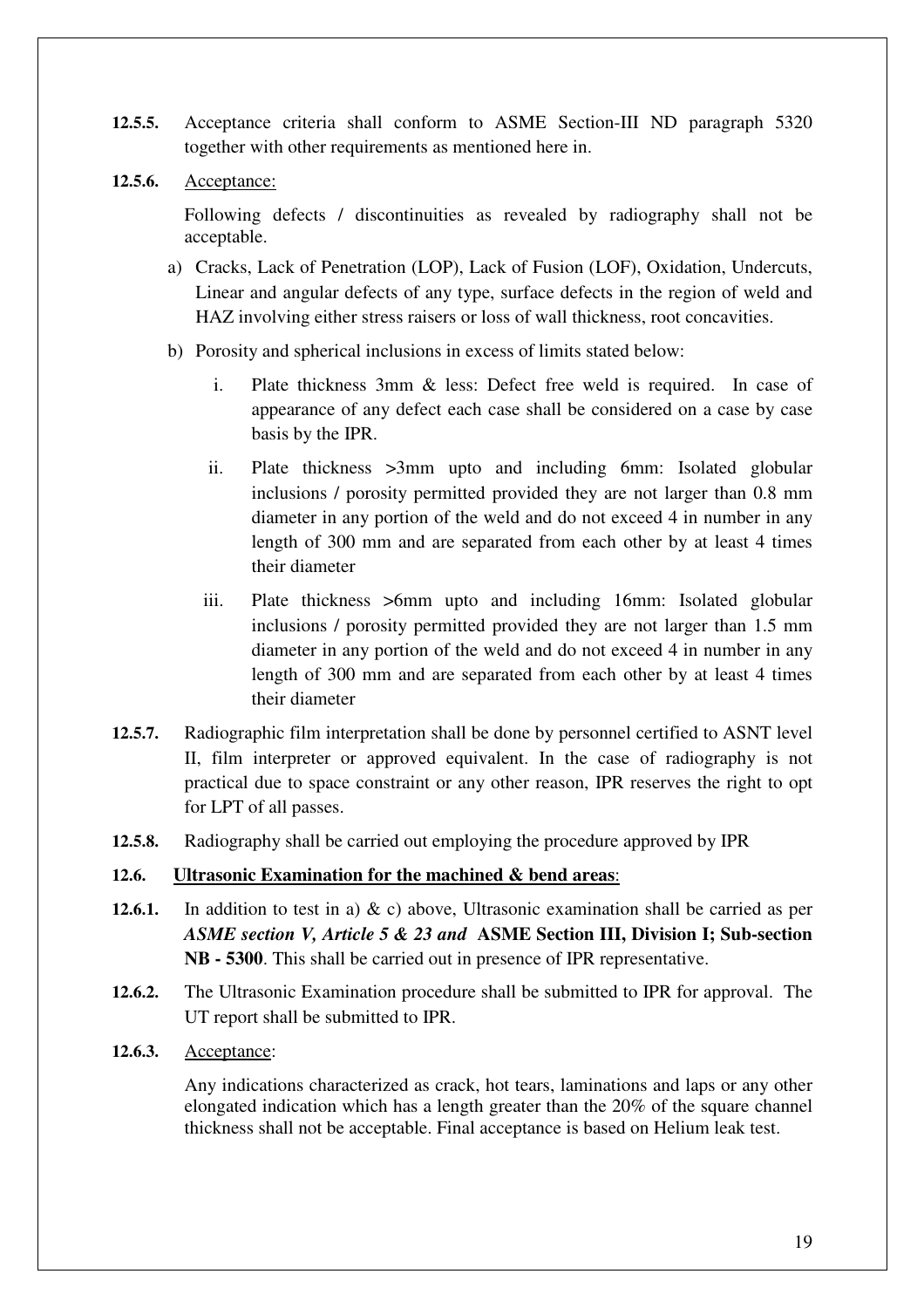#### **12.7 Helium leak testing:**

- **12.7.1** Helium leak testing shall be carried out at following stages:
	- i) Prior to bending, leak testing of the individual straight channels shall be carried out.
	- ii) After bending, leak testing of the individual "U"-shaped channels shall be carried out.
	- iii) After Hydro-test of the U-shaped component with all channels together and prior to machining of inter-connections and welding of plug/stop-plugs.
	- iv) After machining of inter-connections and welding of plugs/stop-plugs, leak testing of each of the two circuits shall be carried out. (One circuit is set of 5 channels with inlet in the first channel on one side and the outlet in the fifth channel on the other side)
	- v) After Hydro-testing of the entire component, leak testing of the entire component shall be carried out.
- **12.7.2** The vendor is responsible for the fabrication of suitable and appropriate fixtures/connections for helium leak test and the same shall be supplied to IPR with the final mock-up.
- **12.7.3** For leak testing mentioned in section 12.7.1 i)  $\&$  ii), the vendor is responsible to carryout helium leak testing as per **ASME Section V Article 10** of the 5.5mm thick wall between the channels (10 nos.) and between channels and 4mm thick inner and outer walls. The channel selected for test shall be blocked by stopper plugs at ends and connected to Helium Mass Spectrometer Leak Detector (MSLD) and vacuum pump. Helium shall be sprayed in the adjacent holes.
- **12.7.4** For testing as per 12.7.1 iii) & iv), helium leak testing shall be carried out for the entire component by appropriate technique which shall be indicated by the vendor at the time of technical bid.
- **12.7.5** The **leak rate shall not exceed 1x10-8 mbar liters/second** for all of the above leak tests**.** The helium leak detector shall be calibrated with standard leak source. ALCATEL make helium leak detector is preferred.
- **12.7.6** When the hole is connected to helium leak detector, helium may be sprayed from outside through some confined sealed bag for testing the extrados/intrados walls.
- **12.7.7** Helium gas shall be 99.995% pure with following composition:  $O_2 \le 5$  ppm;  $H_2 \le$ 2ppm; N<sub>2</sub>  $\leq$  8ppm; CO<sub>2</sub>  $\leq$  1ppm; H<sub>2</sub>O  $\leq$  5ppm. The He leak rate shall be computed as bellow.

#### *Actual Leak Rate* (mbar liters/second) =  $(L_3 - L_0)$  x S

**where; L3** is Overall Leak Value obtained during Testing after spraying Helium Gas on the job (mbar liters/second),

 **L0** is Leak Rate as measured on the job without Helium (mbar liters/second),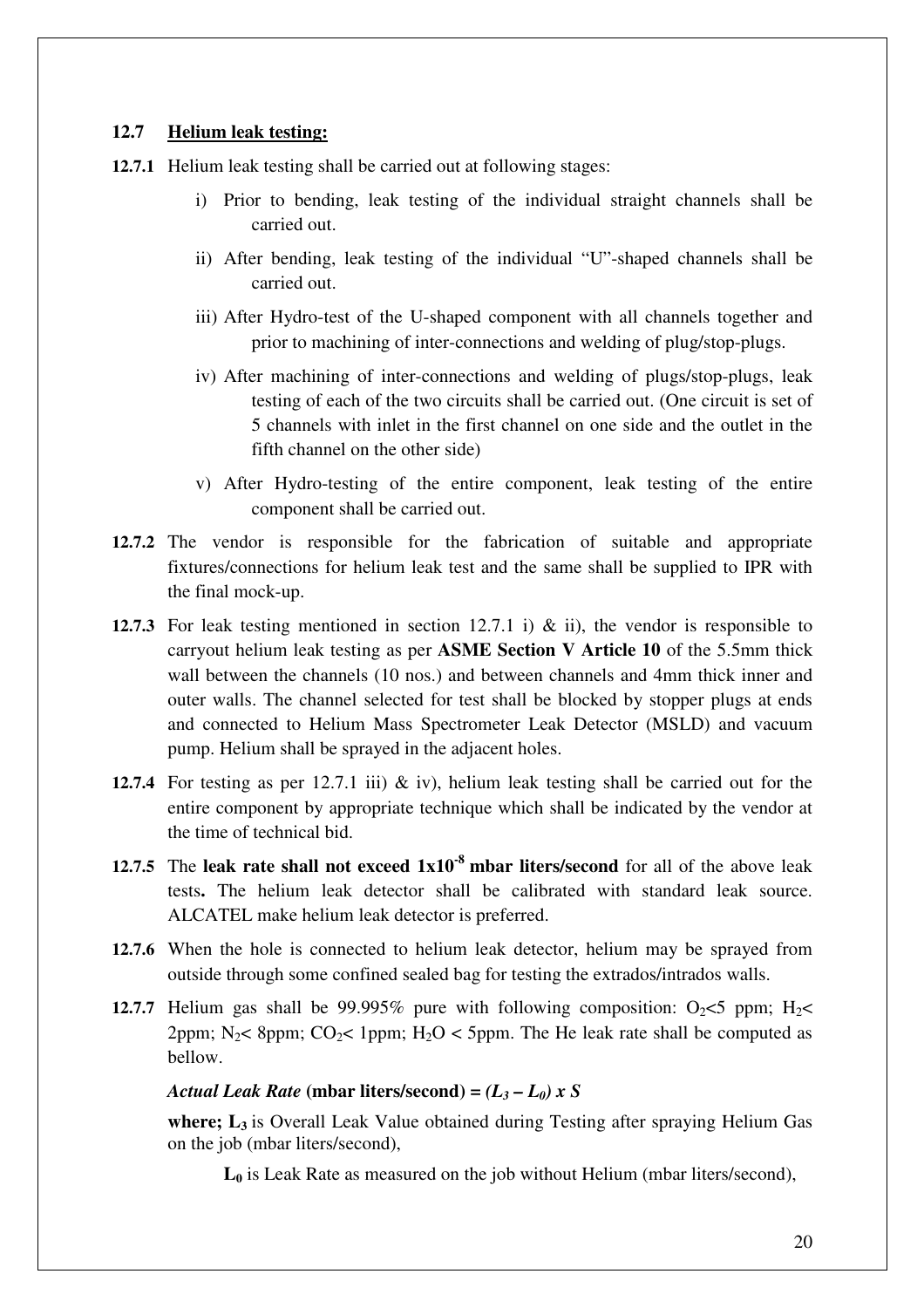**S** is Sensitivity across the Job,  $= L_1/L_2$ ,

 **L<sup>1</sup>** is Standard Leak Value as measured on the machine (mbar liters/second),

 **L<sup>2</sup>** is Standard Leak Value as measured on the job (mbar liters/second),

## **12.8 Channel Inspection**:

- **12.8.1** The inside surfaces (all 4 sides) will be inspected by videoscope/fibroscope prior to the welding of plugs/stop-plugs to the ends of the channels.
- **12.8.2** The vendor shall arrange for this inspection. The inside surface shall be free of scratch and burns.

## **12.9 Hydro test:**

- **12.9.1** The vendor shall arrange hydro-testing at following stages
	- a) After helium leak testing of bent U-shaped FW for all channels together (without interconnections).
	- b) final assembled component after welding of the plugs
- **12.9.2** The test shall be carried out at 150 bar.
- **12.9.3** The vendor shall make suitable connections for channel hydro-testing.
- **12.9.4** Hydro-tests shall be conducted in steps of 20 bar up to 150 bar.
- **12.9.5** The hydro-testing shall be carried out as per ASME Sec. III (ND) and ASTM-E-1003 and procedure for testing shall be prepared by the Vendor and submitted to the IPR for approval.
- **12.9.6** The hydro-test shall be carried out using demineralized water with following quality:
	- Conductivity < 10 micro mho/cm
	- pH- Neutral
	- Total halogen content  $<$  25 ppm.
- **12.9.7** The entire component shall be dried immediately the test is completed.
- **12.9.8** The connections for the hydro-test shall not be removed after the test and the entire component shall be delivered in this condition to IPR.

## **13. INFORMATION TO BE FURNISHED WITH TECHNICAL BID (MANDATORY):**

The vendors are expected to go through the technical specification before filling the form below apart from the additional information sought in the Purchase Order.

| Sr. | <b>Technical Description</b>                           | Your       | <b>Offer</b> | and |
|-----|--------------------------------------------------------|------------|--------------|-----|
| No. |                                                        | Acceptance |              |     |
|     | Do you have machining facility? In case, yes; enclose  |            |              |     |
|     | list of machines capable to handle this particular job |            |              |     |
|     | Do you have drilling facility to the required size and |            |              |     |
|     | accuracy needed for this job? Give supportive proof    |            |              |     |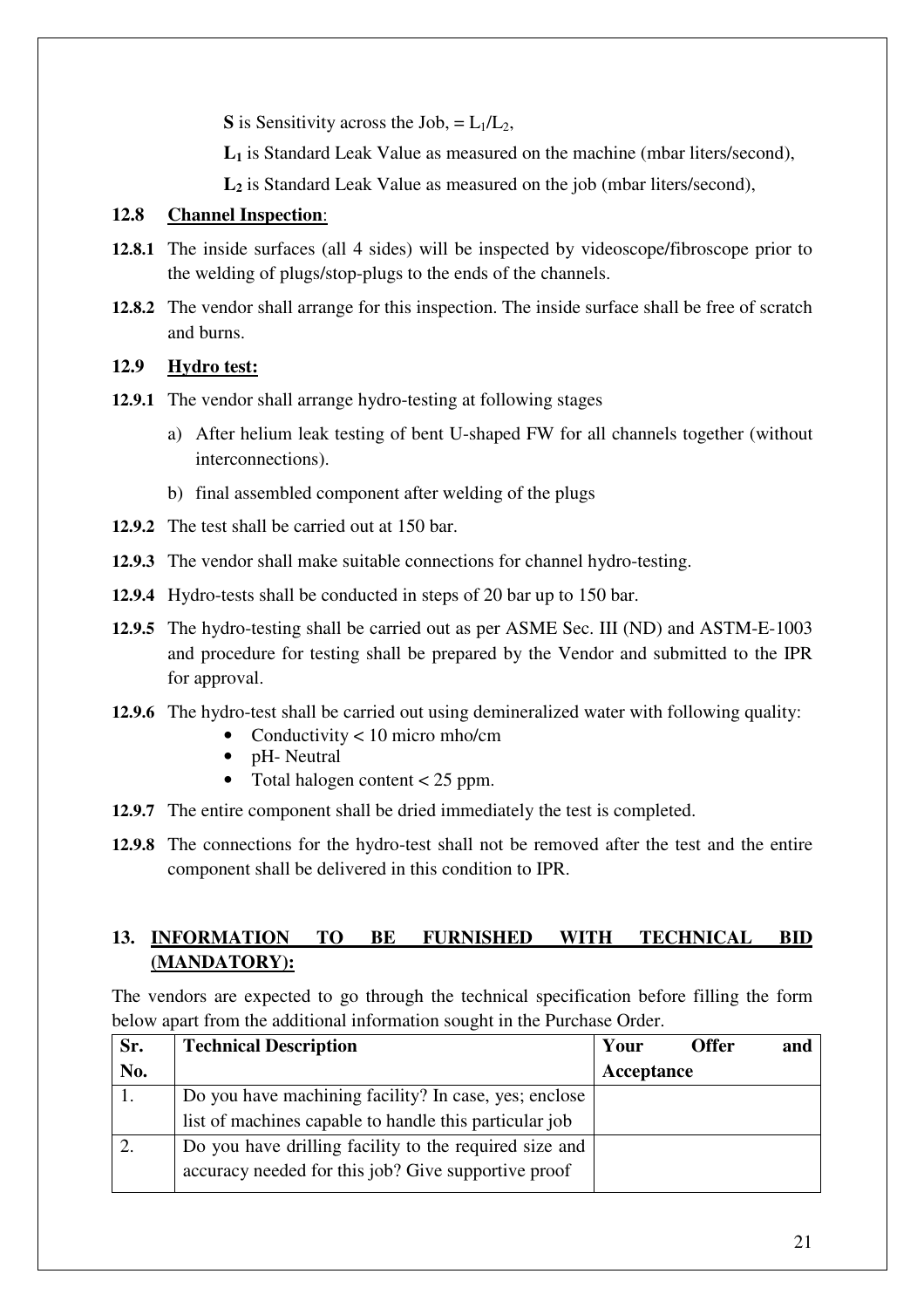| 3.               | How do you plan to make square channels of 1600         |  |
|------------------|---------------------------------------------------------|--|
|                  | mm? Demonstration sample shall be shown in              |  |
|                  | technical bid opening                                   |  |
| $\overline{4}$ . | Do you have cutting facility at your disposal to cut    |  |
|                  | the square channels of 1600mm length? If you do not     |  |
|                  | have, then how do you propose to this job? Give         |  |
|                  | details of your capability and planning.                |  |
| 5.               | Do you have heat treatment facility as required in this |  |
|                  | specification? Give details                             |  |
| 6.               | Do you have hot bending facility to the requirement     |  |
|                  | as per drawing? How do you plan to do this "U"          |  |
|                  | bend? How will you control the shape of 20mm            |  |
|                  | square channels as per drawing requirement? Submit      |  |
|                  | details                                                 |  |
| 7.               | If you do not have a hot bending facility, then are you |  |
|                  | planning to develop SPM for the hot bending             |  |
|                  | requirement? Give brief outline of your planning in     |  |
|                  | technical bid. Separate costing to be provided in       |  |
|                  | commercial bid.                                         |  |
| 8.               | Do you have testing facility for UT, Helium Leak        |  |
|                  | Testing, Hydro testing and Dimensional inspection?      |  |
|                  | If not, how do you plan to do it? Are you familiar      |  |
|                  | with Quality Assurance Plan?                            |  |
| 9.               | Do you have experience in development job with IPR      |  |
|                  | or any other Dept. of Atomic Energy unit?               |  |
| 10.              | Enclose the proposed (tentative) quality assurance      |  |
|                  | plan for this job. Give sample of the inspection plan   |  |
|                  | (proposed QAP) showing Review, Hold point and           |  |
|                  | Witness points for this job                             |  |

## **14. PACKING & SUPPLY:**

- **14.1** After inspection by IPR representative and issuance of dispatch clearance by IPR, the fabricated and inspected FW mock ups shall be suitably packed by vendor to avoid any damage during transportation. Safe transportation of the FW assembly to the indentor's premises is the responsibility of the vendor.
- **14.2** The package shall be delivered to IPR.

## **15. PROPOSAL:**

Before starting the job, the vendor shall submit a proposal in brief for making the job.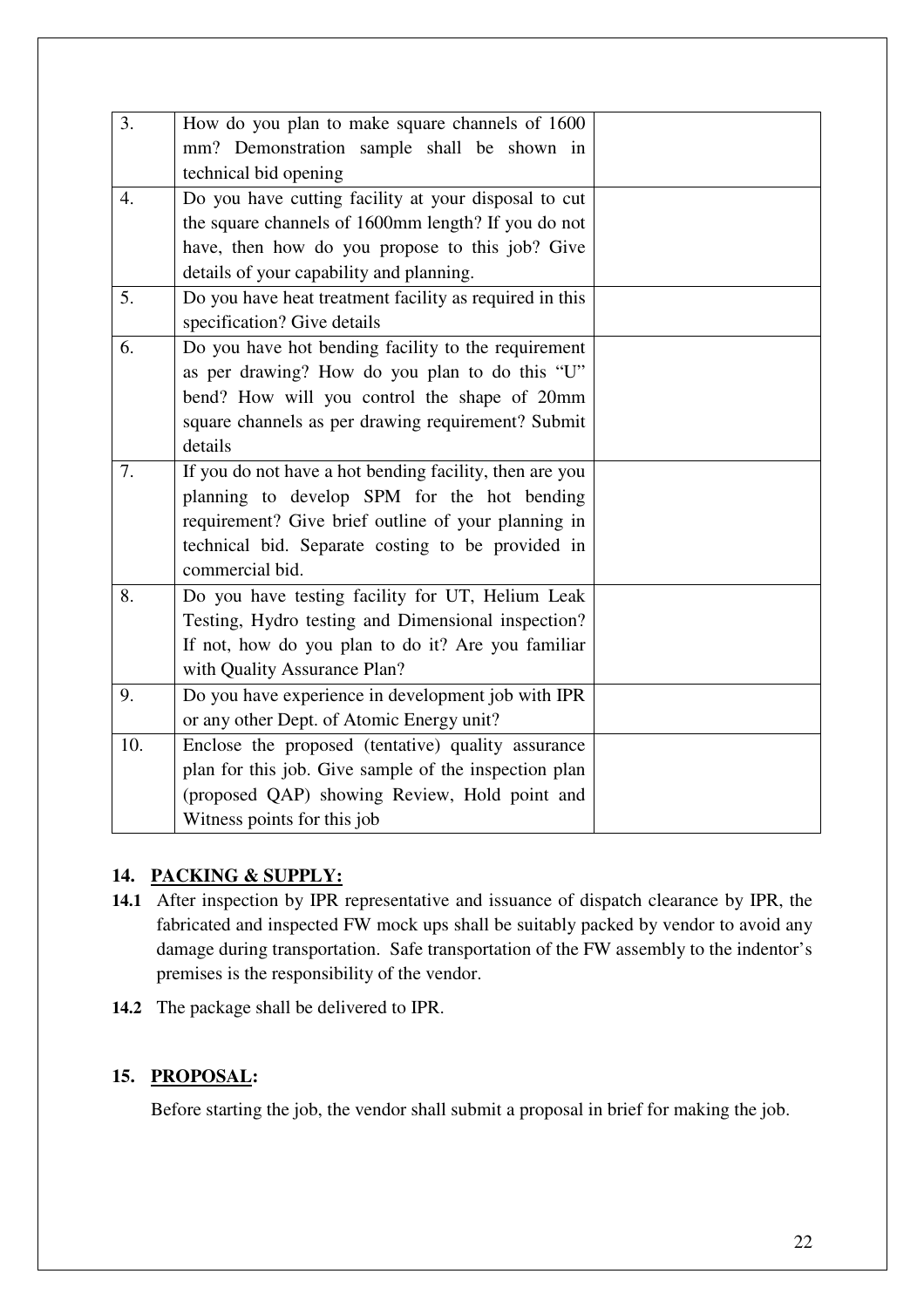#### **16. WORK COMPLETION:**

The above job shall be completed within 6 months from the award of contract.

## **17. CONFIDENTIALITY CLAUSE:**

No party shall disclose any information to any third party concerning the matter under this contract.

## **18. PROHIBITION AGAINST USE OF IPR'S NAME WITHOUT PERMISSION FOR PUBLICITY PURPOSE:**

The contractor or sub-contractor, consultant, adviser or the employees engaged by the contractor shall not use IPR's name for any publicity purpose through any public media like press, Radio, T.V. or Internet without the prior written approval of IPR.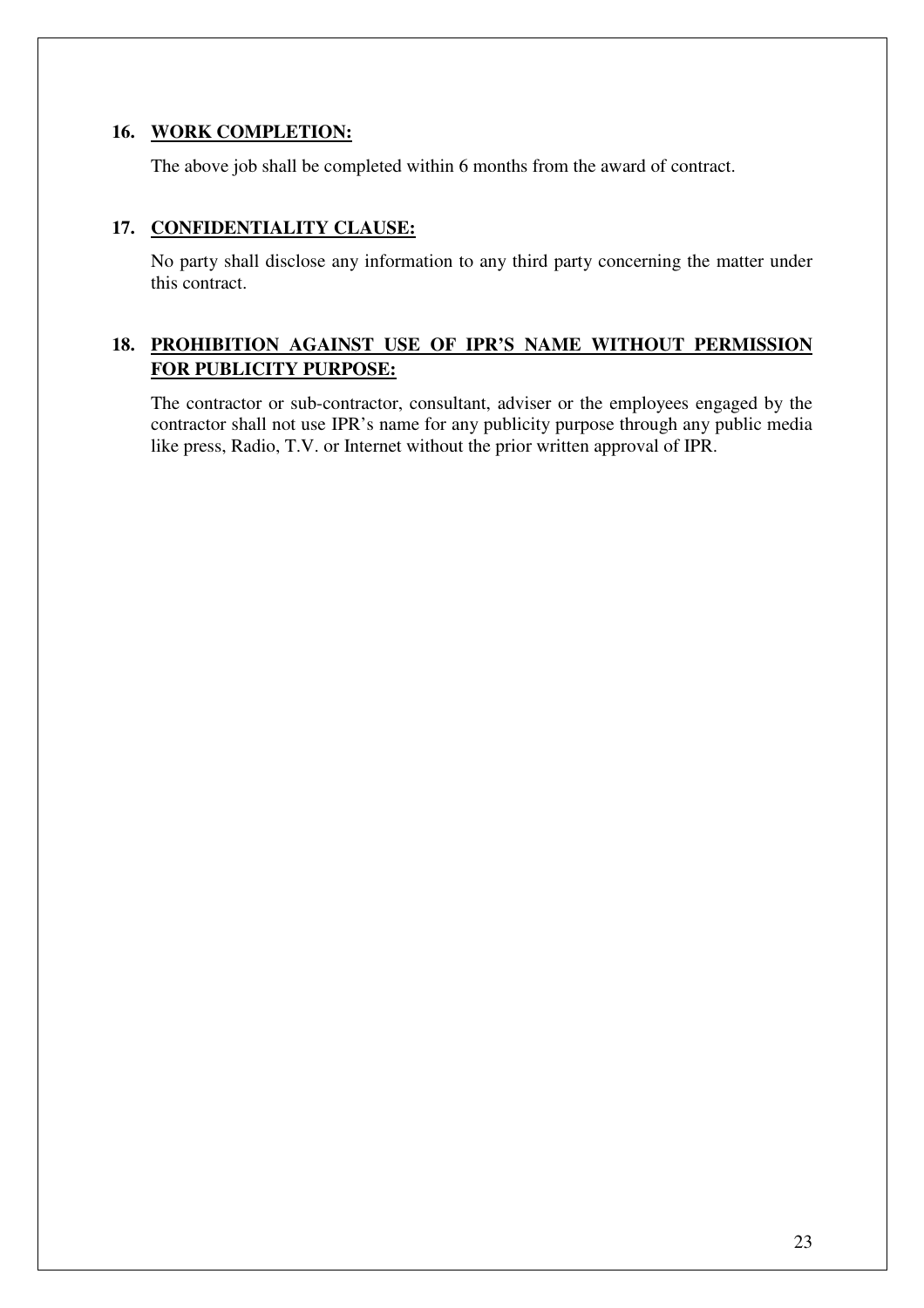

## **(1) INSTRUCTIONS TO BIDDERS AND TERMS AND CONDITIONS**

- 1.1 The quotation and any order resulting from this tender/enquiry shall be governed by our General Conditions of contract and supplier quoting this tender shall be deemed to have read and understood the same in toto.
- 1.2 Where counter terms and conditions have been offered by the supplier, the same shall not be deemed to have been accepted by us, unless our specific written acceptance thereof is obtained.
- 1.3 **Tender Fee:** Tenders received without the prescribed Tender fee will be rejected.

#### 1.4 **Eligible Bidders**

- 1.4.1 This Invitation of Bids is open to all suppliers who meet the **Eligibility criteria** mentioned in the tender documents.
- 1.4.2 The Bidders quoting in foreign currency against this tender shall submit offer either the Indian agent on behalf of the Principal/OEM with authorization letter or the principal/OEM itself. Both Indian agent or principal/OEM can not bid simultaneously for the same item/product in the same tender. If an agent submits bid on behalf of principal/OEM, the same agent shall not submit a bid on behalf of another principal/OEM in the same tender for the same item/product.
- 1.4.3 **Authority of Agents:** In case where a tender is submitted by an Indian Agent on behalf of his foreign principal, such tender should be supported with a "Letter of Authority" from such principal that the Indian Agent has been authorised to submit the tender on behalf of the principal. Tenders not accompanied by such a Letter of Authority are liable to be ignored. A copy of Registration Certificate with DGS&D also be provided with the offer.
- 1.4.4 The Bidder shall bear all costs associated with the preparation and submission of its bid and the Purchaser will no case be responsible or liable for these costs, regardless of the conduct or outcome of the bidding process.

#### 1.5 **Clarifications:**

- 1.5.1 Any technical and commercial questions, information, clarifications etc. that may be required pertaining to this tender may be obtained from the Purchase officer. Bidder will send the request for such clarifications to the Purchase Officer minimum 10 working days prior to the due date to submit the bid.
- 1.5.2 Bids shall be complete in all respects and shall include properly filled in prices, other specifications, schedules, relevant drawings and catalogues as necessary alongwith the bid covering letter, all in duplicate.

#### 1.6 **Scope of work/Supply and Specifications:**

1.6.1 Scope of work/supply, specifications and drawings under this tender notice are given in **Part-A(i).** Materials should be offered strictly conforming to the specifications within acceptable tolerance level given in specifications / drawings given in tender document. Deviations, if any, should be clearly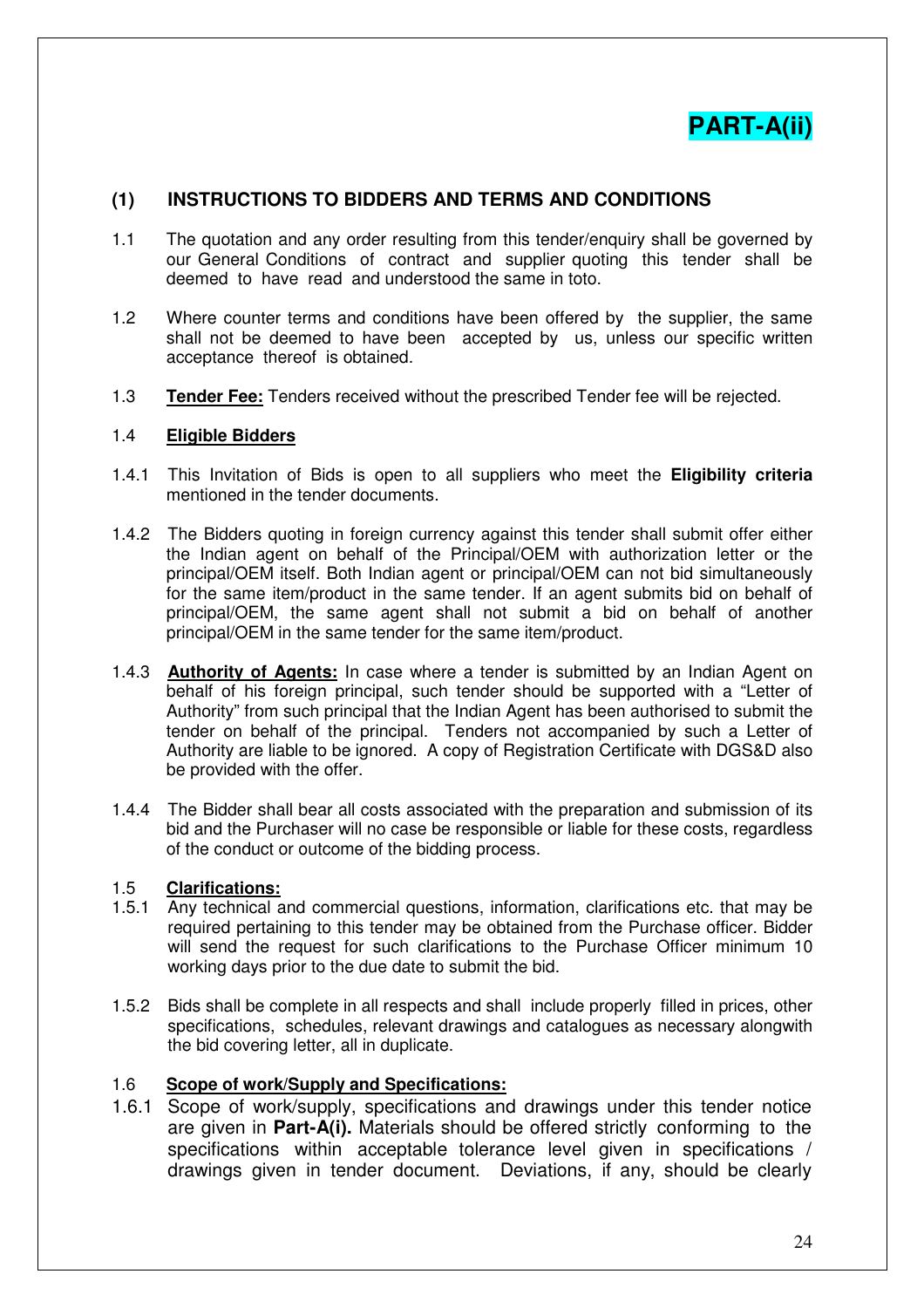indicated by the bidder in their bid. The supplier should also indicate the Make/Type number of the materials offered and catalogues, technical literature and samples, wherever necessary should accompany the quotation.

1.6.2 Any fittings or accessories which may not be specifically mentioned in the Specifications or Particulars but which are usual or necessary for proper and efficient functioning of the Stores as per the specifications of the tender shall be supplied by the Contractor without extra charge to the Purchaser, the Stores supplied shall be complete in all respects.

#### 1.7 **Alteration of specifications, Patterns and Drawings:**

- 1.7.1 The Purchaser reserves the right to alter, whenever necessary, specifications, patterns and drawings. As from the date, the Stores shall be in accordance with the specifications, patterns and drawings so altered, which the contractor is bound to comply with.
- 1.7.2 In the event of such alteration involving a revision in the cost, or in the delivery period, the same shall be discussed and mutually agreed to, taking into account the unit rates of similar items in the Contract. In case of disagreement, the decision of the Purchaser, in the cost or the delivery period, shall be final and conclusive.
- 1.8 **Minor modifications / Additional Scope of Work:** Minor modifications / additional scope of work to the tune of 2% of the total contract value will be carried out by the contractor without any extra cost to IPR.

## 1.9 **Subletting or Assignment of Contract:**

- 1.9.1 The Contractor shall not sublet, transfer or assign the Contract or any part thereof or bills or any other benefits, accruing therefrom or under the contract without the prior written consent of the Purchaser (All Sub-contractors are required to be appraised and approved by the Purchaser before placement of orders by the Contractor/Supplier). However, such consent shall not be unreasonably withheld by the Purchaser, if such stores are not normally manufactured by the Contractor, such assignment or subletting shall not relive the Contractor from any contractual obligation or responsibility under the Contract.
- 1.9.2 Any breach of this condition shall entitle the Purchaser to cancel the Contract or any part thereof and to purchase from other sources at the risk and cost of the Contractor and shall recover from the Contractor damages arising from such cancellations.
- 1.9.3 In case the Contractor sublets, transfers or assigns any part of the Contract with the prior written consent of the Purchaser, all payments to the Sub-Contractor shall be the responsibility of the Contractor and any requests from such sub-Contractor shall not be entertained by the Purchaser.
- 1.10 **Conditional Discount:** In case the tenderer offers any conditional discount with regard to acceptance of their offer within a specific payment terms, delivery, quantity etc. the purchaser will not take into consideration such conditional discount while evaluating their offer.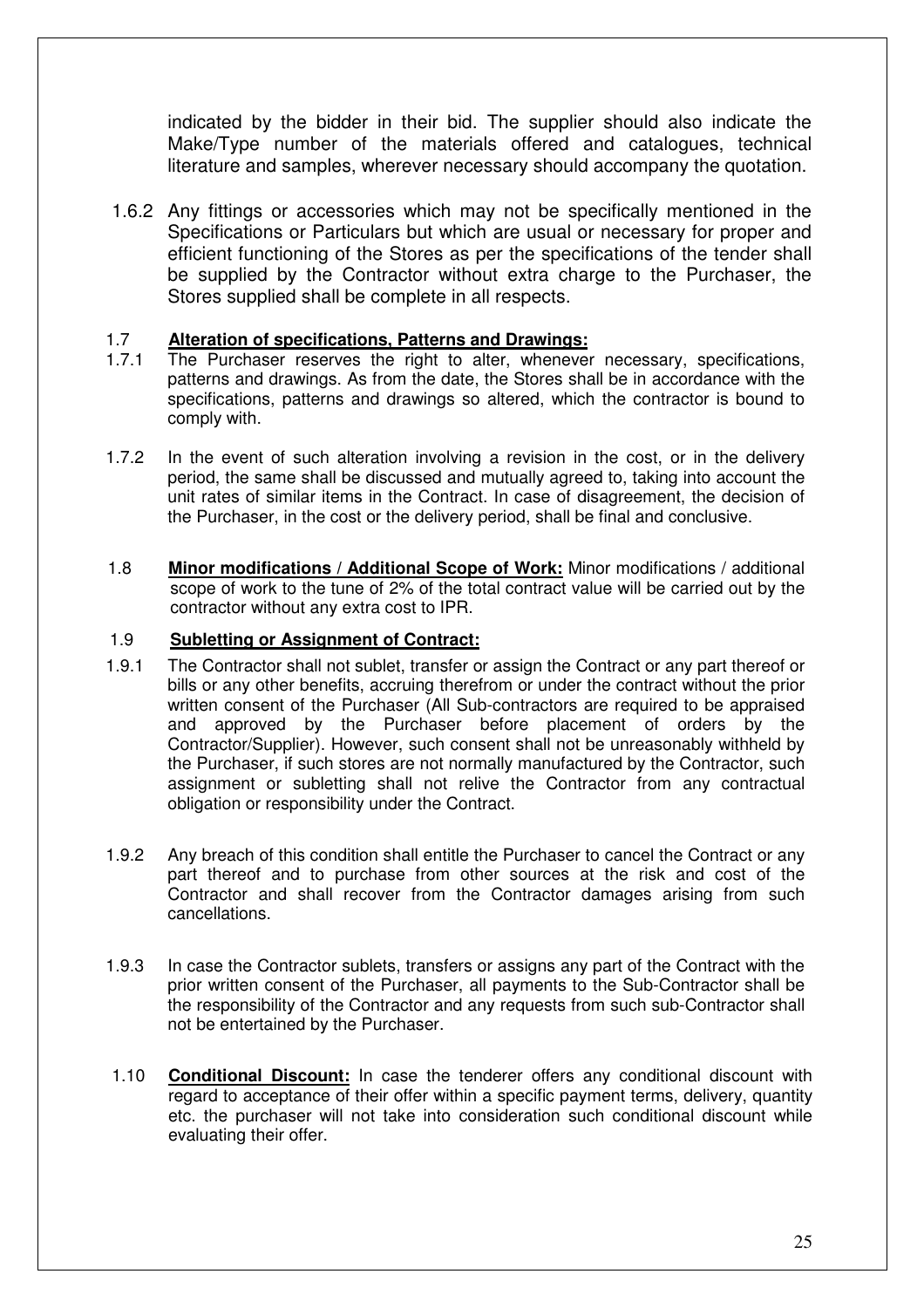- 1.11 **Past performance:** In case the past performance of the tenderer is not found to be satisfactory with regard to quality, delivery, warranty obligation and non-fulfillment of terms and conditions of the contract, their offer is liable to be rejected by the purchaser.
- 1.12 **Compliance with the Security Requirements of the Purchaser:** The Contractor shall strictly comply with the Security Rules and Regulations of the Purchaser in force and shall complete the required formalities including verification from Police and any other authority and obtain necessary prior permission for entry into the Purchasers premises, wherever authorized by the Purchaser.

## 1.13 **Manner & method for submission of tenders**

1.13.1 **Language of Bid:** The bid prepared by the Bidder, as well as all correspondence and documents relating to the bid exchanged by the Bidder and the Purchaser, shall be written in English language only especially when the details are technical.

#### 1.14 **Submission of tenders:**

- 1.14.1 All tenders in response to this invitation shall be submitted in TWO PARTS as under and in the different envelopes.
- 1.14.2 **Part-A (Techno-commercial):** This part of the the tender shall include/contain all technical details, technical specifications, drawings and also the commercial terms and conditions of contract for the supplies to be made and the services to be rendered **EXCLUDING ANY PRICE DETAILS THEREOF.**

**Part-A (Techo-commercial)** should contain/include only technical specifications, technical details, literature, reference to earlier supplies of similar equipment, drawings, quantity, time required for submission and approval of drawings, manufacturing and delivery schedule, inspection/testing procedure, itemized list of spares and quantity (without price) recommended by the tenderer for purchase, term of price, mode and terms of payment, mode of dispatch, the quantum/percentage of statutory levies payable by the purchaser as extra and all related commercial terms and conditions for the supplies and for the services like erection and commissioning to be rendered by the tenderers. This part of the tender, i.e. Part-A (Techno-commercial without price) shall be enclosed separately in an envelope duly sealed and superscribed with the purchaser's tender number and the last date and time specified for receipt and opening indicated in the instruction sheet of this tender document. The tenderer shall take special care NOT TO MIX UP the price of the stores in this part of the tender.

1.14.3 **Part-B (Price):** This part should contain only the prices of the stores offered for the services to be rendered.

**Part-B (Price)** shall include/contain only price, price break-up, freight/safe delivery charges, charges for training of the Purchaser's engineers wherever applicable, lumpsum charges for erection and commissioning work or per diem charges for the supervision of erection and commissioning work as is envisaged in the Purchaser's tender document, testing charges, third party inspection charges, etc. This part of the tender, i.e. Part-B (Price) shall be enclosed separately in an envelope duly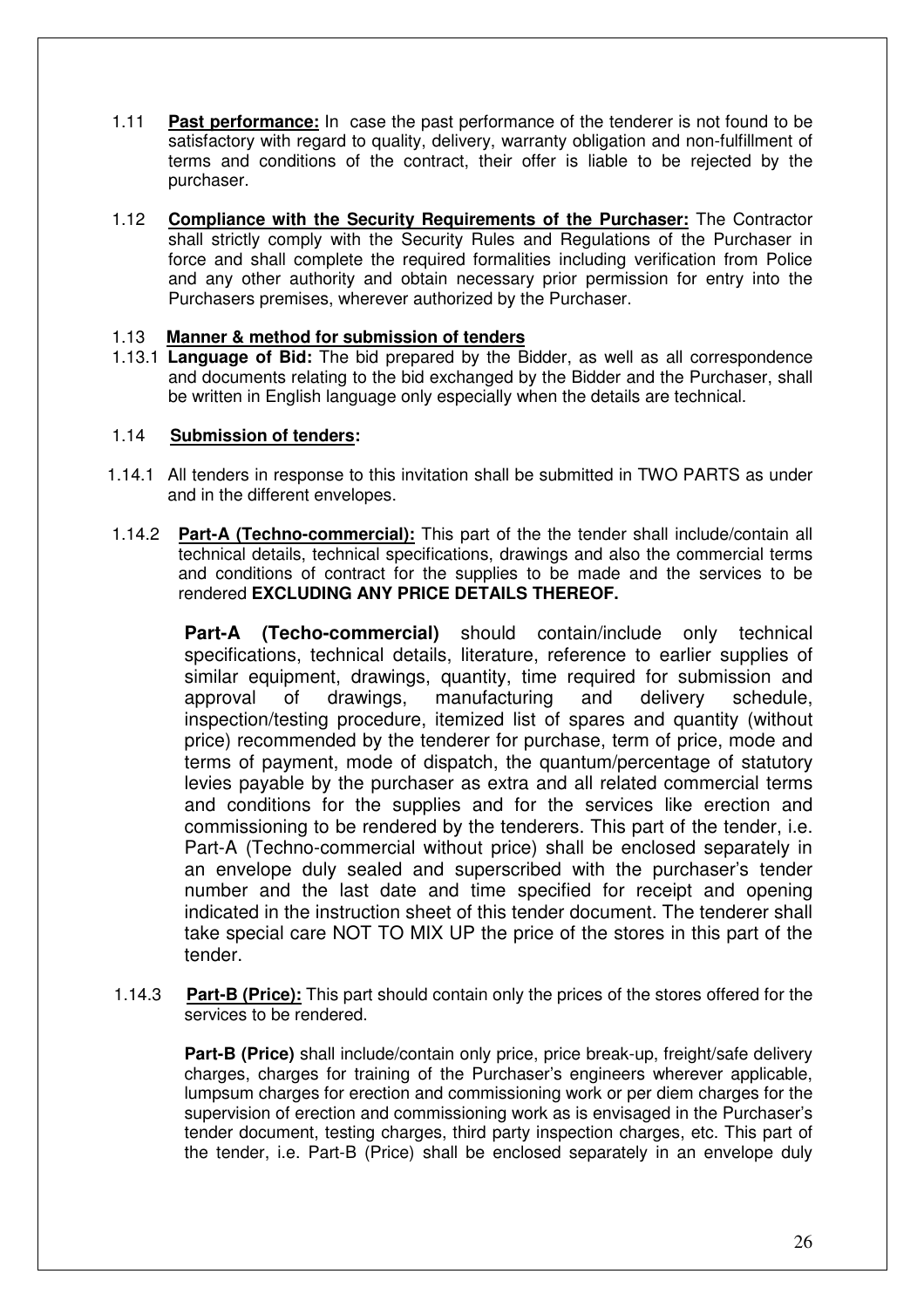sealed and superscribed with the Purchaser's tender number and the last date and time specified for receipt and opening of the tenders as in the tender document.

1.14.4 If tenderer includes prices of any nature in Part-A (Techno-commercial) of the tender such offers are liable for rejection without any notice to the tenderers.

#### 1.14.5 **Deadline for submission of Bids:**

- 1.14.5.1 Bids must be received by the Purchaser at the address specified in Invitation for bids not later than the time and date specified therein. In the event of the specified date for the submission of Bids being declared a holiday for the Purchaser, the Bids will be received up to the appointed time on the next working day. Any delay / loss in transit for submitting the hard copy of the bid will not be entertained.
- 1.14.5.2 The Purchaser may, at its discretion, extend the deadline for submission of bids by issuing a **Corrigendum** in which case all rights and obligations of the Purchaser and Bidders previously subject to the deadline will thereafter be subject to the deadline as extended.

#### 1.14.6 **Late Bids:**

- 1.14.6.1 Any bid received by the Purchaser after the deadline for submission of bids prescribed by the Purchaser will be rejected.
- 1.14.6.2 Such tenders shall be marked as late and not be considered.

#### 1.15 **Confidentiality:**

- 1.15.1 Information relating to the examination, evaluation, comparison, and post qualification of bids, and recommendation of contract award, shall not be disclosed to bidders or any other persons not officially concerned with such process until the Purchase Order is released.
- 1.15.2 Any effort by a Bidder to influence the Purchaser in the examination, evaluation, comparison and post qualification of the bids or contract award decisions may result in the rejection of its Bid.

#### 1.16 **Bid Prices:**

- 1.16.1 The Bidder shall indicate on the appropriate price schedule form, the Unit prices and total bid prices of the goods it proposes to supply under the contract. Bidders should confirm that the price quoted is the lowest export price applied to scientific and educational institute in India.
- 1.16.2 Quotation should be submitted on on door delivery basis without extra charge wherever possible. For quotations on Ex-Works, Ex-godown basis the approximate packing and forwarding charges should be indicated by the supplier. In the case of local suppliers, the material is to be delivered at our stores free of charge. Unit rate/s should be valid throughout the validity of purchase order/contract period for addition/deletion purposes. Break-up of price should be furnished. The quoted price should not be subject to price escalation for whatsoever reasons. The quoted price shall be firm, fixed and non-revisable during the validity/extended validity of purchase order/contract.
- 1.16.3 The prices quoted must be FIRM and preference will be given to such tenders. In exceptional cases (e.g. items involving substantial use of raw materials susceptible to sharp fluctuations in prices) if prices quoted subject to variation it shall be on the basis of a standard 'Price Variation Formula'. The basis for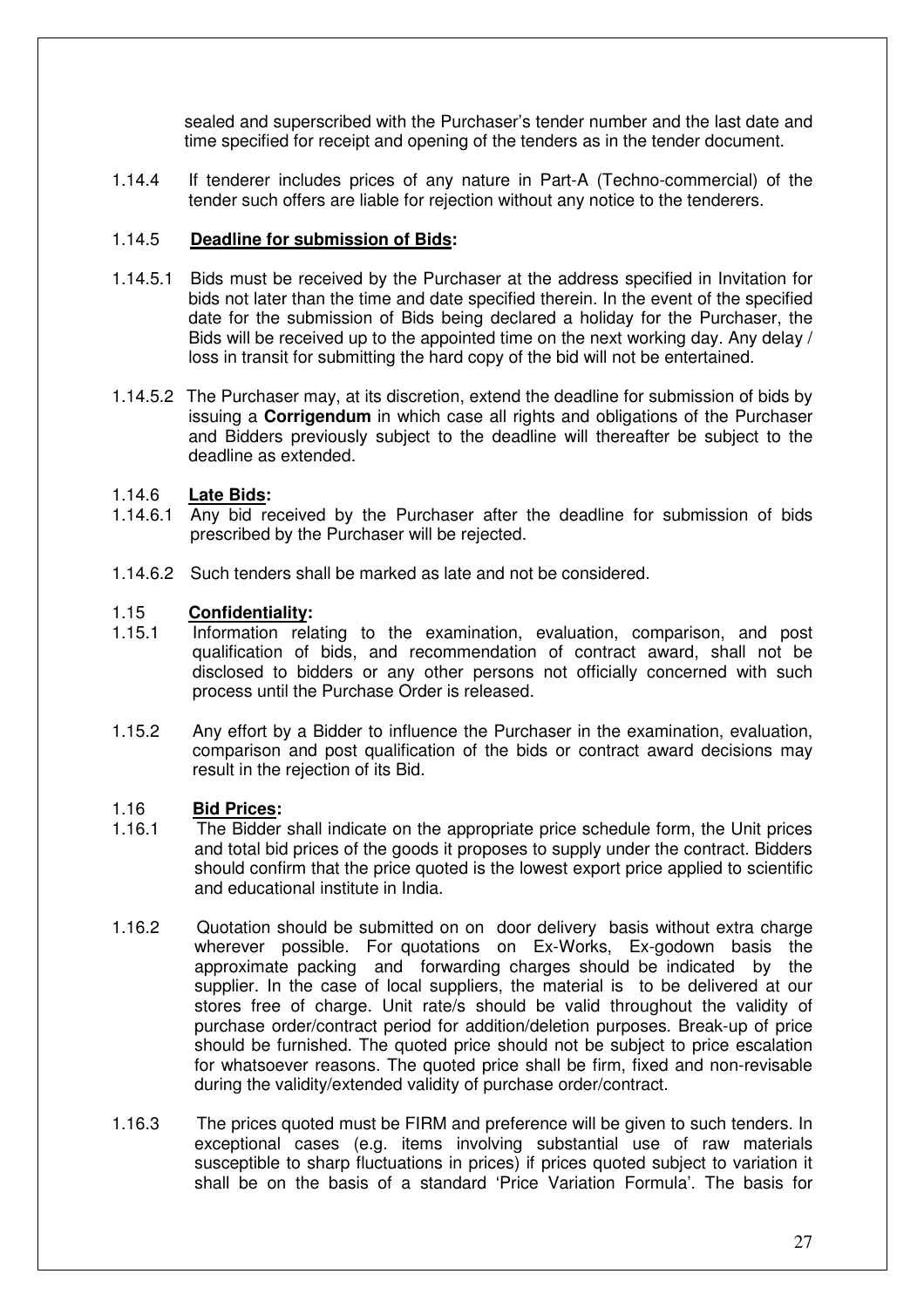calculation shall be very clearly stated. Here again preference will be given to the tenders with a specific ceiling on escalation. Price escalations occurring during the extended delivery period are not allowed. However, PVC is considered only if the delivery period is more than 18 months.

- 1.16.4 Prices are required to be quoted according to the units indicated in the tender form. When quotations are given in terms of units other than those specified in the tender form, relationship between the two sets of units must be furnished.
- 1.16.5 Wherever options are specified in the tender documents, IPR reserves the right to accept any option/s irrespective of whether all the vendors have quoted for all the options or not. The decision of IPR in this regard will be final.
- 1.16.6 The purchaser reserves the right to accept tenders for any quantity of his choice and the tenderer shall be bound to accept a contract for any quantity. The Purchaser also reserves the right to accept or reject lowest or any tender in full or in part without assigning any reasons. If tenderer wishes, they can offer price for different quantity slabs.
- 1.16.7 **For Goods manufactured aborad**, the price of the goods quoted shall be on FCA basis (named place of delivery abroad) or FOB (named port of shipment). The charges for transportation of the goods to the port/place of destination, Agency commission etc. shall also be indicated separately in the bid.

The terms FOB, FCA, CIF, CIP etc. shall be governed by the rules prescribed in the current edition of the Incoterms published by the International Chamber of Commerce, Paris.

- 1.17 **TDS/Work Contract Tax/or any other leviable taxes or duties:** If applicable, the same shall be recovered from the contractors bill and necessary certificate will be issued to the contractor.
- 1.18 Tender should be free from Correction and Erasures. Corrections, if any, must be attested. All amounts shall be indicated both in words as well as in figures. Where there is difference between amounts quoted in words and figures, amount quoted in words shall prevail.
- 1.19 IPR shall be under no obligation to accept the lowest or any tender and reserves the right of acceptance of the whole or any part of the tender or portion of the quantity offered and the tenderers shall supply the same at the rates quoted.
- 1.20 **Sales tax/VAT:** IPR does not issue issue "C" or "D" form. The percentage of Sales Tax/VAT, surcharge, if applicable, and other levies legally leviable and intended to be claimed should be clearly indicated in the tender. Where this is not done, no claim on these accounts would be admissible later.
- 1.20.1 **VAT Registration:** Bidder may submit a copy of VAT Registration certificate along with their quotation (if applicable).
- 1.21 **Service Tax:** Wherever Service tax is applicable, it should be mentioned clearly. You may indicate percentage of Service Tax in your quotation.
- 1.22 **Excise Duty:** IPR is exempted from payment of Excise Duty under Government of India Notification No.10/97-CE (Central Excise) dated 1-3-1997. Excise Duty Exemption Certificate, wherever applicable, and as per rules will be issued at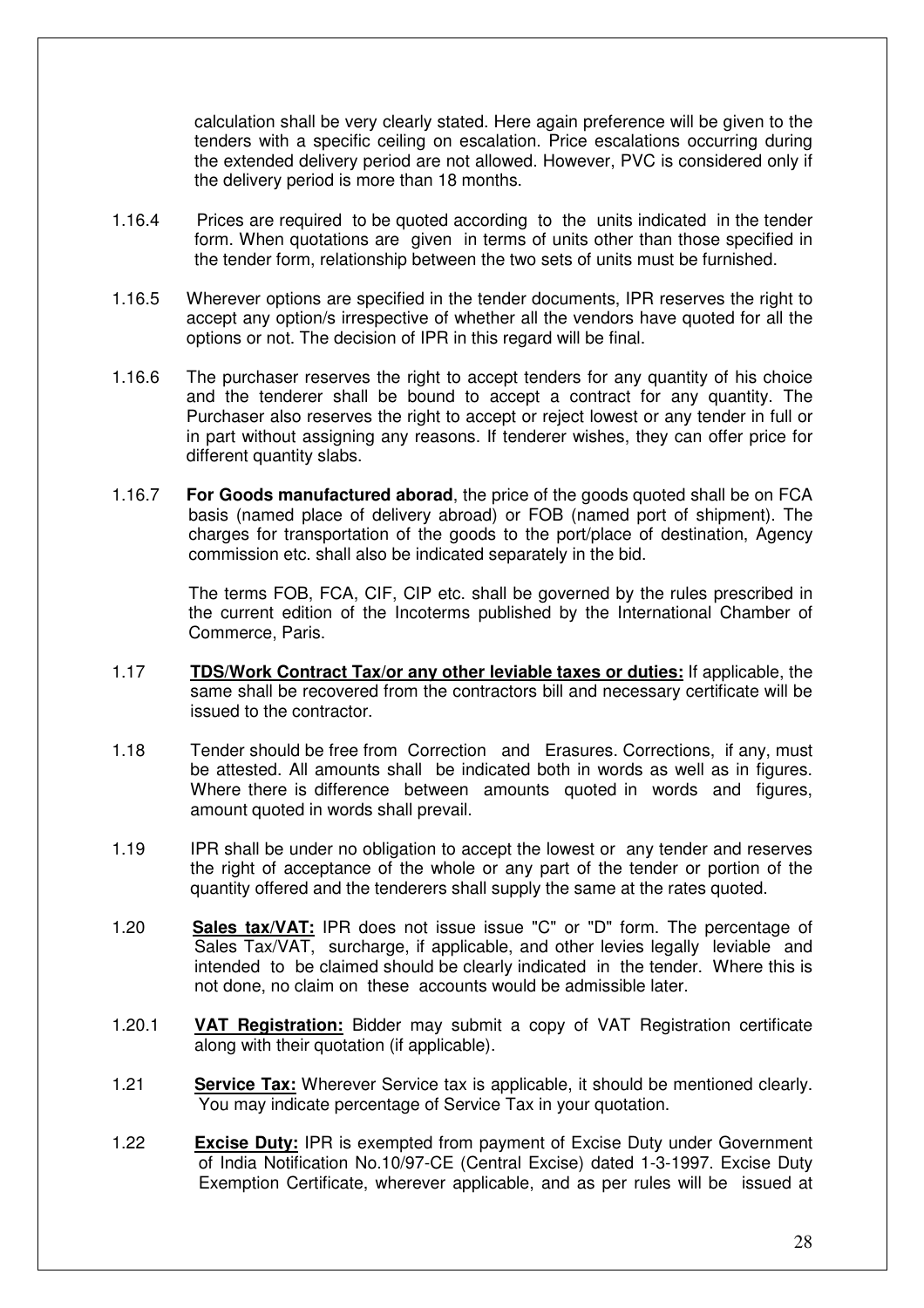the appropriate time. Hence Excise Duty should not be included in the BID. However, prevailing percentage of Excise Duty may be indicated.

- 1.23 **Customs Duty:** IPR is exempted from payment of Customs Duty as per notification No.51/96 Customs. However from 1st March 2002 the Government of India has imposed an advalorem Customs Duty up to 5% vide Notification 24/2002 Customs on all imports covered under Notification No.51/96 as amended by notification no. 24/2007 Customs dtd. 1-3.2007. Accordingly Certificate will be issued from IPR. Bidders are requested to take into account this at the time of submitting the bids.
- 1.24 **Packing, forwarding and insurance:** The contractor will be held responsible for the stores being sufficiently and properly packed for transport by rail, road, sea or air, to withstand transit hazards and ensure safe arrival at the destination. The packing and marking of the packages shall be done b y and at the expense of the contractor. The purchaser will not pay separately for transit insurance, all risks in transit being exclusively of the contractor and the purchaser shall pay only for such as are actually received in good conditions, in accordance with the contract.
- 1.25 **Octroi:** Octroi is not applicable in our case.
- 1.26 **Delivery Date:** Bidders must indicate the firm delivery date by which the materials will be despatched/delivered by them from the date of our order/contract.

The time for and the date of delivery stipulated in the Purchase Order/Contract shall be deemed to be the essence of the contract. Delivery must be completed within the dates specified in Delivery Schedule.

1.27 **Despatches:** The The contractor is responsible for obtaining a clear receipt from the Transport Authorities specifying the goods dispatched. The consignment should be dispatched with clear Lorry Receipt. If sent in any other mode, it is at the risk of the contractor. Purchaser will take no responsibility for short deliveries or wrong supply of goods when the same are booked on 'said to contain' basis Purchaser shall pay for only such stores as are actually received by them in accordance with the contract.

#### 1.28 **Acceptance of Stores:**

- (a) The contractor shall tender the stores for inspection at such places as may be specified by the purchaser at the contractor's own risk, expenses and cost.
- (b) It is expressly agreed that the acceptance of the stores contracted for is subject to final approval by the Purchaser, whose decision shall be final.
- 1.29 **Inspection:** Materials on its arrival at IPR will be inspected by Stores Officer, and his decision in the matter will be final.

#### 1.30 **Earnest Money Deposit (EMD):**

1.30.1 The e Bidder shall submit, as part of its bid, interest free Earnest Money Deposit (EMD) for an amount as specified in the Invitation for Bids. EMD shall be submitted by way of Demand Draft from **SBI/nationalized banks or any one of the scheduled banks mentioned in the bracket (Axis Bank, HDFC Bank,**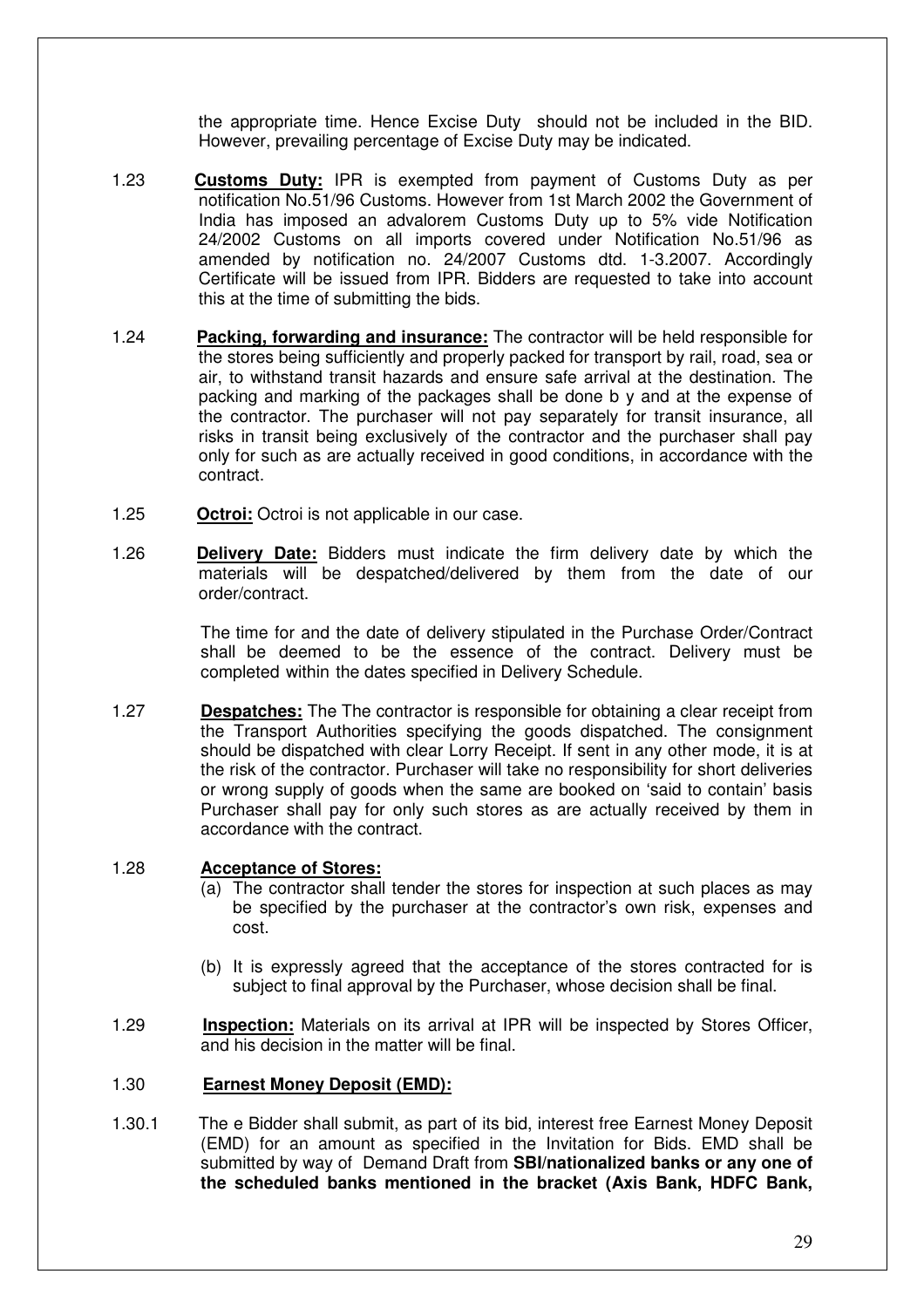**ICICI Bank and IDBI Bank)** issued in favour of **"Institute for Plasma Research**" and payable at **Ahmedabad**. **Tender received without EMD will be rejected at the discretion of IPR. (For this tender, the EMD amount is Rs.1,10,000/-)** 

- 1.30.2 The EMD of unsuccessful Bidder will be discharged/returned after finalizing award of the Contract/placement of Purchase order.
- 1.30.3 The successful Bidder's EMD shall be discharged upon the Bidder submitting the Security Deposit as specified in the contract/purchase order, without any interest.
- 1.30.4 **Exemption from payment of EMD:** The firms registered with DGS&D, NSIC and registered MSME's are exempted from payment of EMD subject to submission of valid registration certificate. In the case of foreign bidders, payment of EMD is exempted if they submit their bid directly or through their indian agent in **Foreign currency** against the tender document bought by them, so that the order can be placed directly on their Principas.

#### 1.31 **The EMD may be forfeited:**

- 1.31.1 If a Bidder withdraws or amends or modifies or impairs or derogates its bid during the period of bid validity specified by the Bidder on the Bid Form; or
- 1.31.2 In case of a successful Bidder, if the Bidder fails to furnish order acceptance within 15 days of the order or fails to submit the Security Deposit within 21 days from the date of contract/order.

# 1.32 **Period of validity of Bids:**

- Bids shall remain valid for minimum of 120 days after the date of bid opening prescribed by the Purchaser.
- 1.32.2 In exceptional circumstances, the Purchaser may solicit the Bidder's consent to an extension of the period of validity. The request and the responses thereto shall be made in writing. A Bidder granting the request for extension will not be required nor permitted to modify its bid.

#### 1.33 **Clarification of Bids:**

To assist in the examination, evaluation, comparison and post qualification of the bids, the Purchaser may, at its discretion, ask the Bidder for a clarification of its bid. The request for clarification and the response shall be in writing. However, no negotiation shall be held except with the lowest bidder, at the discretion of the purchaser. Any clarification submitted by a bidder in respect to its bid which is not in response to a request by the purchaser shall not be considered.

#### 1.34 **Preliminary Examination:**

- 1.34.1 The Purchaser shall examine the bids to confirm that all documents and technical documentation requested in the tender specification/documents have been provided, and to determine the completeness of each document submitted.
- 1.34.2 The Purchaser shall confirm that the following documents and information have been provided in the Bid. If any of these documents or information is missing, the offer shall be rejected.
- 1.34.3 Tenders submitted in accordance with the tender specification/documents.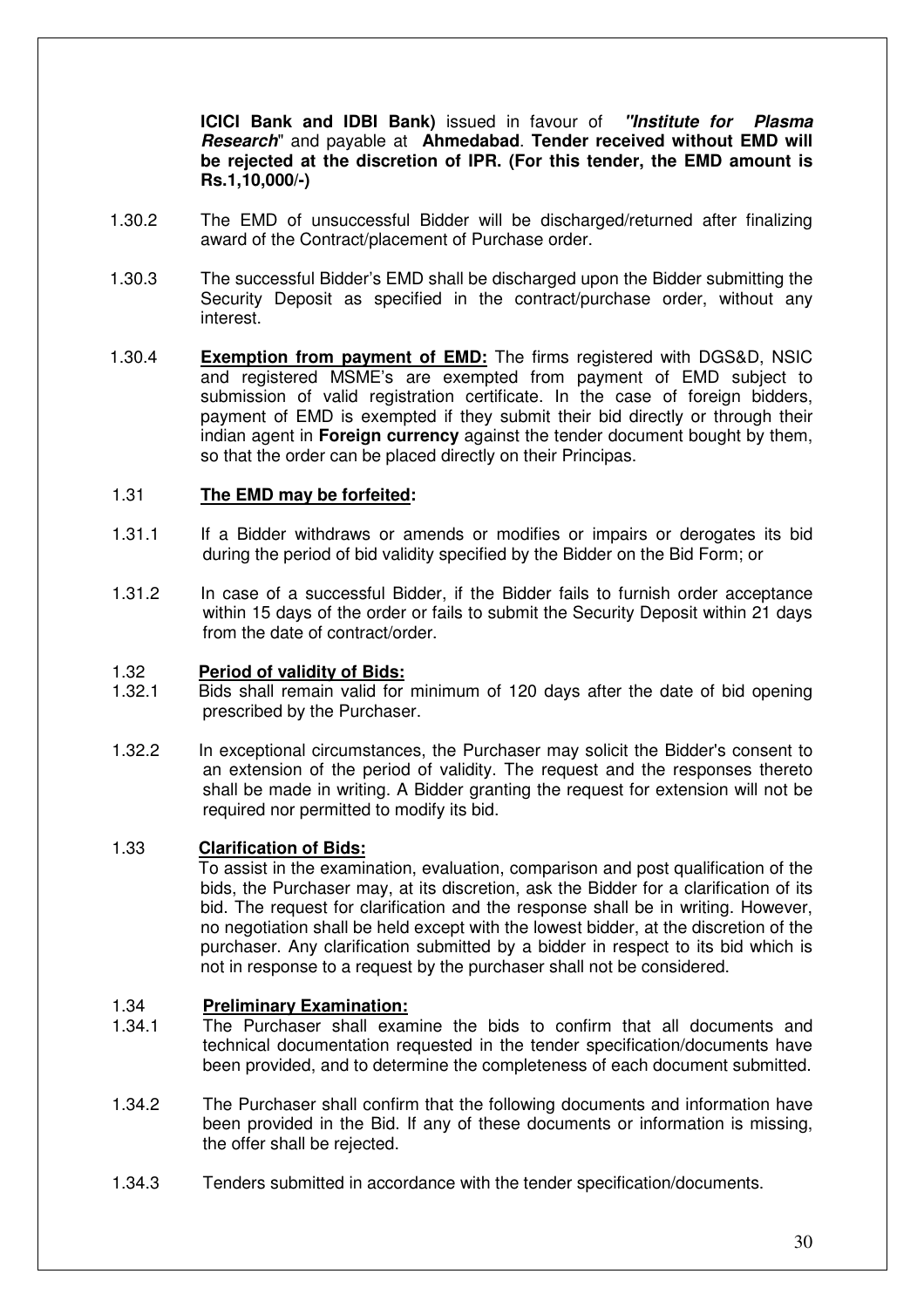- 1.34.4 All the tenders received will first be scrutinized to see whether the tenders meet the basic requirements as incorporated in the tender enquiry document. The tenders, who do not meet the basic requirements, are to be treated as unresponsive and ignored. The following are some of the important points, for which a tender may be declared as unresponsive and to be ignored, during the initial scrutiny:
	- (i) The Bid is unsigned.
	- (ii) The Bidder is not eligible.
	- (iii) The Bidder has quoted for goods manufactured by a different firm without the required authority letter from the proposed manufacturer.
	- (iv) Bidder has not agreed to give the required Security Deposit
	- (v) The goods quoted are sub-standard, not meeting the required specification, etc.
	- (vi) Against the schedule of Requirement (incorporated in the tender enquiry), the tenderer has not quoted for the entire requirement as specified in that schedule.
	- (vii) The tenderer has not agreed to any essential condition(s) incorporated in the tender enquiry.

#### 1.35 **Responsiveness of Bids:**

- 1.35.1 Prior to the detailed evaluation, the purchaser will determine the substantial responsiveness of each bid to the bidding documents. For purposes of this clause, a substantive responsive bid is one, which conforms to all terms and condition of the bidding documents without material deviations, reservations or omissions. A material deviation, reservation or omission is one that:
- (a) affects in any substantial way the scope, quality, or performance of the Goods and Related Services specified in the Contract; or
- (b) limits in any substantial way, inconsistent with the Bidding Documents, the Purchasers rights or the Bidders obligations under the Contract; or
- (c) if rectified, would unfairly affect the competitive position of other bidders presenting substantially responsive bids.
- 1.35.2 The purchases determination of a bids responsiveness is to be based on the contents of the bid itself without recourse to extrinsic evidence.
- 1.35.3 If a bid is not substantially responsive, it will be rejected by the Purchaser and may not subsequently be made responsive by the Bidder by correction of the material deviation, reservation or omission.

#### 1.36 **Non-Conformity, Error and Omission:**

- 1.36.1 Provided that a Bid is substantially responsive, the Purchaser may waive any nonconformities or omissions in the Bid that do not constitute a material deviation.
- 1.36.2 Provided that a bid is substantially responsive, the Purchaser may request that the Bidder submit the necessary information or documentation, within a reasonable period of time, to rectify nonmaterial nonconformities or omissions in the bid related to documentation requirements. Such omission shall not be related to any aspect of the price of the Bid. Failure of the Bidder to comply with the request may result in the rejection of its Bid.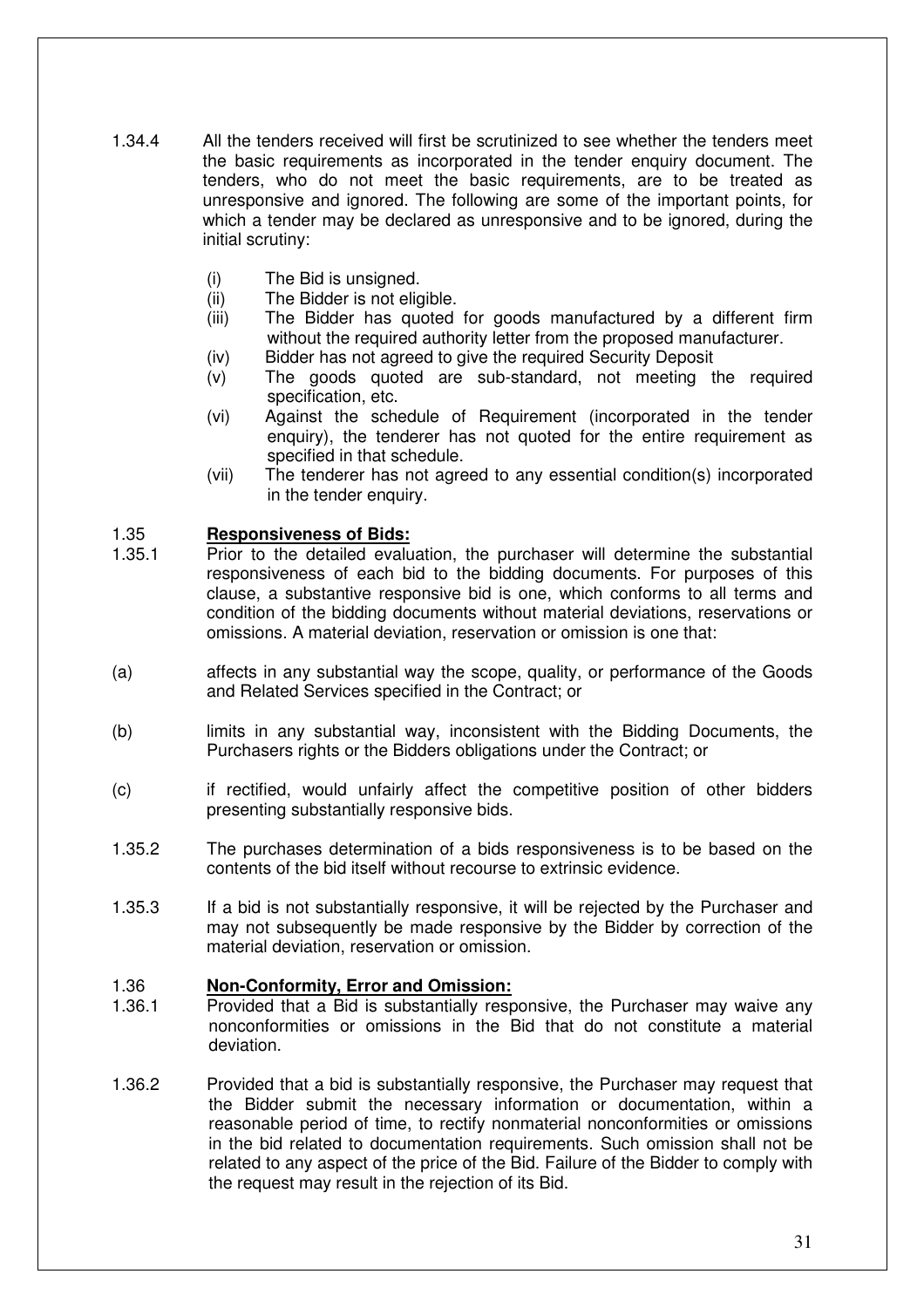- 1.36.3 Provided that the Bid is substantially responsive, the Purchaser shall correct arithmetical errors on the following basis:
	- (a) if there is a discrepancy between the unit price and the line item total that is obtained by multiplying the unit price by the quantity, the unit price shall prevail and the line item total shall be corrected, unless in the opinion of the Purchaser there is an obvious misplacement of the decimal point in the unit price, in which case the line item total as quoted shall govern and the unit price shall be corrected;
	- (b) if there is an error in a total corresponding to the addition or subtraction of subtotals, the subtotals shall prevail and the total shall be corrected; and
	- (c) if there is a discrepancy between words and figures, the amount in words shall prevail, unless the amount expressed in words is related to an arithmetic error, in which case the amount in figures shall prevail subject to (a) and (b) above.
- 1.36.4 Provided that a bid is substantially responsive, the purchaser may request that a bidder may confirm the correctness of arithmetic errors as done by the purchaser within a target date. In case, no reply is received then the bid submitted shall be ignored and its EMD may be forfeited.

#### 1.37 **Examination of Terms & Conditions, Technical Evaluation:**

- 1.37.1 The Purchaser shall examine the Bid to confirm that all terms and conditions specified in the tender documents have been accepted by the Bidder without any material deviation or reservation.
- 1.37.2 The Purchaser shall evaluate the technical aspects of the Bid submitted in accordance with the technical specifications mentioned in the tender documents, to confirm that all requirements specified in Schedule of Requirements of the Bidding Documents have been met without any material deviation or reservation.
- 1.37.3 If, after the examination of the terms and conditions and the technical evaluation, the Purchaser determines that the Bid is not substantially responsive in accordance with the tender specification, it shall reject the Bid.

#### 1.38 **Conversion to Single Currency:**

 To facilitate evaluation and comparison, the Purchaser may convert all bid prices expressed in the amounts in various currencies in which the bid prices are payable to Indian Rupees.

#### 1.39 **Evaluation and comparison of Bids:**

- 1.39.1 The Purchaser shall evaluate each bid that has been determined, up to this stage of the evaluation, to be substantially responsive.
- 1.39.2 The bids shall be evaluated on the basis of final landing cost which shall be arrived as under: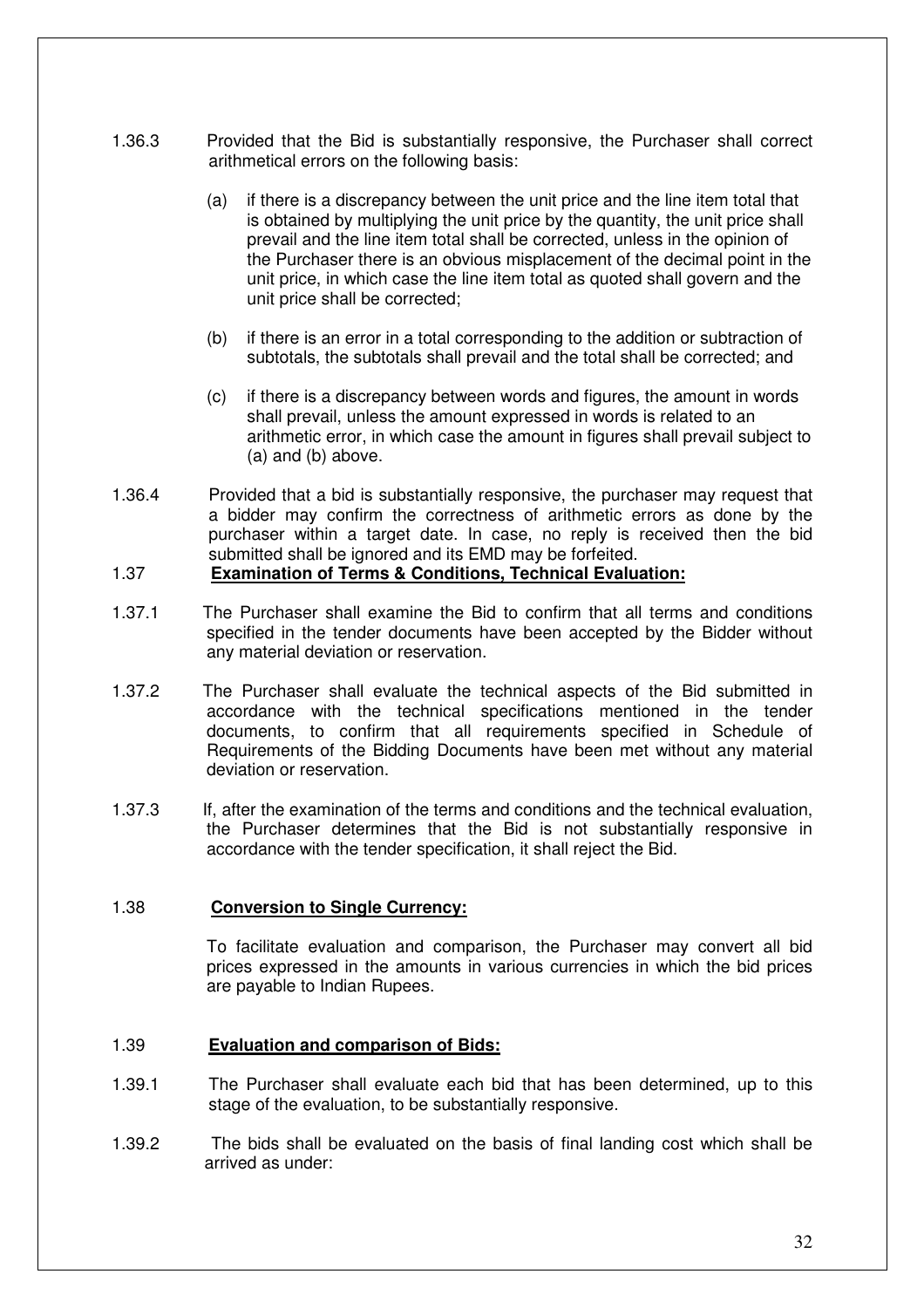#### **For goods manufactured in India**

- (a) The price of the goods quoted ex-works including all taxes already paid.
- (b) VAT and other taxes like excise duty etc. which will be payable on the goods if the contract is awarded.
- (c) Charges like packing, forwarding, insurance and transportation/freight required for delivering the goods at the desired destination.

#### **For goods manufactured abroad**

- (a) The price of the goods, quoted on FCA (named place of delivery abroad) or FOB (named port of shipment), as specified in the bidding document.
- (b) Other charges like Customs Duty etc.
- (c) The charges for transportation of the goods to the port/place of destination including insurance.
- (d) The agency commission etc., if any.

**Note:** Where there is no mention of packing, forwarding, freight, insurance, taxes etc. such offers shall be treated as incomplete.

- 1.39.3 In the case of Purchase of many items against one tender, which are not interdependent or, where compatibility is not a problem, normally the comparison would be made on ex-works, (in case of indigenous items) and on FOB / FCA (in the case of imports) prices quoted by the firms for identifying the lowest quoting firm for each item.
- 1.39.4 Wherever the price quoted on FOB/FCA and CIF/CIP basis are the same, the Contract would be made on CIF / CIP basis only.
- 1.39.5 The mode of transport shall be specified i.e., whether by air/ocean/road/rail.
- 1.39.6 The Purchaser shall compare all substantially responsive bids to determine the lowest valuated bid, in accordance with the tender specifications.

#### **1.40 Contacting Purchaser**

- 1.40.1 Subject to clause No.1.33 hereinabove, no Bidder shall contact the Purchaser on any matter relating to its bid, from the time of the bid opening to the time the Contract is awarded.
- 1.40.2 Any effort by a Bidder to influence the Purchaser in its decisions on bid evaluation, bid comparison or contract award may result in rejection of the Bidder's bid.

#### **1.41 Award of Contract:**

1.41.1 **Negotiations:** There shall not be any negotiation normally. Negotiations, if at all, shall be an exception with the lowest evaluated responsive bidder.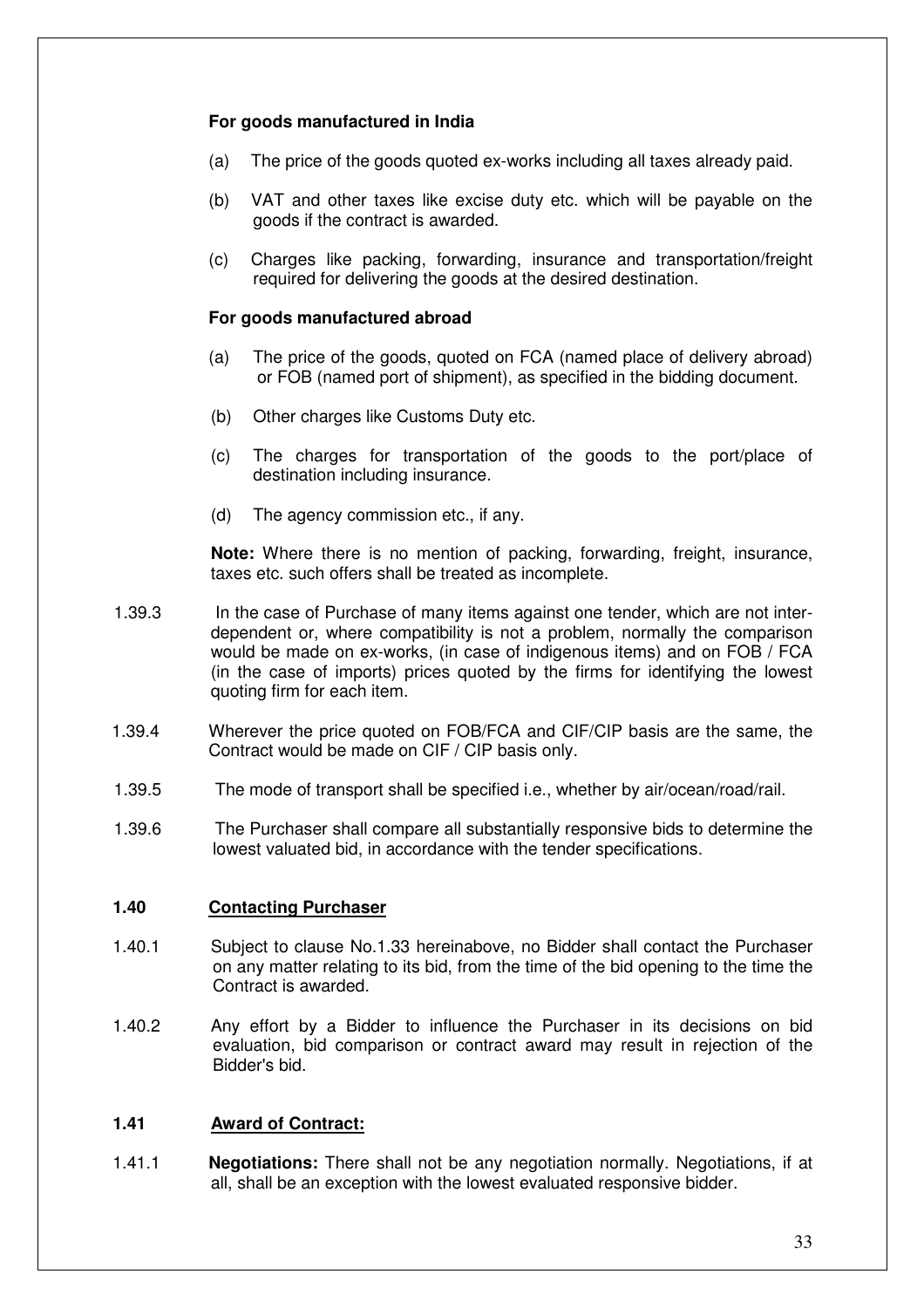- **1.41.2 Award Criteria:** Subject to the conditions mentioned under clause No.1.41.3, the Purchaser will award the contract to the successful Bidder whose bid has been determined to be substantially responsive and has been determined to be the lowest evaluated bid, provided further that the Bidder is determined to be qualified to perform the contract satisfactorily.
- **1.41.3 Purchaser's right to accept Any Bid and to reject any or All Bids:** The Purchaser reserves the right to accept or reject any bid, and to annul the bidding process and reject all bids at any time prior to award of Contract, without thereby incurring any liability to the affected Bidder or Bidders.
- 1.41.4 **Purchaser's right to vary Quantities at the time of Award of contract:** The Purchaser reserves the right at the time of Contract award to modify the quantity of goods and services originally specified in the Schedule of Requirements without any change in unit price or other terms and conditions, if it is felt absolutely necessary.
- 1.41.5 **Notification of Award:** The Purchaser will notify the successful bidder in writing by registered letter/speed post or fax or e-mail that the bid has been accepted and a separate purchase order shall follow through post.
- 1.41.6 Until a formal contract/purchase order is prepared and executed, the notification of award should constitute a binding contract.

#### **Security Deposit:**

- 1.41.7 Within 21 days of receipt of the notification of award/PO, the Supplier shall furnish Security Deposit for 10% of the contract/order value by way of Bank Guarantee valid till final acceptance of the material.
- 1.41.8 In case the tenderer is registered with DGS&D, NSIC or MSME's, they can be considered for exemption from Security Deposit to the extent of the monetary limit of such registration, subject to production of proof of valid registration certificate.
- 1.41.9 The Security deposit shall be forfeited in case the selected Bidder does not start the work within the time limit specified or fail to complete the work within the stipulated delivery period or fail to comply with any of the terms and conditions in the purchase order/contract.
- 1.41.10 The Security Deposit shall be submitted in Indian Rupees for the offers received for supplies within India and submitted in the currency of the contract in the case of offers received for supply from foreign countries.
- 1.41.11 In the case of imports, the Security Deposit may be submitted either by the principal or by the Indian agent and, in the case of purchases from indigenous sources, the Security Deposit may be submitted by the vendor to whom the order/contract is issued.
- 1.41.12 The Security Deposit shall be in one of the following forms: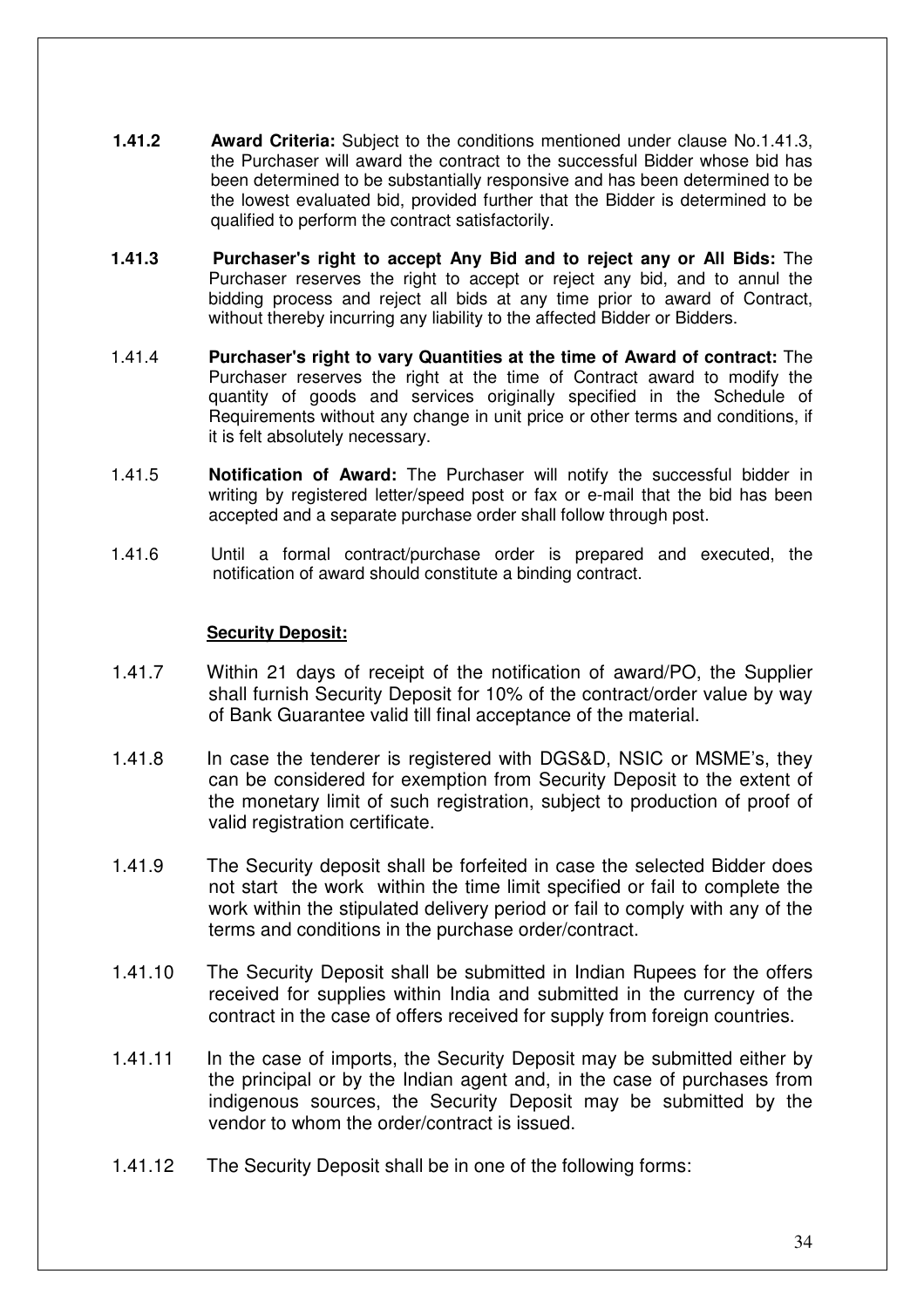A Bank guarantee issued by SBI/Nationalized Bank or any one of the scheduled banks mentioned in the bracket (Axis Bank, HDFC Bank, ICICI Bank and IDBI Bank) located in India for the offers received for supplies within India and in the case of imports a first class international reputed bank with preferably its operating branch in India in the form provided in the bidding documents.

- 1.41.13 The Security Deposit will be discharged by the Purchaser and returned to the Supplier not later than 60 days following the date of completion of the Supplier's performance obligations without levy of any interest.
- 1.41.14 Whenever, the bidder submit the Security Deposit in the form of Bank Guarantee, he should advise the banker issuing the Bank Guarantee to immediately send by Registered Post (A.D.)/Speed post/Courier an unstamped duplicate copy of the Guarantee directly to the Purchaser with a covering letter to compare with the original BG for the correctness, genuineness, etc.

#### **(2) GENERAL CONDITIONS OF CONTRACT**

#### 2.1 **Scope of supply:**

The Goods and related services as specified in the contract/purchase order is/are to be supplied as per the specifications and technical details mentioned in the tender documents.

#### 2.2 **Suppliers Responsibilities:**

The Supplier shall supply all the Goods and Related Services included in the Scope of Supply in accordance with Scope of Supply Clause of the Contract/purchase order, and the Delivery and Completion Schedule, as per Clause relating to delivery and document.

#### 2.3 **Standards:**

The Goods supplied and services rendered under this Contract shall conform to the standards mentioned in the Technical Specifications, and, when no applicable standard is mentioned, to the authoritative standard appropriate to the Goods' country of origin and such standards shall be the latest issued by the concerned institution.

#### 2.4 **Use of Contract Documents and Information**

- 2.4.1 The Supplier shall not, without the Purchaser's prior written consent, disclose the Contract, or any provision thereof, or any specification, plan, drawing, pattern, sample or information furnished by or on behalf of the Purchaser in connection therewith, to any person other than a person employed by the Supplier in performance of the Contract. Disclosure to any such employed person shall be made in confidence and shall extend only so far, as may be necessary for purposes of such performance.
- 2.4.2 The Supplier shall not, without the Purchaser's prior written consent, make use of any document for information enumerated above except for purposes of performing the Contract.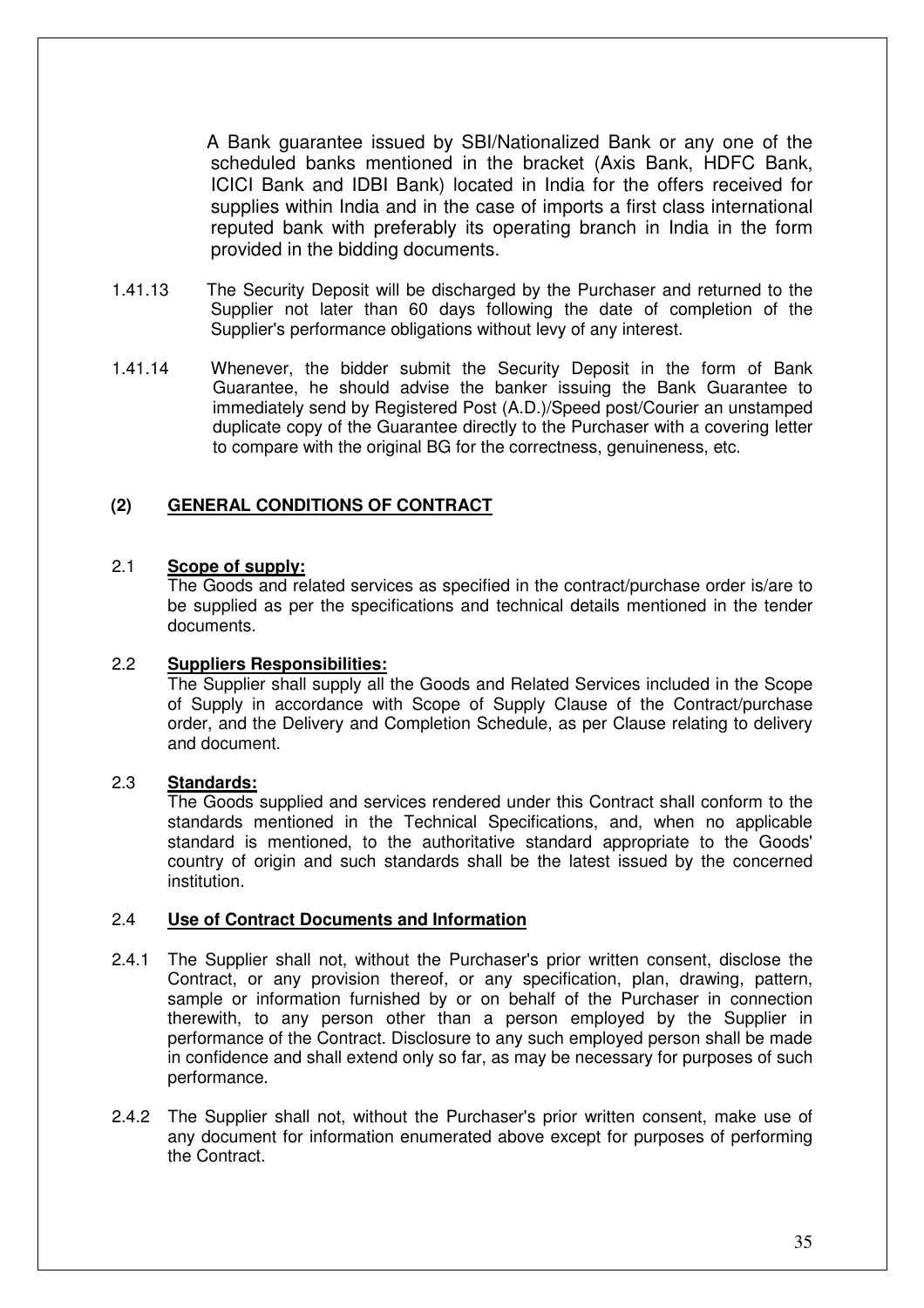2.4.3 Any document, other than the Contract itself, enumerated above shall remain the property of the Purchaser and shall be returned (in all copies) to the Purchaser on completion of the Supplier's performance under the Contract if so required by the Purchaser.

## 2.5 **Patent Indemnity**

- 2.5.1 The Supplier shall, subject to the Purchasers compliance with Clause 2.5.2 mentioned hereinbelow, indemnify and hold harmless the Purchaser and its employees and officers from and against any and all suits, actions or administrative proceedings, claims, demands, losses, damages, costs, and expenses of any nature, including attorneys fees and expenses, which the Purchaser may suffer as a result of any infringement or alleged infringement of any patent, utility model, registered design, trademark, copyright, or other intellectual property right registered or otherwise existing at the date of the Contract by reason of:
	- (a) the installation of the Goods by the Supplier or the use of the Goods in India; and
	- (b) the sale in any country of the products produced by the Goods.
- 2.5.2 If any proceedings are brought or any claim is made against the Purchaser, the Purchaser shall promptly give the Supplier a notice thereof and the Supplier may at its own expense and in the Purchasers name conduct such proceedings or claim and any negotiations for the settlement of any such proceedings or claims.

## 2.6 **Security Deposit:**

 The Contractor shall execute a Bank Guarantee from SBI/nationalized banks or any one of the scheduled banks mentioned in the bracket (Axis Bank, HDFC Bank, ICICI Bank and IDBI Bank) valid till final acceptance of the goods for 10% of contract value towards Security Deposit for faithful execution of the contract. This Bank Guarantee shall be furnished within 21 days from the date of LOI/Purchase order.

## 2.7 **Terms of Payment:**

- 2.7.1 10% advance against submission of Bank Guarantee for an equivalent amount from SBI/nationalized banks or any one of the scheduled banks mentioned in the bracket (Axis Bank, HDFC Bank, ICICI Bank and IDBI Bank) valid till delivery of the entire material covered in the contract/purchase order. This payment will be made only after signing the contract/Purchase order and submission of Security Deposit.
- 2.7.2 10% after approval of major drawings by IPR and on receipt of Bank Guarantee for an equivalent amount from SBI/nationalized banks or any one of the scheduled banks mentioned in the bracket (Axis Bank, HDFC Bank, ICICI Bank and IDBI Bank) valid till delivery of the entire material covered in the contract/purchase order.
- 2.7.3 60% of basic price + 100% of all other charges will be paid against delivery of material at IPR site, its verification by IPR representative and on receipt of Proforma Invoice in triplicate.
- 2.7.4 20% within 30 days from the date of final acceptance and on receipt of Performance Bank guarantee for 10% of the contract value amount from SBI/nationalized banks or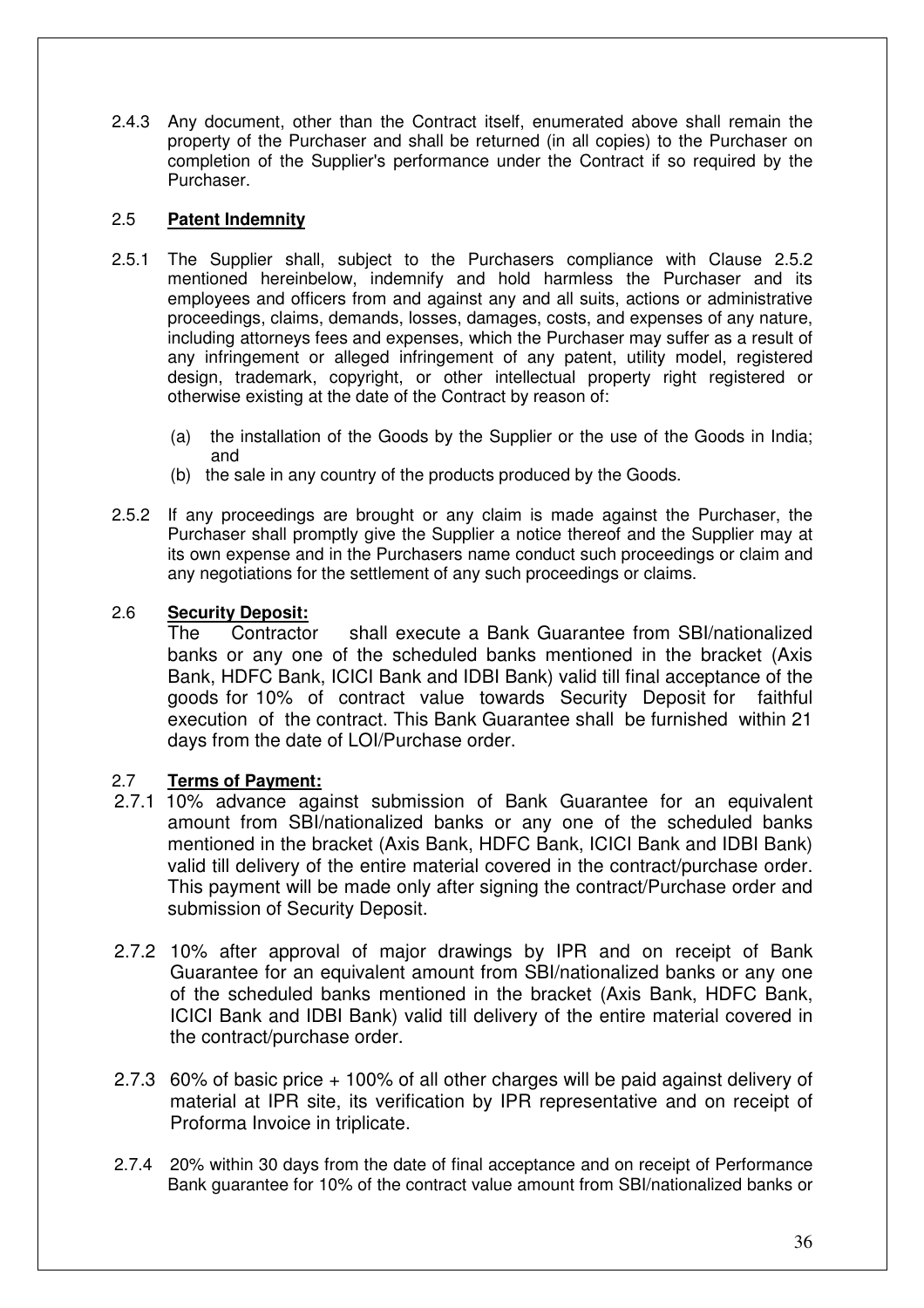any one of the scheduled banks mentioned in the bracket (Axis Bank, HDFC Bank, ICICI Bank and IDBI Bank) valid through out the guarantee period mentioned in the contract/purchase order.

## 2.7.5 **Advance payments other than mentioned above will be loaded with interest @ 12% p.a. upto the delivery period quoted for the purpose of comparison of price amongst the bidders.**

- 2.7.6 Wherever, advance payment is involved, it will be paid only against submission of Bank Guarantee from SBI/nationalized banks or any one of the scheduled banks mentioned in the bracket (Axis Bank, HDFC Bank, ICICI Bank and IDBI Bank). Bank Guarantees should be furnished as per IPR format.
- 2.7.7 **Bank Charges:** All bank charges to be borne by the Contractor/Supplier.
- 2.7.8 No correspondence will be entertained within 30 days from the date of receipt of material and bills, whichever is later.

#### **2.8 Delivery:**

Delivery of the Goods and completion and related services shall be made by the contractor in accordance with the terms specified Purchaser in the contract including additional requirements, if any.

#### 2.8.1. **Extension of delivery period:**

- 2.8.1.1 Delivery of the Goods and performance of the services shall be made by the supplier in accordance with the time schedule specified by the purchaser
- 2.8.1.2 If at any time during performance of the contract, the supplier or its sub-contractor(s) should encounter conditions impeding timely delivery of the goods and performance of services, the Supplier shall promptly notify the Purchaser in writing of the fact of the delay, its likely duration and its cause(s). As soon as practicable after receipt of Supplier's notice, Purchaser shall evaluate the situation and may, at its discretion, extend the Suppliers time for performance with or without penalty, in which case the extension shall be ratified by the parties by amendment of the Contract.
- 2.8.1.3 If the completion of supply of Stores/Goods is delayed due to reasons of Force Majeure such as acts of God, acts of public enemy, acts of Government, fires floods, epidemics, quarantine, restrictions, strikes and freight embargoes, the Contractor shall give notice within 5 days to the purchaser in writing of his claim for an extension of time. The purchaser on receipt of such notice after verification, if necessary, may agree to extend the Contract delivery date as may be reasonable but without prejudice to other terms and conditions of the contract.

#### **2.8.2 Delay in completion/Liquidated Damages:**

2.8.2.1 If the contractor fails to deliver the Stores/Goods within the time specified in the Contract or any extension thereof, the purchaser shall recover from the Contractor as liquidated damages sum of half percent (0.5 percent) of the total Contract price (Basic price) for each calendar week of delay. The total liquidated damages shall not exceed five percent (5 %) of the contract price. Stores/Goods will be deemed to have been delivered only when all its component parts are also delivered If certain components are not delivered in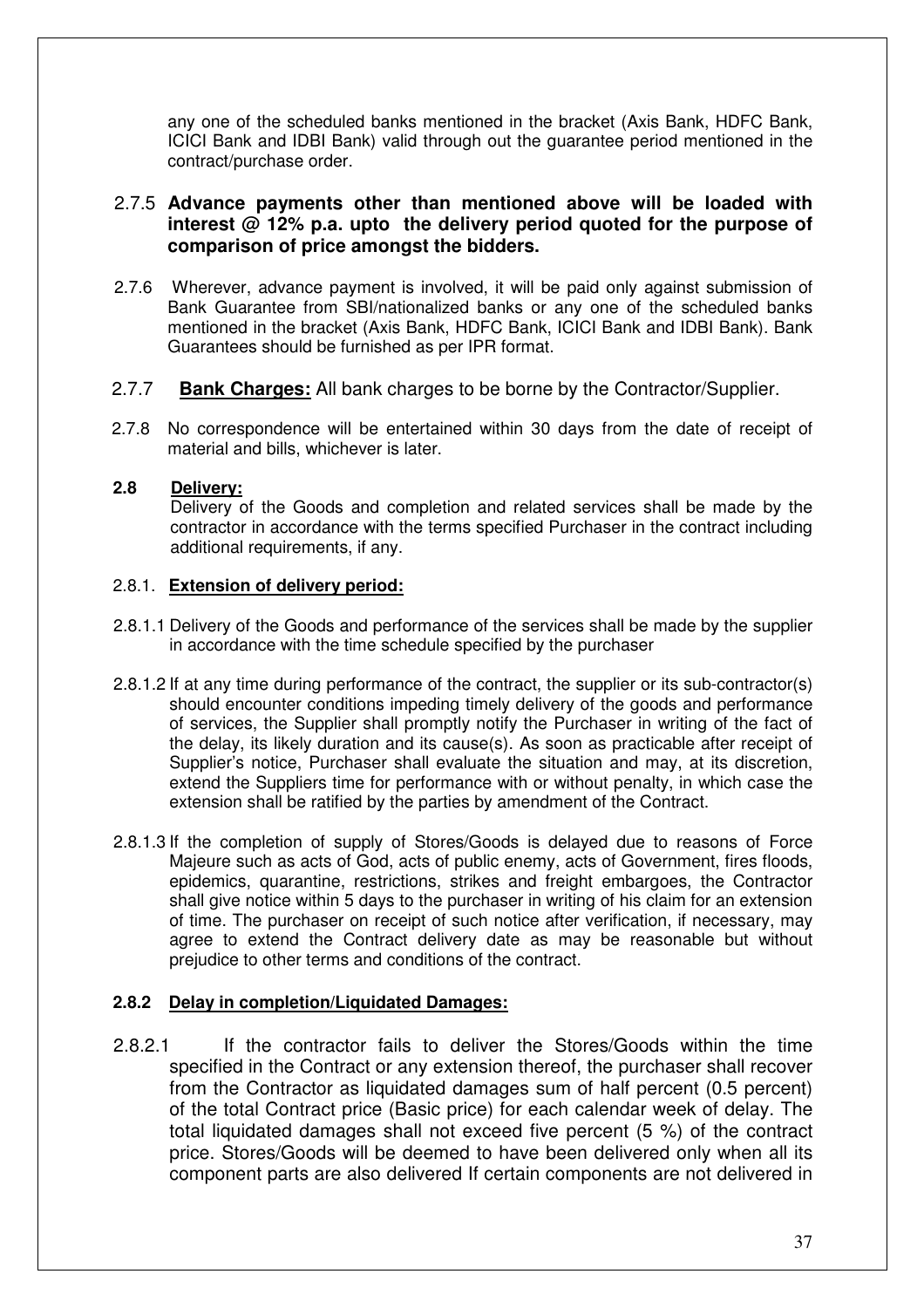time, the Stores/Goods will be considered as delayed until such time as the missing parts are delivered.

2.8.2.2 Where the Contract entered into is a composite one with supply cum erection and installation/commissioning activities and the completion of erection and installation/commissioning is delayed irrespective of the fact that whether supply of material has been made within the original delivery period, the contract is to be considered as a whole and Liquidated Damages will be recovered on the total contract value.

## 2.8.3 **Recovery of Sums Due:**

- 2.8.3.1 Wherever any claim for the payment of Liquidated Damages or loss suffered by the Purchaser arises in terms of money out of the contract against the Contractor, the Purchaser shall be entitled to recover such sums from any due payment under the Contract. In the event of this amount being insufficient, then the amount of damages or loss shall be recoverable from the payment that may become due to the contractor from this Contract or any other Contract with the Purchaser. Should this sum be not sufficient to cover the amount of damages or loss that may be recoverable, the Contractor shall pay to the Purchaser on demand, amount due. Similarly if the Purchaser had made any claim against the contractor under this contract or any other contract with the Purchaser, the payment of all sums payable under the Contract to the Contractor shall be withheld to the extent of claims due according to the Purchaser till such claims of the Purchaser are finally paid by the Contractor, pending which the same will be adjusted. Notwithstanding the provision for recovery through adjustment the Purchaser shall be free to recover his claims from the contractor as per the terms of this contract.
- 2.8.3.2 All demurrage, wharfage and allied expenses incurred by the Purchaser, if any, due to delayed clearance of Stores in view of non receipt, incomplete or delayed receipt of documents by the Purchaser, shall be recovered from the payment due to the Contractor.

## **2.9 BAR/PERT Chart:**

To be provided as per the requirement of Purchaser.

## **2.10 Subcontracts:**

The Contractor shall not subcontract, awarded under this Contract/purchase order if not already specified in the tender document.

## **2.11 Assignment:**

The Contractor shall not assign, in whole or in part, its obligations to perform under the Contract, except with the Purchaser's prior written consent.

## 2.12 **Termination for Default**

- 2.12.1 The Purchaser may upon written notice of default to Contractor terminate the contract in whole or in part in circumstances detailed hereunder:
	- (a) If in the judgment of the Purchaser the Contractor fails to make delivery of Stores/Goods within the time specified in the Contract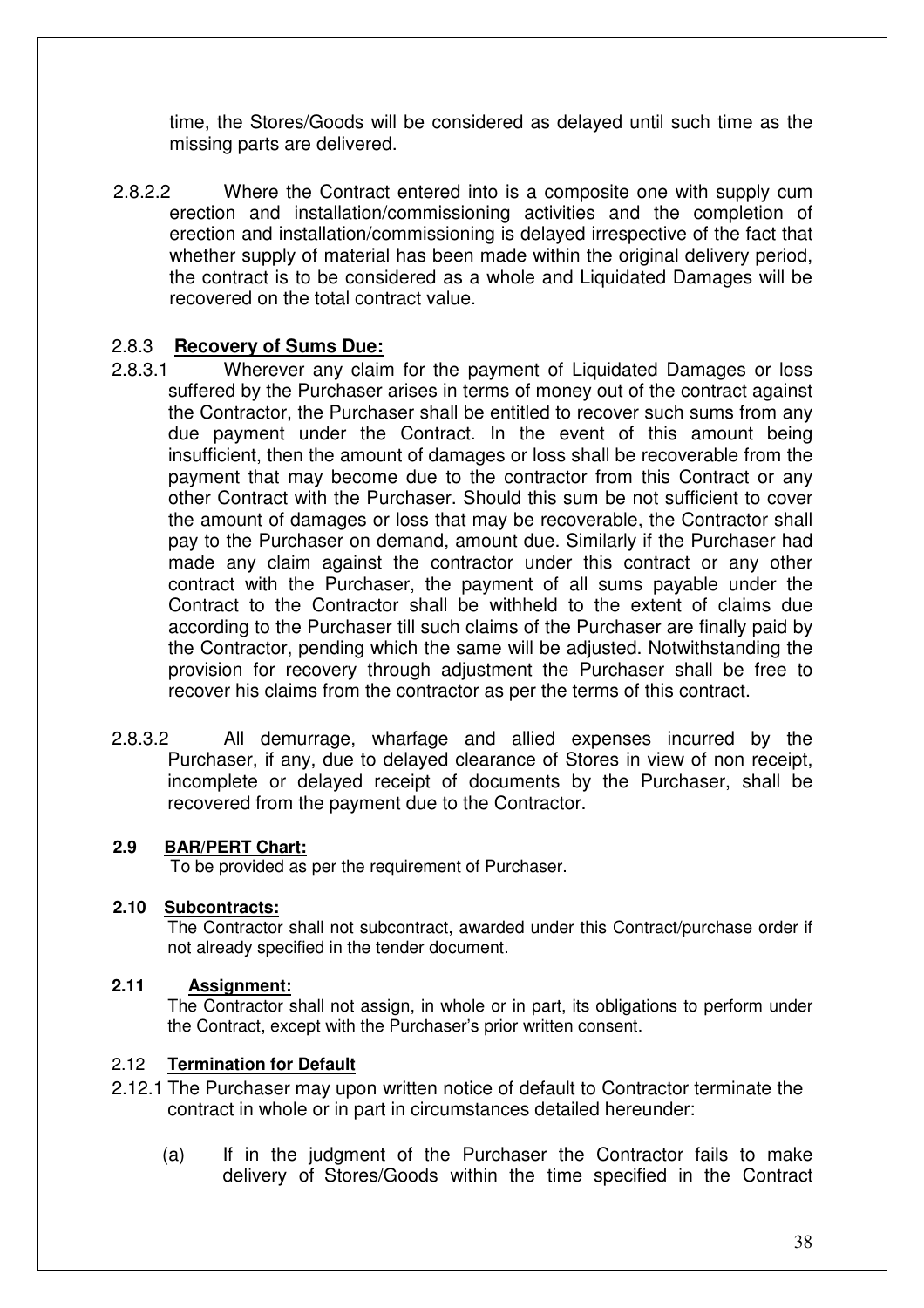Agreement or within the period for which extension has been granted by the Purchaser to the Contractor.

- (b) If in the judgment of the Purchaser the Contractor fails to comply with any of the other provisions of this contract.
- 2.12.1 In the event the Purchaser terminates the contract in whole or in part as provided in clause No.2.12.1 hereinabove, the Purchaser terminates the right to Purchase upon such terms and in such a manner as he may deem appropriate stores similar to that terminated and the Contractor shall be liable to the Purchaser for any additional costs for such similar stores and / or for liquidated damages for delay as defined in clause No.2.8.2 above until such reasonable time as may be required for the final supply of stores.
- 2.12.2 If the contract is terminated as provided in clause No.2.12.1, the Purchaser in addition to any other rights provided in the Article, may require the Contractor to transfer title and deliver to the Purchaser under any of the following cases in the manner and as directed by the Purchaser.
	- (a) Any completed Stores
	- (b) Such partially completed Stores, drawing information and contract rights thereinafter called manufacturing material as the Contractor has specifically produced or acquired for the performance of the contract as terminated. The Purchaser shall pay to the Contractor the Contract price for completed Stores delivered to and accepted by the Purchaser and for manufacturing materials delivered and accepted.
- 2.12.4 In the event the Purchaser does not terminate the Contract as provided in Clause No. 2.12.1 the Contractor shall continue the performance of the Contract in which case he shall be liable to the purchaser for liquidated damages for delay as set out in Clause 2.8.2 until the Stores are accepted.

## 2.13 **Termination for Insolvency:**

The Purchaser may at any time terminate the contract by giving written notice to the Supplier, if the Supplier becomes bankrupt or otherwise insolvent. In this event, termination will be without compensation to the Supplier, provided that such termination will not prejudice or affect any right of action or remedy, which has accrued or will accrue thereafter to the Purchaser.

## 2.14 **Termination for Convenience:**

- 2.14.1 The Purchaser, by written notice sent to the Supplier, may terminate the Contract, in whole or in part, at any time. The notice for termination shall specify that termination is for the Purchaser's convenience, the extent to which performance of the Supplier under the contract is terminated, and the date upon which such termination becomes effective.
- 2.14.2 IPR shall have the right to accept or to cancel the remainder and pay to the Supplier an agreed amount for partially completed Goods and for materials and parts previously procured by the Supplier.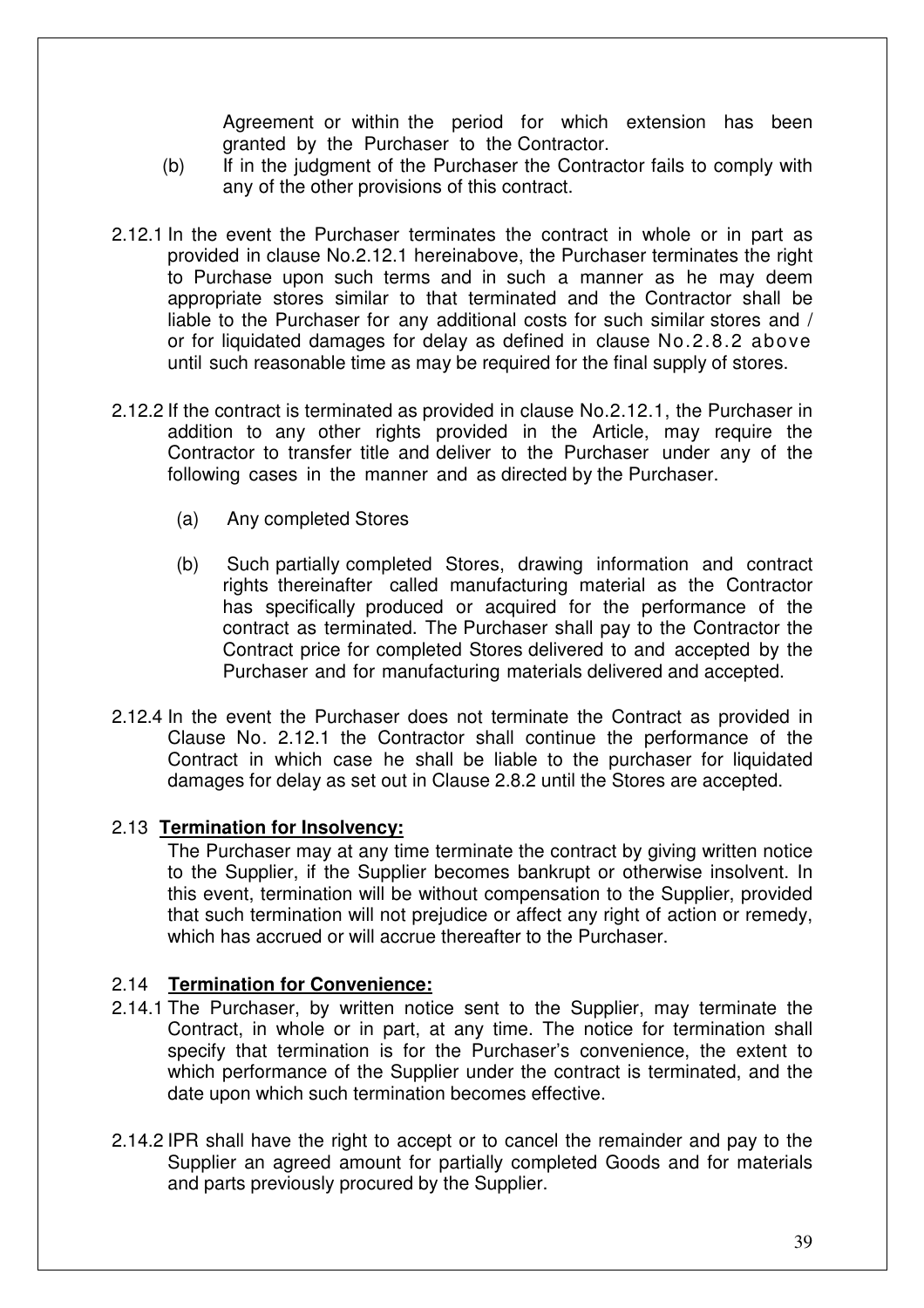## 2.15 **Replacement:**

If the Stores/Goods or any portion thereof is damaged or lost during transit, the purchaser shall give notice to the Contractor setting forth particulars of such stores damaged or lost during transit. The replacement of such Stores shall be effected by the Contractor within a reasonable time to avoid unnecessary delay in the intended usage of the stores.

## **2.16 Rejection:**

In the event that any of the Stores/Goods supplied by the Contractor is found defective in material or workmanship otherwise not in conformity with the requirements of the Contract specification, the purchaser shall either reject the Stores/Goods or request the Contractor, in writing to rectify the same. The Contractor, on receipt of such notification shall either rectify or replace the defective Stores/Goods free of cost to the Purchaser.

If the Contractor fails to do so, the purchaser may at his option either:

- (a) replace or rectify such defective Stores/Goods and recover the extra cost so involved from the Contractor or
- (b) terminate the Contract for default as provided under Clause No.2.12 and its sub-clauses above
- **(c)** acquire the defective Stores/Goods at a reduced price considered equitable under the circumstances. The provision of this article shall not prejudice the purchaser's rights under Clause No. 2.17**.**

## **2.17 Guarantee/Warranty & Replacement:**

- (a) The Contractor shall guarantee the stores/goods supplied shall comply fully with the specifications laid down, for material, workmanship and performance.
- (b) The Stores/material/goods/equipment offered by the bidder should be guaranteed for a minimum period of twelve months from the date of acceptance, against defective materials, design, workmanship, operation or manufacture. If any defects are discovered therein or any defects therein are found to have developed under proper use arising from faulty materials, design or workmanship, contractor shall remedy such defects at his own cost provided he is called upon to do so within a period of 12 months from the date of acceptance thereof.
- (c) Should Contractor fails to rectify, the purchaser shall have the right to reject or repair or replace at the cost of the Contractor the whole or any portion of the defective Stores.
- (d) The decision of the purchaser, notwithstanding any prior approval or acceptance or inspection thereof on behalf of the Purchaser, as to whether or not the Stores supplied by the Contractor are defective or any defect has developed within the said period of twelve months after the acceptance of the stores or as to whether the nature of the defects requires renewal or replacement, shall be final, conclusive and binding on the Contractor.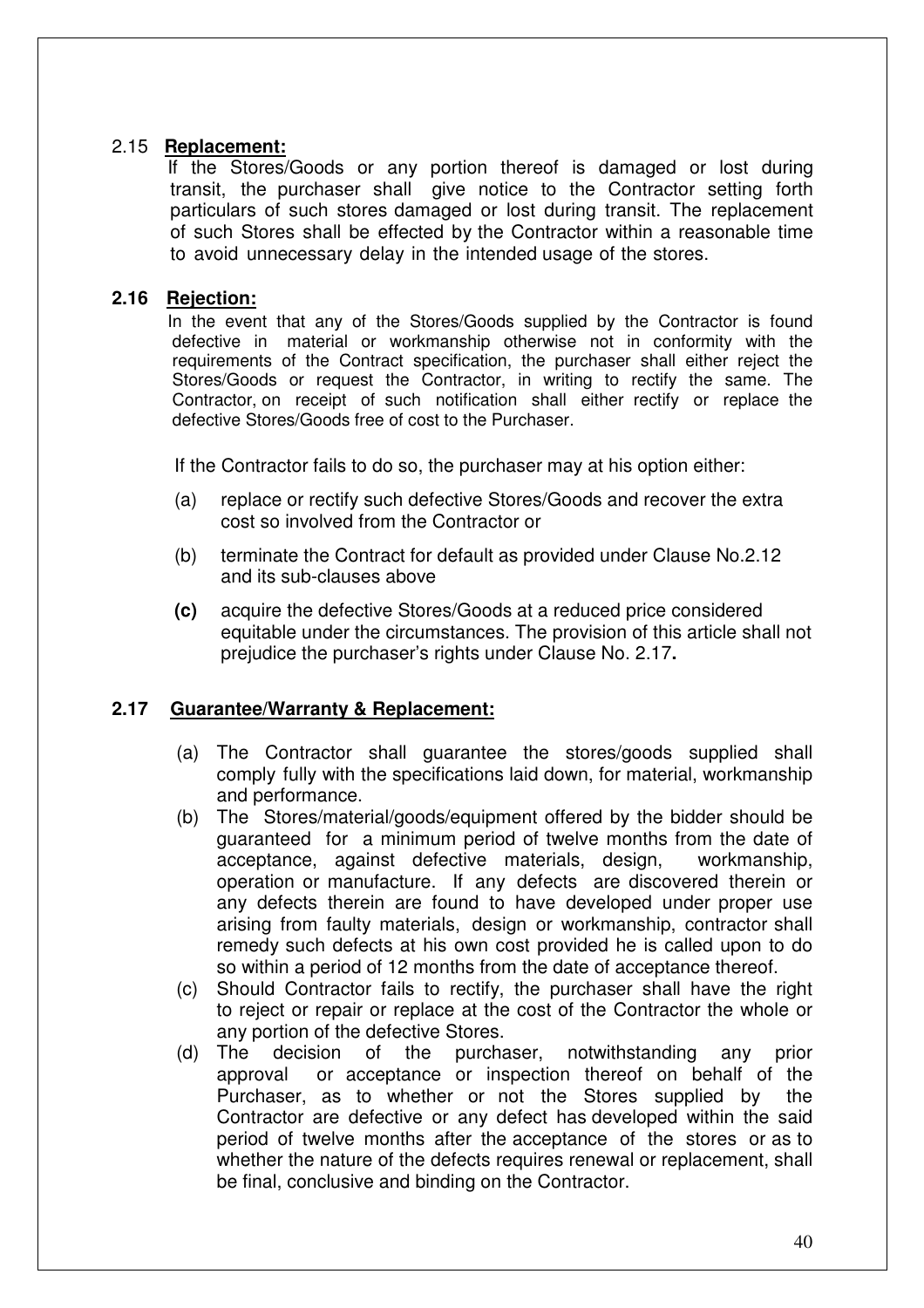- (e) To fulfill guarantee/warranty conditions outlined in Clause 2.17 (a) to (c) above, the Contractor shall furnish a Bank Guarantee as per IPR format from a nationalized/scheduled Bank for an amount equivalent to 10% of the value of the Contract. The Bank Guarantee shall be valid through out the guarantee/warranty period. On the performance and completion of the Contract in all respects, the Bank Guarantee will be returned to the Contractor without any interest.
- (f) All the replacement Stores/Goods shall also be guaranteed for a period of 12 months from the date of arrival of Stores/Goods at Purchaser's site.

#### **2.18 Contractor's Liability for Defective Stores:**

- 2.18.1 The Purchaser may accept the Stores, if it is complete in all respects or alternatively accept the same on such terms as may be considered appropriate. If the Stores, after the acceptance thereof is discovered to have defects, latent or otherwise, notwithstanding that such defects could have been discovered at the time of inspection, or any defects therein are found to have developed during the Guarantee Period while under proper use of subsequently it is found that Stores failed to fulfill the requirements or Particulars of the Contract or developed defects after erection / put into use within a period of 12 (twelve) months from the date of acceptance, the Purchaser shall be entitled to give a notice to the Contractor within 12 months from the date of acceptance of stores setting forth details of such defects or failure and Contractor shall forthwith make the defective Stores good or alter the same to make it comply with the requirements of the Contract at his own cost. Further, if in the opinion of the Purchaser, defects are of such a nature that the same cannot be made good or repaired without impairing the efficiency or workability of the Stores or if in the opinion of the Purchaser, such opinion being final, the Stores cannot be repaired or altered to make it comply with the requirements of the Contract, the Contractor shall remove and replace the same with a Stores confirming in all respects to the stipulated specifications at the Contractor's own cost. If the Contractor fails to make the desired repairs/ replacement within reasonable time then such repairs/replacement at the cost of the Contractor shall be carried out by the Purchaser, with Stores of the same Particulars or when the stores conforming to the stipulated particulars are not in opinion of the Purchaser readily procurable, such opinion being final, then the nearest available substitute thereof.
- 2.18.2 Should the Contractor fails to comply within a reasonable time of issue of notice, the Purchaser may reject at the cost of the Contractor, the whole or any part of the Stores as the case may be, which is defective or fails to fulfill the requirements of the Contract and make the desired repairs/replacement as stipulated above.
- 2.18.3 In the event of such rejection the Purchaser shall be entitled to use the Stores in a reasonable and proper manner for such time as sufficient to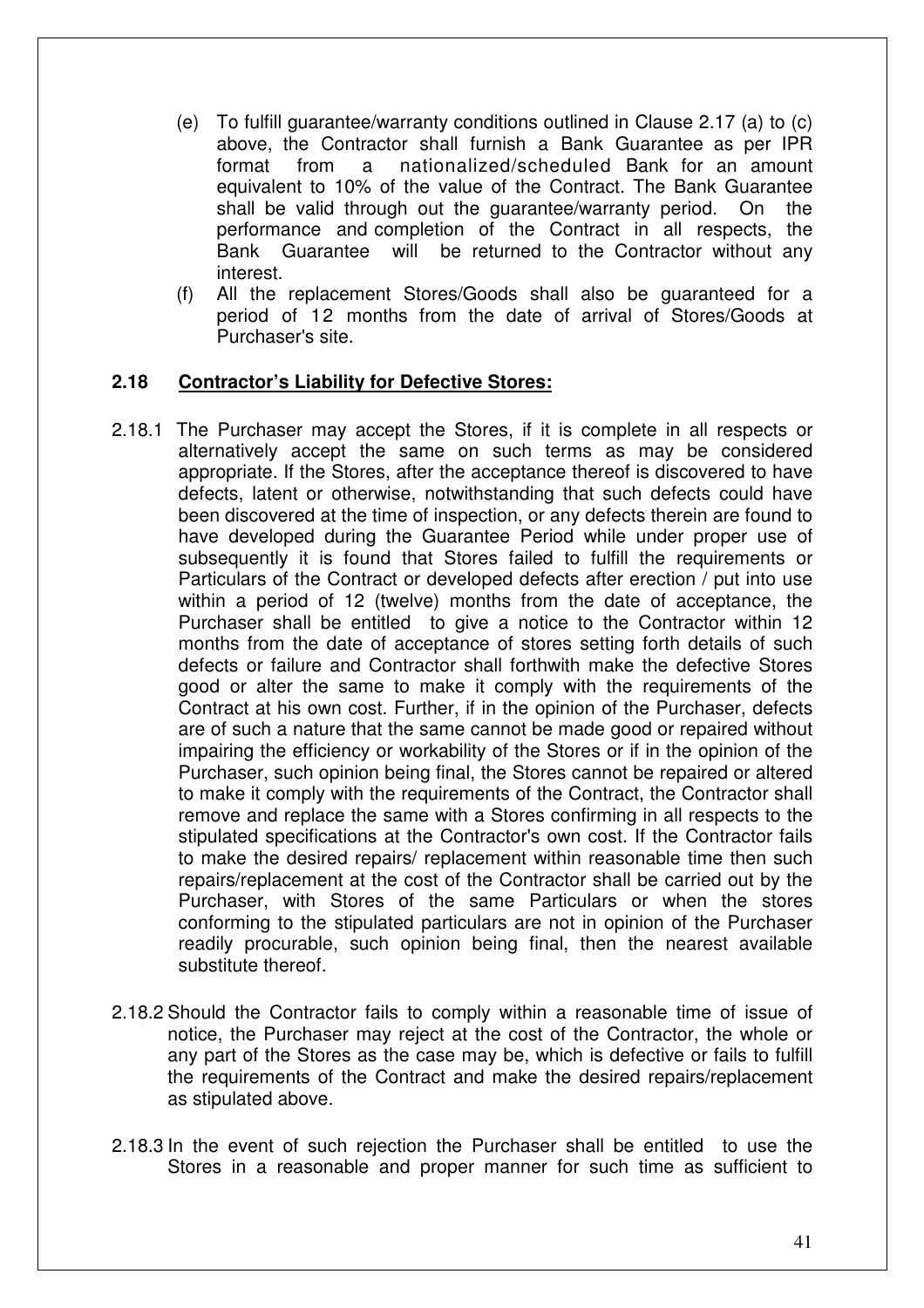enable the Purchaser to obtain replacement, as hereinbefore provided.

- 2.19 **Performance Bank Guarantee:** The Contractor/Supplier will have to furnish to the Purchaser an interest free performance bank guarantee, as per IPR format, for 10% (Ten percent) of the total order value/contract value by way of providing a Bank Guarantee from a Nationalized Bank/Scheduled Bank on a nonjudicial stamp paper for the satisfactory performance of the plant/machinery/instruments/goods supplied against the Contractor. The Performance Bank Guarantee (PBG) will be effective from the date of final acceptance and shall remain in force two months beyond the guarantee/warranty period mentioned in the Contract. In the event that the Bank Guarantee needs extension, the Contractor shall extend the validity of PBG for suitable period at his expenses. On the performance and completion of all contractual obligations, the original PBG shall be returned to the Contractor without any interest on receipt of a request from the Contractor.
- 2.20 The Contractor/Supplier shall at all times indemnify the purchaser against all claims which may be made in respect of the stores/material/goods/equipment for infringement of any right protected by Patent Registration of design or Trade Mark and shall take all risk of accidents or damage, which may cause failure of supply from whatever cause arising and the entire responsibility for sufficiency of all means used by him for the fulfillment of the contract.

#### 2.21 **Cancellation/Termination of Contract for default**

The Purchaser may, without prejudice to any other remedy for breach of contract, by written notice of default sent to the supplier, terminate the contract whole or in part:

- (a) if the supplier fails to deliver any or all of the stores within the time period(s) specified in the contract, or any extension thereof granted by the Purchaser; or
- (b) if the supplier fails to perform any other obligation under the contract within the period specified in the contract or any extension thereof granted by the Purchaser.

In the event the Purchaser terminates the contract in whole or in part; the Purchaser may take recourse to anyone or more of the following actions. The termination will not relieve the Contractor from submitting the Performance Bank Guarantee for the portion not terminated.

- (a) the Security Deposit is to be forfeited
- (b) the Purchaser may procure, upon such terms and in such manner as it deems appropriate, stores similar to those undelivered, and the supplier shall be liable for all available actions against it in terms of the contract.
- (c) however, the supplier shall continue to perform the contract to the extent not terminated.
- (d) recovery of Liquidated Damages as per the Contract.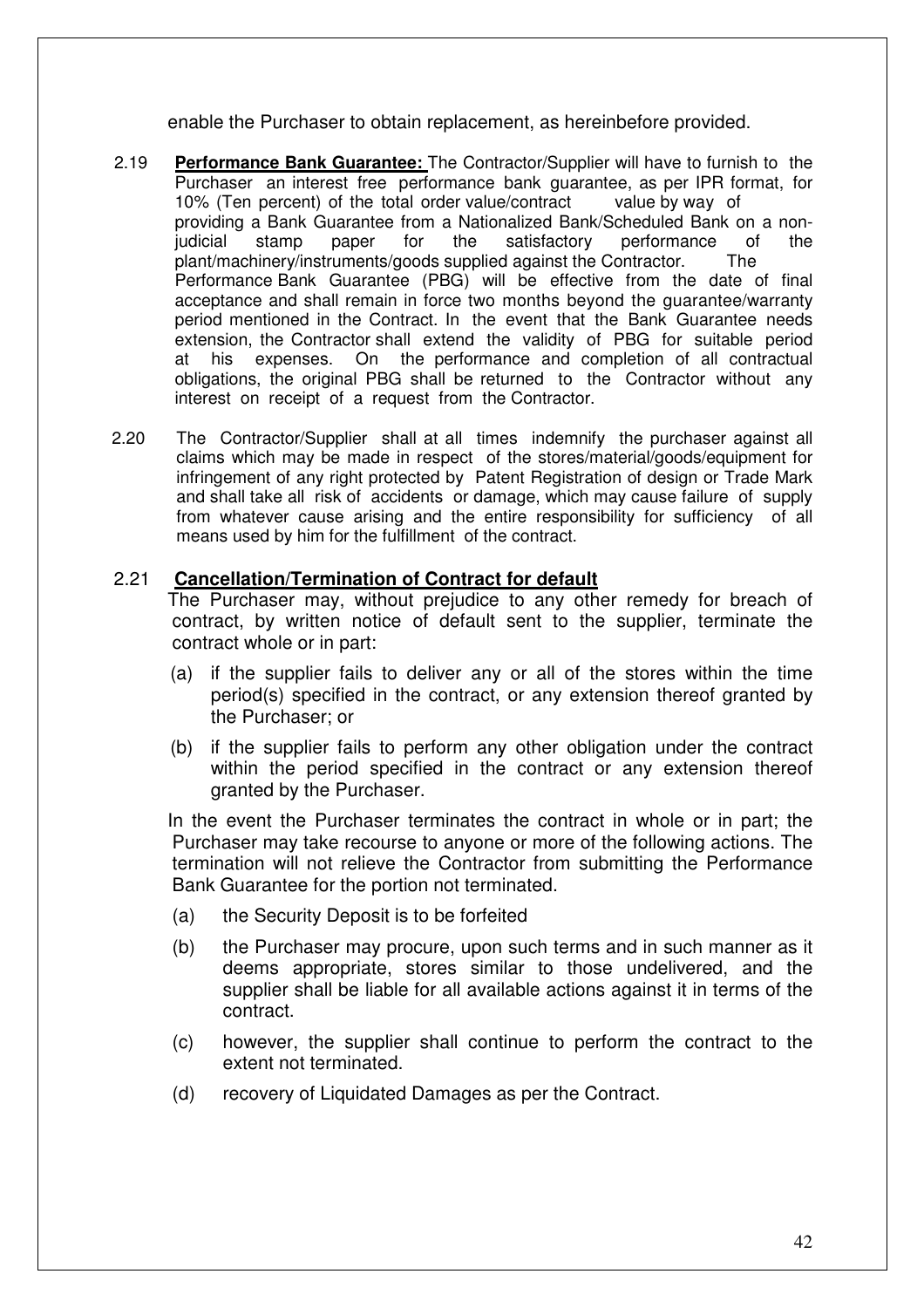## 2.22 **Amendments:**

 Any amendment to the Contract which may be necessary will be a result of a mutual agreement between the Parties. It will be established within a reasonable time in the form of an amendment to the Contract, to be signed by both the Parties.

## 2.23 **Force Majeure:**

Force Majeure is herein defined as any cause which is beyond the control of the Contractor or the Purchaser, as the case may be which they could not foreseen or with a reasonable amount of diligence could not have foreseen and which substantially affects the performance of the Contract, such as:-

- (i) Natural Phenomena, including but not limited to floods, droughts, earthquakes, and epidemics.
- (ii) Acts of any Government, domestic or foreign including but not limited to war-declared or undeclared, priorities, quarantines, embargoes.
- (iii) Other Phenomena including but not limited to hostilities riots, civil commotion and declared lock-out in Contractor's works.
- (iv) Provided that Parties shall not be liable for delays in performing its obligations resulting from any Force Majeure causes as referred to/or defined above. The date of completion will subject to hereinafter provided, be extended by reasonable time even though such cause may occur after contractors performance of his obligations has been delayed for other cause. However, the Contractor is not entitled to increase in statutory levies that has come into force during the extended delivery period.

## 2.24 **Exercising the Rights and Powers of the Purchaser:**

All the rights, discretion and powers of the Purchaser under the Contract shall be exercised by the Purchaser through written communications which shall be given by the Director or other officers authorized by him for and on behalf of the Purchaser.

2.25 **Jurisdiction:** The contract/Purchase order shall be governed by the Laws of India for the time being in force. The Courts of Ahmedabad only shall have jurisdiction to deal with and decide any legal or dispute arising out of this contract.

## 2.26 **Settlement of disputes:**

- 2.26.1 The Purchaser and the Contractor shall make every effort to resolve amicably by direct informal negotiation any disagreement or dispute arising between them under or in connection with the Contract.
- 2.26.2 If the parties have failed to resolve their dispute or different by such mutual consultation, then either the Purchaser or the Supplier may give notice to the other party of its intention to commence arbitration, as hereinafter provided, as to the matter in dispute, and no arbitration in respect of this matter may be commenced unless such notice is given. Any dispute or difference in respect of which a notice of intention to commence arbitration has been given in accordance with this Clause shall be finally settled by arbitration. Arbitration may be commenced prior to or after delivery of the Goods under the Contract.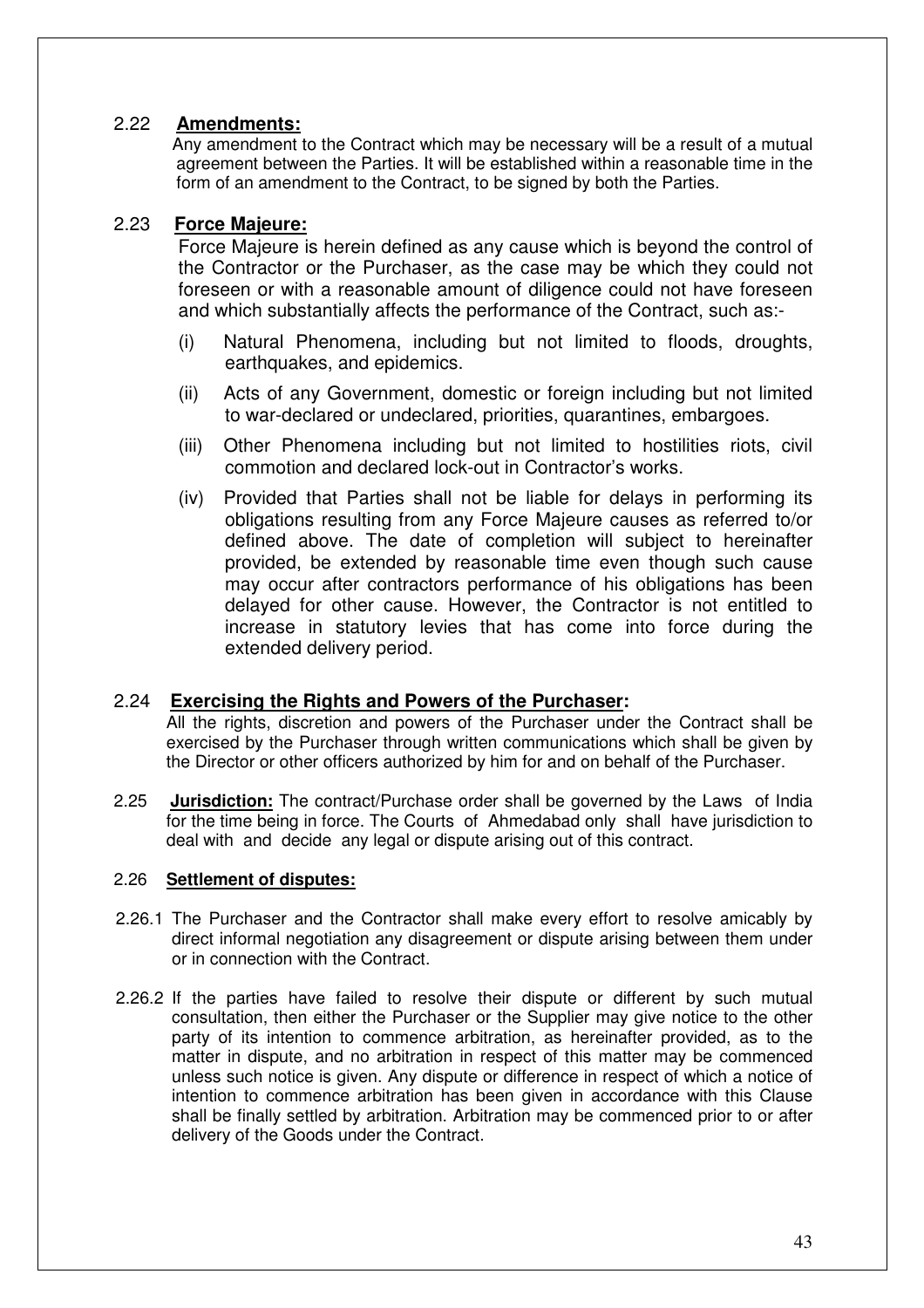- 2.26.3 The dispute settlement mechanism/arbitration proceedings shall be concluded as under:
	- (a) **For indigenously supplied items:** In case of Dispute or difference arising between the Purchaser and a domestic supplier relating to any matter arising out of or connected with this agreement, such disputes or difference shall be settled in accordance with the Indian Arbitration & Conciliation Act, 1996, the rules there under and any statutory modifications or re-enactments thereof shall apply to the arbitration proceedings. The dispute shall be referred to the Arbitrators one each nominated by the Purchaser and Contractor from their respective organisations. In case the said Arbitrators are not able to settle the dispute by themselves, the matter shall be referred to the Arbitrator mutually nominated by the Purchaser and the Contractor and whose decision will be final and binding on both the parties.
	- (b) **For imported supplies:** In the case of a dispute between the purchaser and a Foreign Supplier, the dispute shall be settled by arbitration In accordance with provision of sub-clause (a) above. But if this is not acceptable to the supplier then the dispute shall be settled in accordance with the Rules of Conciliation and Arbitration of the International Chamber of Commerce by one or more Arbitrators appointed in accordance with the said Rules.
- 2.26.4 The venue of the arbitration shall be the place from where the purchase order or contract is issued.
- 2.26.5 Notwithstanding any reference to arbitration herein, the parties shall continue to perform their respective obligations under the Contract unless they otherwise agree; and the Purchaser shall pay the Supplier any due to the Supplier.
- 2.27 **Permits and Licenses:** The Contractor shall secure and pay for all permits and licence which he may require to comply with in respect of all laws, ordinances and regulations of the Government or Public Authorities in connection with the performance of his obligations under the Contract. The successful contractor shall be responsible for all damages and shall indemnify and save the Purchaser harmless from and against all claims for damages and liability which may arise due to his failure to comply with what is stated above.
- 2.28 **Training:** The successful tenderer shall, if required by the Purchaser, provide facilities for the practical training of Purchaser's engineering or technical personnel for their active association on the manufacturing process throughout the manufacturing period of the Contract/stores, number of such personnel to be mutually agreed upon. If demanded by the Purchaser, such training shall be conducted at Purchaser's site by the Contractor free of charge. The duration of training shall be mutually decided upon by the Purchaser and the Contractor.
- 2.29 **Operation/Instruction Manual:** Where operation/instruction manual is essential to enable the Purchaser to put the Stores to proper use, the Contractor shall furnish such operation/instruction manual along with the Stores in duplicate or the quantity required by the Purchaser.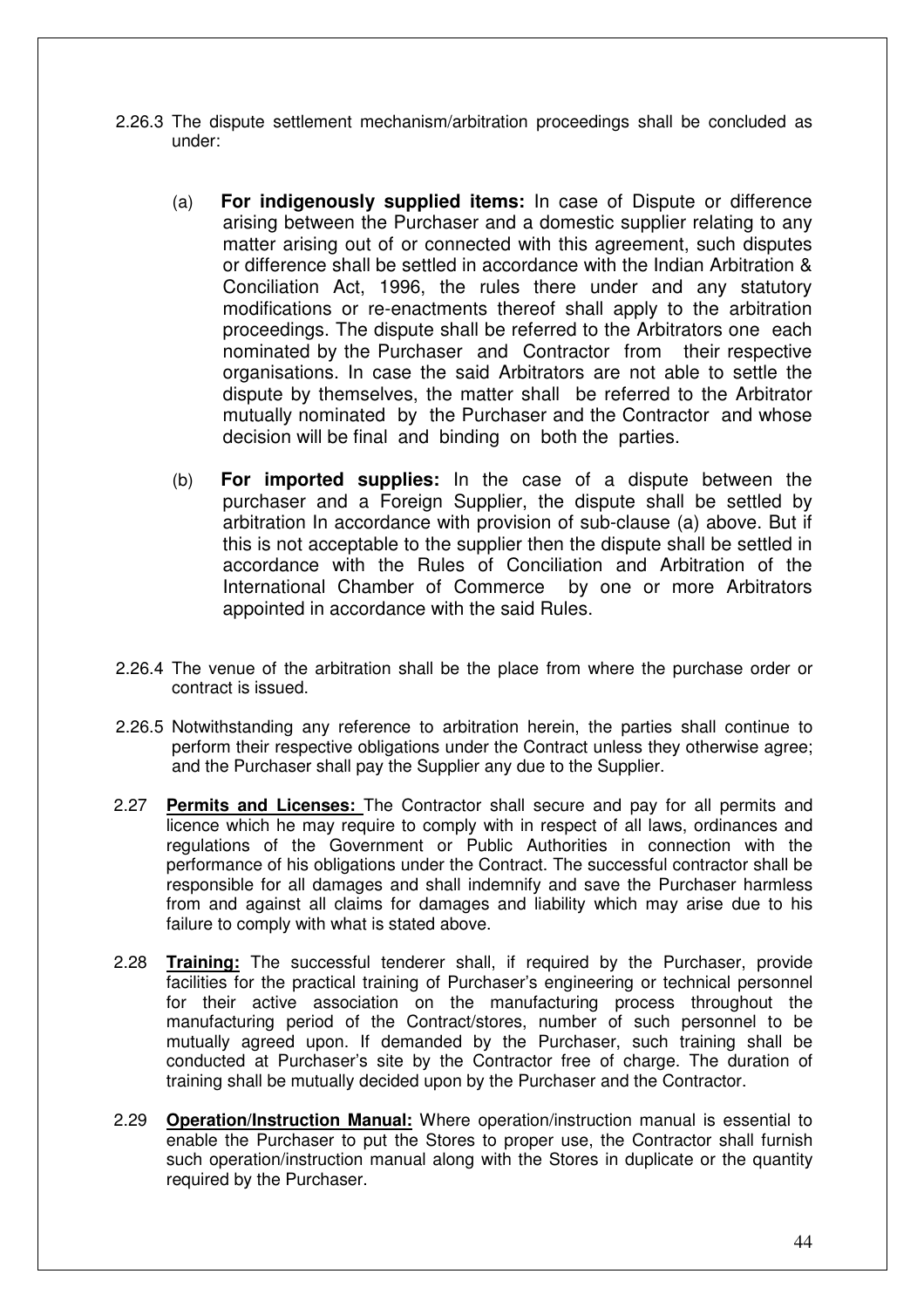- 2.30 **Test Certificate:** Wherever required, test certificates should be sent along with the despatch documents.
- 2.31 **Indemnity:** The Contractor shall warrant and be deemed to have warranted that all stores supplied against this contract are free and clean of infringement of any Patent, copy right or trade mark and shall at all times indemnify the Purchaser against all claims which may be made in respect of the stores for infringement of any right protected by patent. Registration of design or Trade Mark and shall all risk of accidents of damage which may cause a failure of the supply from whatever cause arising and the entire responsibility for the sufficiency of all the means used by him for the fulfilment of the contract.
- 2.32 **Counter terms and conditions of Suppliers:** Where counter terms and conditions printed or cyclostyled conditions have been offered by the supplier, the same shall not be deemed to have been accepted by the Purchaser unless specific written acceptance thereof is obtained.

#### 2.33 **Erection of plant & Machinery:**

- 2.33.1 Tenderers must clearly and separately furnish in their offers the terms of supervision of erection and commissioning particularly in respect of plant/machinery/equipment.
- 2.33.2 Whether erection of a plant or machinery is the responsibility of the contractor as per the terms of the contract and in case the contractor fails to carry out the erection as and when called upon to do so within the period specified by the purchaser, the purchaser shall have the right to get the erection done through any source of his choice. In such an event, the contractor shall be liable to bear any additional expenditure that the purchaser is liable to incur towards erection. The contractor shall, however, not be entitled to any gain due to such an action by the Purchaser.
- 2.33.3 In respect of Contractors involving installation and commissioning by the overseas supplier where identifiably charges for the same has been quoted by the tenderer, he shall bear the income tax liability as per the rates prevailing at the time of undertaking the job in accordance with the income tax act in force in India, which at present is 20% on the installation and commissioning charges.
- 2.33.4 In all cases where contracts provide for supervision of erection and commissioning or for test at the Purchaser's premises the Purchaser except where otherwise specified, shall provide free of charge, such labour, Materials, fuels, stores, apparatus and instruments as may be required from time to time and as may reasonably be demanded by the contractor to carryout efficiently such supervision of erection and commissioning and for the requisite test. In case of contracts requiring electricity for the completion of erection and commissioning and testing at site, such electricity shall be supplied free to the Contractor.

#### 2.34 **Free Issue Material (FIM) (If specified in the tender documents):**

2.34.1 Wherever contracts envisage supply of Free Issue Material (FIM) by the Purchaser to the contractor, such Free Issue Material shall be safeguarded by an insurance policy to be provided by the Contractor at his own cost for the full value of such materials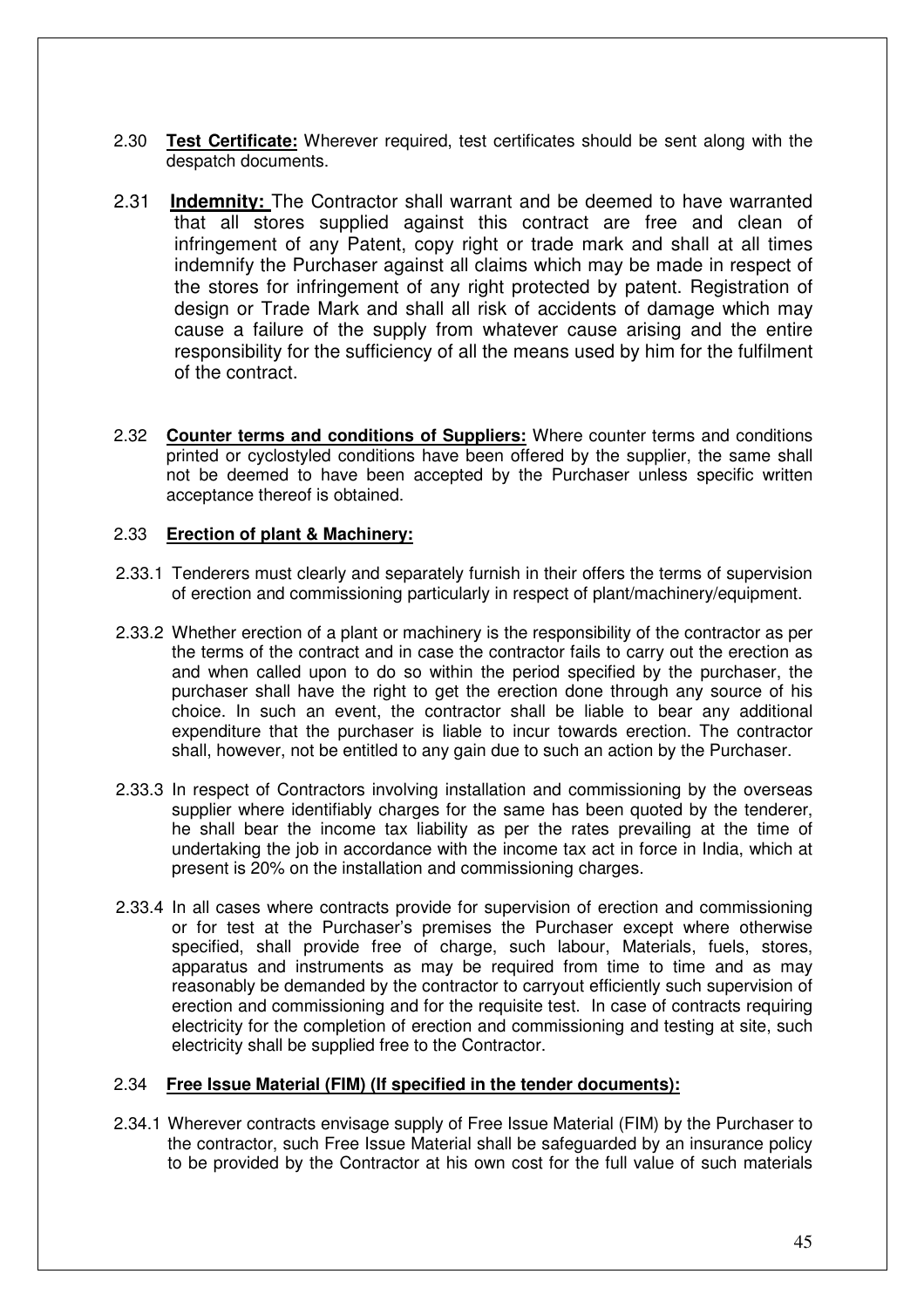and the insurance policy shall cover, the following risks specifically and shall be valid for six months beyond the contractual delivery date.

- o **Risk to be covered:** Any loss or damage to the Purchaser's material due to fire, theft, riot, burglary, strike, civil commotion, terrorist act, natural calamities etc. and any loss or damage arising out of any other causes such as other materials falling on purchaser's materials.
- o **Insured by:** (Name of the Contractor)
- o **Beneficiary:** Institute for Plasma Reearch, Near Indira Bridge, Bhat, Gandhinagar-382428.
- o **Amount for which insurance policy to be furnished:** The amount will be indicated in the respective contract.

Free Issue Material (FIM) will be issued to the Contractor only after receipt of the Insurance Policy from the Contractor. The contractor shall arrange collection of the FIM from the Purchaser's premises and safe transportation of the same to his premises at his risk and cost.

Notwithstanding the insurance cover taken out by the Contractor as above, the contractor shall indemnify the purchaser and keep the Purchaser indemnified to the extent of the value of free issue materials t be issued till such time the entire contract is executed and proper account for the FIM is rendered and the left over/surplus and scrap items are returned to the Purchaser. The contractor shall not utilize the Purchaser's free issue materials for any job other tha the one contracted out in this case and also not indulge in any act, commission or negligence which will cause/result in any loss/damage to the Purchaser and in which case, the Contractor shall be liable to the Purchaser to pay compensation to the full extent of damage/loss. The Contractor, shall be responsible for the safety of the free issue materials after these are received by them and all through the period during which the materials remain in their possession/control/custody. The free issue materials on receipt at the Contractor's works shall be inspected by them for ensuring safe and correct receipt of the material. The Contractor shall report the discrepancies, if any, to the Purchaser within 5 days from the date of receipt of the material. The Contractor shall take all necessary precautions against any loss, deterioration, damage or destruction of the FIM from whatever cause arising whilst the said materials remain in their possession/custody or control. The FIM shall be inspected periodically at regular intervals by the Purchaser for ensuring safe preservation and storage. The contractor shall also not mix up the FIM with any other goods and shall render true and proper account of the materials actually used and return balance remaining unused material on hand and scrap along with final product and if it is not possible within a period of one month from the date of delivery of the final product covered by this purchase order. The Contractor shall also indemnify the Purchaser to compensate the difference in cost between the actual cost of the FIM lost/damaged and the claim settled to the Purchaser by the insurance company. The decision of the Director, Institute for Plasma Research, as to whether the Contractor has caused any loss, destruction, damage or deterioration of the FIM while in his possession, custody or control from whatever cause arising and also on the quantum of damage suffered by the government, shall be final and binding upon the Contractor.

2.35 **Governing Language:** The contract shall be written in English language which shall govern its interpretation. All correspondence and other documents pertaining to the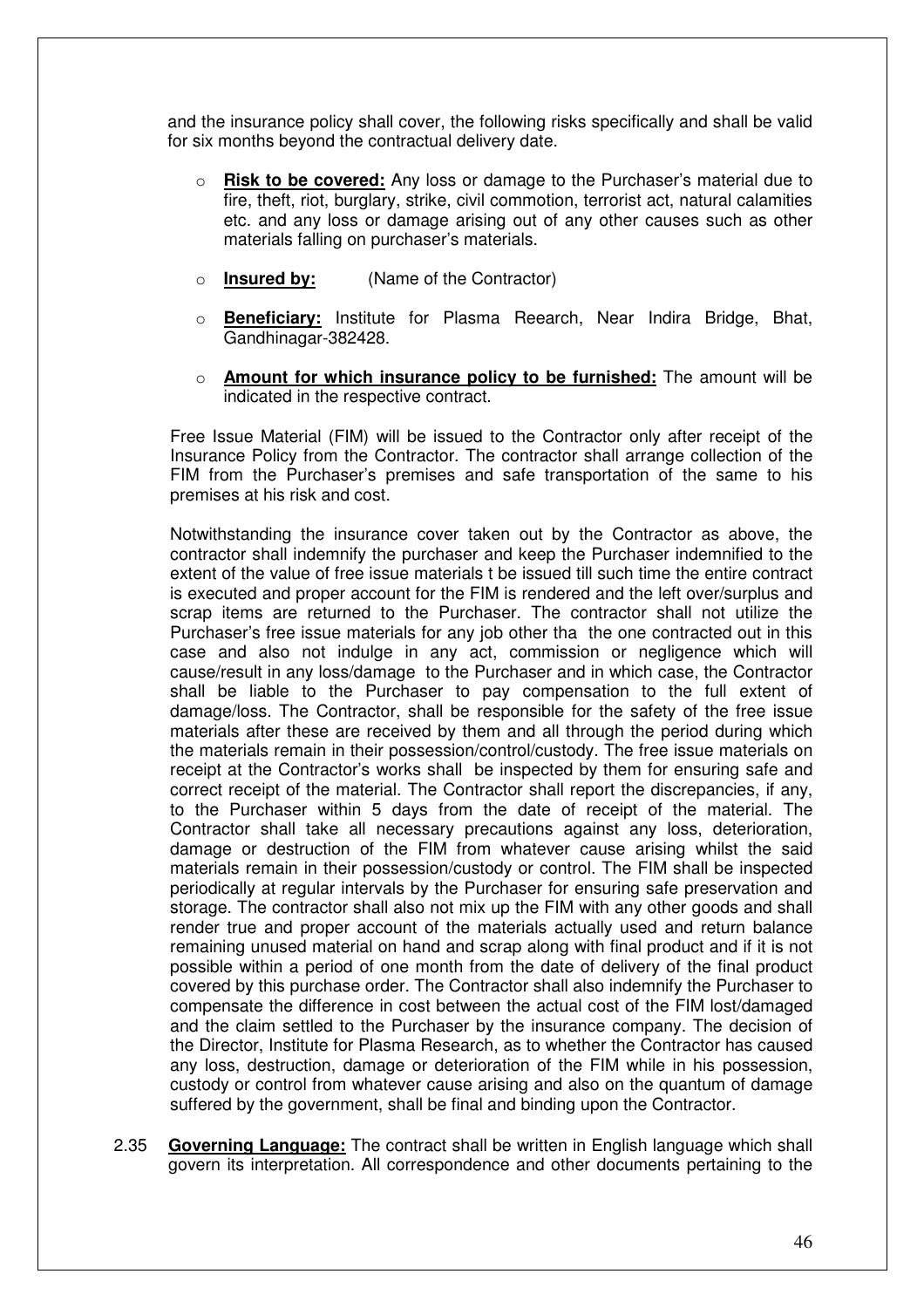Contract, which are exchanged by the parties, shall be written in the English language only.

2.36 **Applicable Law:** The Contractor shall be interpreted in accordance with the laws of the Union of India and all disputes shall be subject to place of jurisdiction as specified in the Contract.

#### 2.37 **Taxes and Duties:**

- 2.37.1 For goods manufactured outside India, the Supplier shall be entirely responsible for all taxes, stamp duties, license fees, and other such levies imposed outside India.
- 2.37.2 For goods Manufactured within India, the Supplier shall be entirely responsible for all taxes, duties, license fees, etc., incurred till its final manufacture/production.
- 2.37.3 If any tax exemptions, reductions, allowances or privileges may be available to the Supplier in India, the Purchaser shall make its best efforts to enable the Supplier to benefit from any such tax savings to the maximum allowable extent.
- 2.37.4 All payments due under the contract shall be paid after deduction of statutory levies (at source)(like ESIC, WCT, IT, etc.) wherever applicable.
- 2.37.5 **Excise Duty:** If the supply is within India, this institute is exempted from payment of Excise Duty as per notification No.10/97 Central Excise, dated 1st March, 1997 as amended by notification no. 16/2007 - Central Excise dtd. 1.03.2007.
- 2.37.6 **Customs Duty:** If the supply is from abroad this institute is permitted to import goods as per notification No.51/97 as amended by notification No.24/007 Customs dated 01.03.2007.
- 2.37.7 We do not issue C/D form.
- 2.38 Late/delayed tenders will not be accepted. Incomplete tenders may be rejected at the discretion of IPR.
- 2.39 **IPR is not bound to accept the lowest tender. IPR reserves the right to select any vendor at its sole discretion.**
- 2.40 **Result of the tenders:** Unsuccessful tenderers will not be informed of the result of their tenders.
- 2.41 he Director, IPR reserves the right to accept or reject any quotation/tenders fully or partly without assigning any reason.
- 2.42 IPR reserves the right to place order on a single party or to split the order at its sole discretion.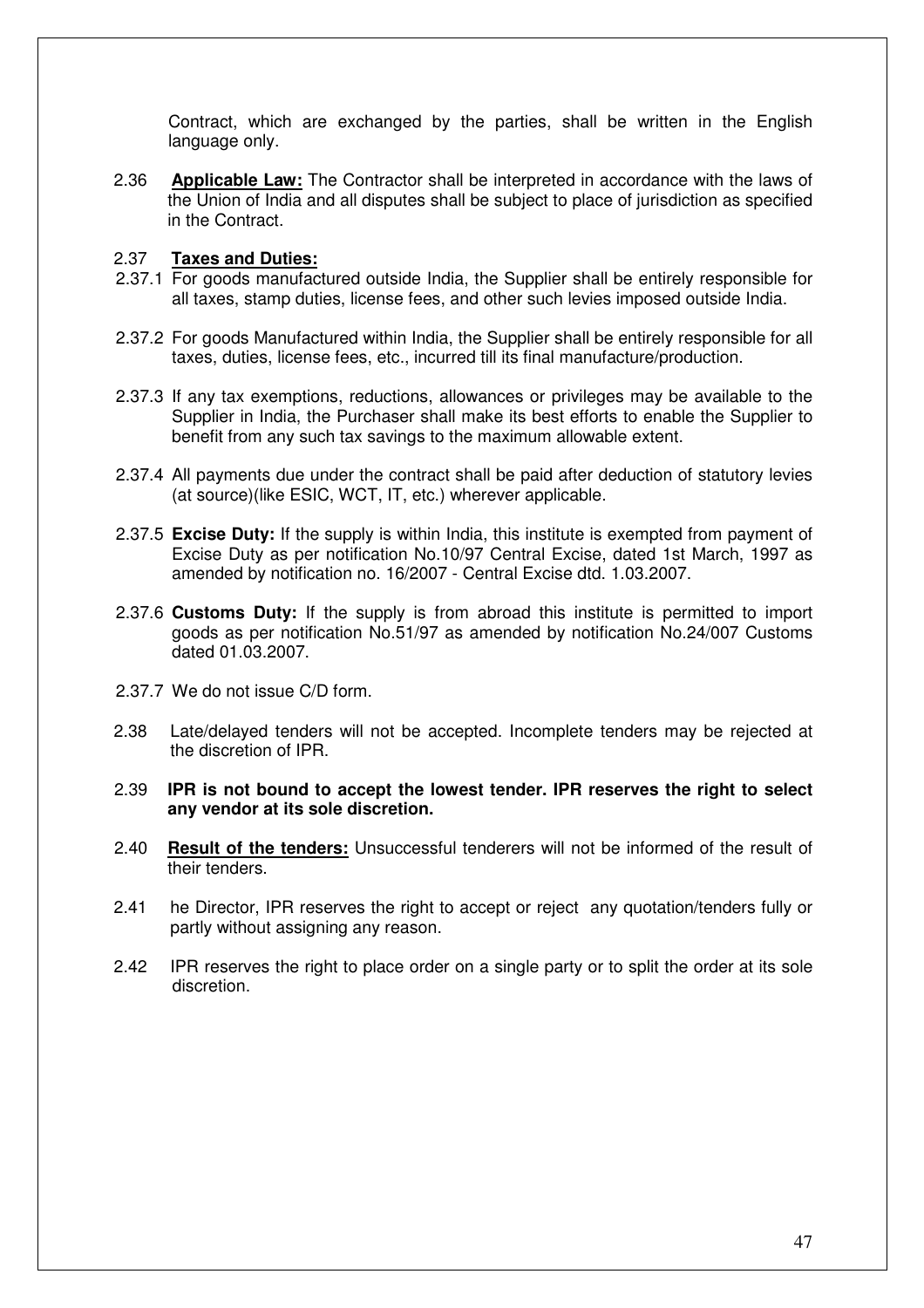## **CONFIRMATION LETTER FROM BIDDER:**

## Bidder will attach a confirmation letter (draft given below) with Part-A of the bid.

"This is to confirm that we have studied all documents and specifications of Tender notice for "Fabrication, testing and supply of U-shaped 10-Channel First Wall (FW) Mock-up" (Tender No.IPR/TN/PUR/3/15-16 dated 17-04-2015). We also hereby confirm that our Price Bid is in-line with the terms and conditions, management specifications and technical specifications given in this tender."

Place: Signature

**Date:** Name:  **Name of the bidder: Official Seal:** 

**Note: A copy of the terms and conditions {Part-A(ii)} duly signed should accompany your quotation.**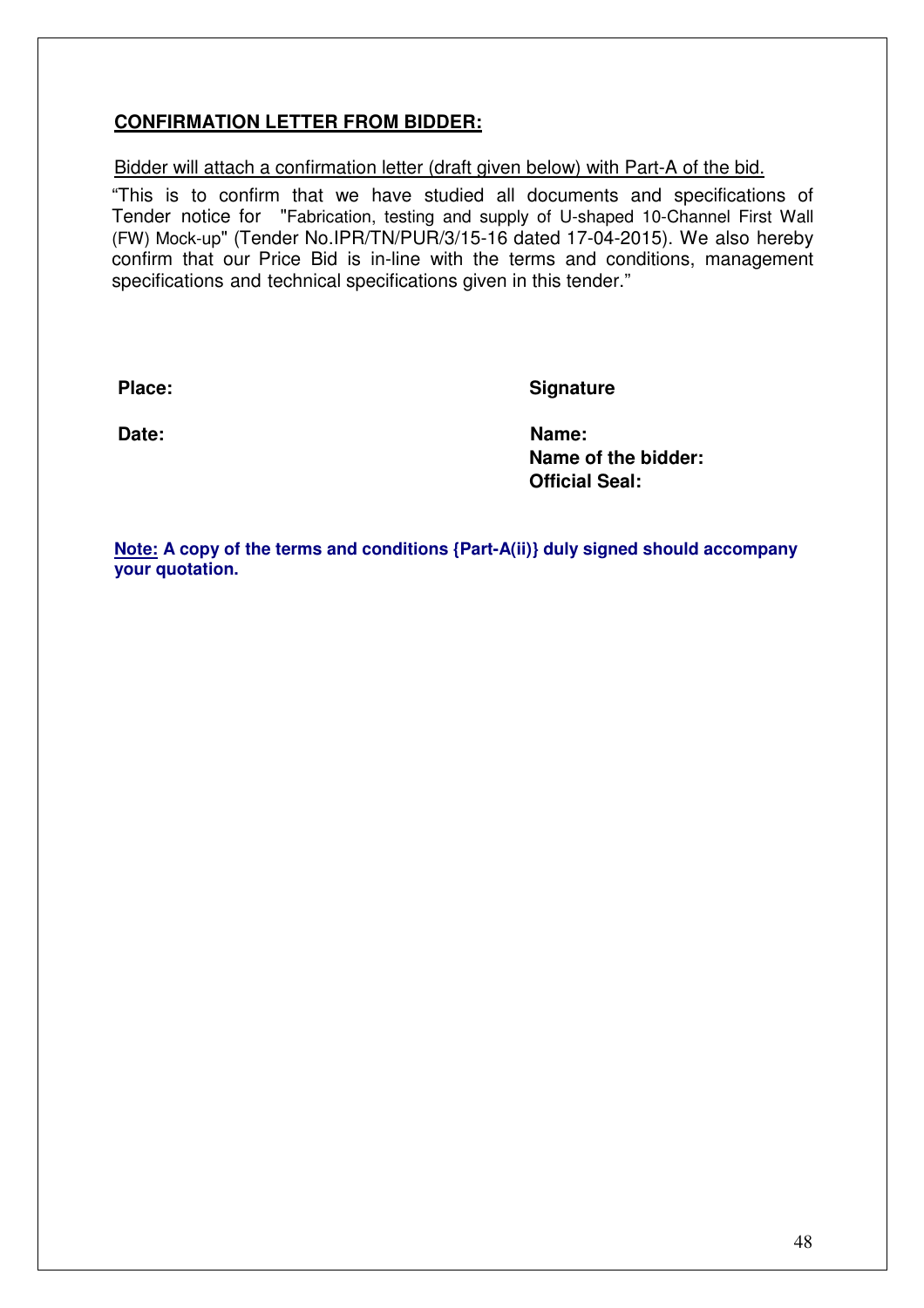# **PART-B**

# **PRICE BID FORMAT**

*(Bidders are requested to offer their price bid in the following format)* 

| Sr.No.   | <b>Item Description</b>                                                            | Quantity | <b>UOM</b> | Currency | <b>Unit Price</b> | <b>Total Price</b> |
|----------|------------------------------------------------------------------------------------|----------|------------|----------|-------------------|--------------------|
|          | Fabrication, testing and supply of U-shaped 10-<br>Channel First Wall (FW) Mock-up |          | Jnit       |          |                   |                    |
| <u>.</u> | Other charges, if any                                                              |          |            |          |                   |                    |
|          | Total                                                                              |          |            |          |                   |                    |

| <b>Description</b>     | <b>Indicate percentage except Freight</b> |                 |                 |  |
|------------------------|-------------------------------------------|-----------------|-----------------|--|
|                        | Percentage                                | <b>Included</b> | <b>Excluded</b> |  |
| Packing and forwarding |                                           |                 |                 |  |
| <b>Excise Duty</b>     |                                           |                 |                 |  |
| Sales Tax/VAT          |                                           |                 |                 |  |
| Insurance              |                                           |                 |                 |  |
| Service Tax, if any    |                                           |                 |                 |  |
| Freight                |                                           |                 |                 |  |